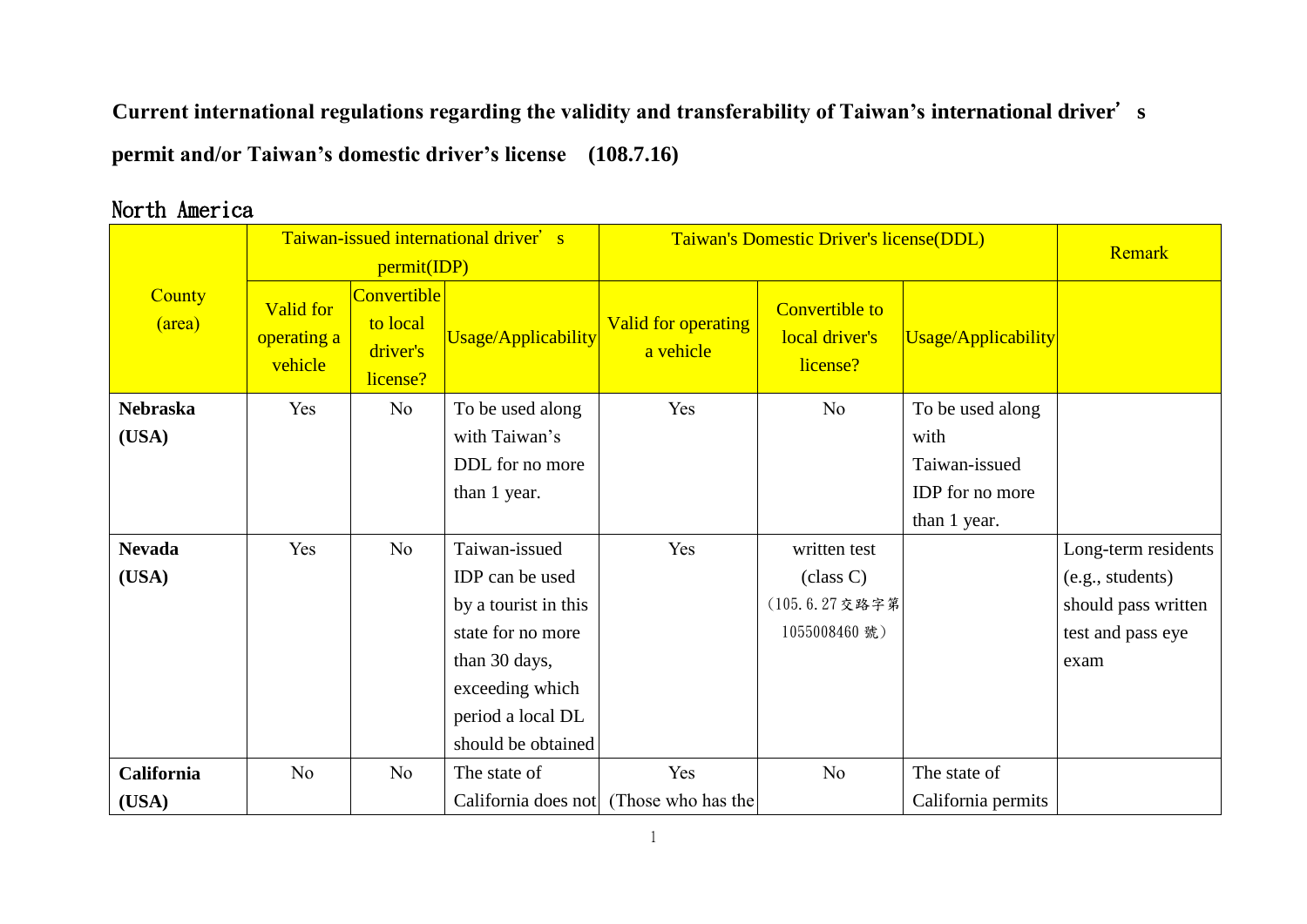|                                 |                                            | permit(IDP)                                     | Taiwan-issued international driver's                                                                                                                                                                    | Taiwan's Domestic Driver's license(DDL) |                                                     | Remark                                                                                                                                                                                                                              |  |
|---------------------------------|--------------------------------------------|-------------------------------------------------|---------------------------------------------------------------------------------------------------------------------------------------------------------------------------------------------------------|-----------------------------------------|-----------------------------------------------------|-------------------------------------------------------------------------------------------------------------------------------------------------------------------------------------------------------------------------------------|--|
| County<br>(area)                | <b>Valid for</b><br>operating a<br>vehicle | Convertible<br>to local<br>driver's<br>license? | <b>Usage/Applicability</b>                                                                                                                                                                              | <b>Valid for operating</b><br>a vehicle | <b>Convertible to</b><br>local driver's<br>license? | <b>Usage/Applicability</b>                                                                                                                                                                                                          |  |
|                                 |                                            |                                                 | recognize any IDP<br>issued by any<br>country. An IDP is<br>considered as a<br>translated copy of<br>the issuing<br>country's DL.<br>Taiwan citizen can<br>not drive in<br>California with<br>IDP only. | ARC holder are not<br>valid.)           |                                                     | holders of foreign<br>DL to drive in the<br>state and<br>Recommends<br>Taiwan citizen to<br>hold<br>Taiwan-issued<br><b>IDP</b><br>(non-compulsory)<br>in case the police<br>needs to identify,<br>and to avoid<br>misunderstanding |  |
| Commonwealth<br>of the Northern | Yes(30)<br>days)                           | N <sub>o</sub>                                  | Commonwealth of<br>the Northern                                                                                                                                                                         | Yes(30 days)                            | N <sub>o</sub>                                      | Commonwealth of<br>the Northern                                                                                                                                                                                                     |  |
| <b>Mariana</b>                  |                                            |                                                 | Mariana Islands                                                                                                                                                                                         |                                         |                                                     | Mariana Islands                                                                                                                                                                                                                     |  |
| Islands, USA                    |                                            |                                                 | does not recognize                                                                                                                                                                                      |                                         |                                                     | does not recognize                                                                                                                                                                                                                  |  |
|                                 |                                            |                                                 | Taiwan-issued                                                                                                                                                                                           |                                         |                                                     | Taiwan's DDL;                                                                                                                                                                                                                       |  |
|                                 |                                            |                                                 | IDP;                                                                                                                                                                                                    |                                         |                                                     | However, visitors                                                                                                                                                                                                                   |  |
|                                 |                                            |                                                 | However, visitors                                                                                                                                                                                       |                                         |                                                     | can drive carrying                                                                                                                                                                                                                  |  |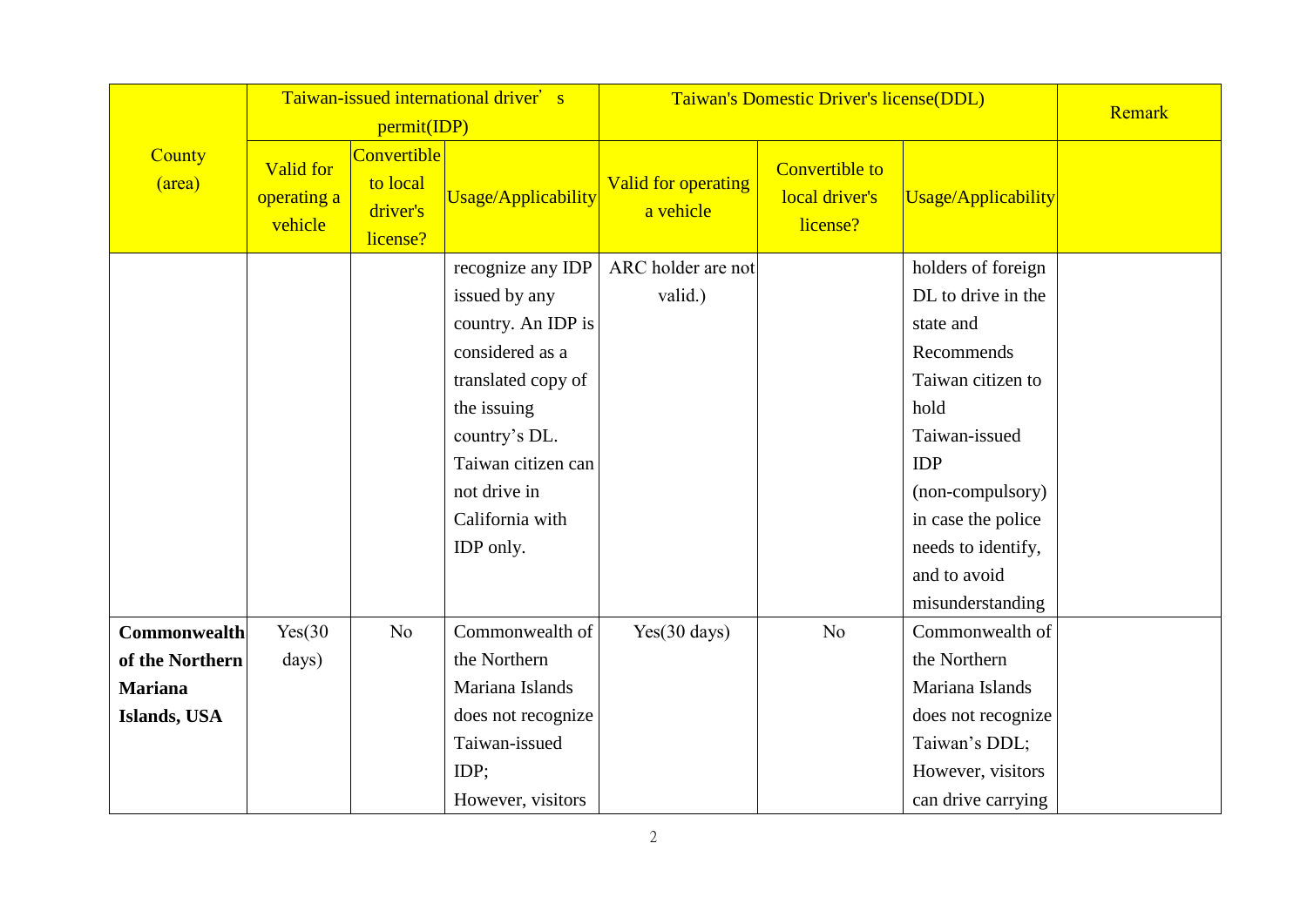|                              |                                            | permit(IDP)                                     | Taiwan-issued international driver's                                                                      | Taiwan's Domestic Driver's license(DDL) |                                                     | Remark                                                                              |                                                                                                      |
|------------------------------|--------------------------------------------|-------------------------------------------------|-----------------------------------------------------------------------------------------------------------|-----------------------------------------|-----------------------------------------------------|-------------------------------------------------------------------------------------|------------------------------------------------------------------------------------------------------|
| County<br>(area)             | <b>Valid for</b><br>operating a<br>vehicle | Convertible<br>to local<br>driver's<br>license? | Usage/Applicability                                                                                       | <b>Valid for operating</b><br>a vehicle | <b>Convertible to</b><br>local driver's<br>license? | Usage/Applicability                                                                 |                                                                                                      |
|                              |                                            |                                                 | can drive carrying<br>both valid<br>Taiwan's DDL<br>and Taiwan-issued<br>IDP for no more<br>than 30 days. |                                         |                                                     | both valid<br>Taiwan's DDL<br>and Taiwan-issued<br>IDP for no more<br>than 30 days. |                                                                                                      |
| <b>North Dakota</b><br>(USA) | Yes                                        | N <sub>o</sub>                                  | To be used along<br>with Taiwan's<br>DDL for no more<br>than 1 year.                                      | Yes                                     | No                                                  | To be used along<br>with<br>Taiwan-issued<br>IDP for no more<br>than 1 year.        |                                                                                                      |
| <b>Tennessee</b><br>(USA)    | Yes                                        | N <sub>o</sub>                                  | To be used along<br>with Taiwan's<br><b>DDL</b>                                                           | Yes                                     | YES(class D)<br>(105.6.27交路字第<br>1055008460 號)      |                                                                                     |                                                                                                      |
| <b>Illinois</b><br>(USA)     | Yes                                        | N <sub>o</sub>                                  | Can be used till<br>expired                                                                               | N <sub>o</sub>                          | N <sub>o</sub>                                      | Not Usable                                                                          | An IDP can be used<br>no more than 90<br>days if one wishes<br>to become a citizen<br>in this state. |
| <b>Indiana</b>               | Yes                                        | N <sub>o</sub>                                  | Can be used for no                                                                                        | N <sub>o</sub>                          | YES(operator                                        |                                                                                     |                                                                                                      |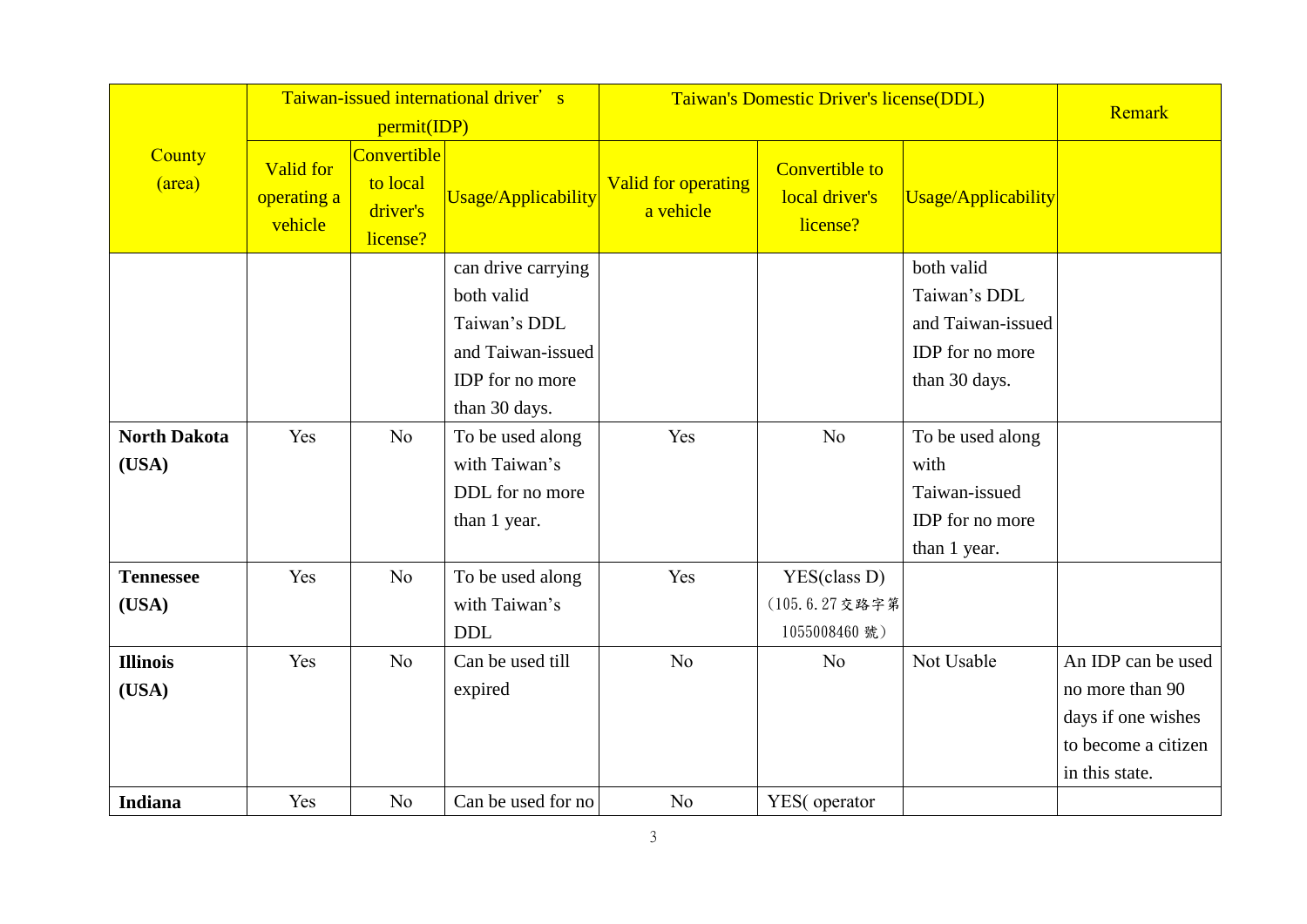|                      |                                            |                                                 | Taiwan-issued international driver's | Taiwan's Domestic Driver's license(DDL) |                                                     | Remark              |  |
|----------------------|--------------------------------------------|-------------------------------------------------|--------------------------------------|-----------------------------------------|-----------------------------------------------------|---------------------|--|
|                      |                                            | permit(IDP)                                     |                                      |                                         |                                                     |                     |  |
| County<br>(area)     | <b>Valid for</b><br>operating a<br>vehicle | Convertible<br>to local<br>driver's<br>license? | <b>Usage/Applicability</b>           | <b>Valid for operating</b><br>a vehicle | <b>Convertible to</b><br>local driver's<br>license? | Usage/Applicability |  |
| (USA)                |                                            |                                                 | more than 1 year                     |                                         | license)                                            |                     |  |
|                      |                                            |                                                 |                                      |                                         | Once passed the                                     |                     |  |
|                      |                                            |                                                 |                                      |                                         | written test a                                      |                     |  |
|                      |                                            |                                                 |                                      |                                         | local DL will be                                    |                     |  |
|                      |                                            |                                                 |                                      |                                         | given (without                                      |                     |  |
|                      |                                            |                                                 |                                      |                                         | driving skills                                      |                     |  |
|                      |                                            |                                                 |                                      |                                         | test).108.5.21 交路                                   |                     |  |
|                      |                                            |                                                 |                                      |                                         | 字 1087100550)                                       |                     |  |
| <b>West Virginia</b> | Yes                                        | N <sub>o</sub>                                  | Tourists can use                     | Yes(Tourists can                        | YES(class E)                                        |                     |  |
| (USA)                |                                            |                                                 | along with valid                     | use along with                          | (104年10月14日交路                                       |                     |  |
|                      |                                            |                                                 | Taiwan's DDL for                     | valid                                   | 字第 1040032827號)                                     |                     |  |
|                      |                                            |                                                 | no more than 90                      | Taiwan-issued                           | Surrender of the                                    |                     |  |
|                      |                                            |                                                 | days.                                | IDP for no more                         | Applicant's                                         |                     |  |
|                      |                                            |                                                 |                                      | than 90 days.)                          | Existing driver's                                   |                     |  |
|                      |                                            |                                                 |                                      |                                         | license                                             |                     |  |
| <b>Vermont</b>       | Yes(To be                                  | No                                              |                                      | Yes(To be used                          | YES(Effective                                       |                     |  |
| (USA)                | used along                                 |                                                 |                                      | along with                              | from September                                      |                     |  |
|                      | with                                       |                                                 |                                      | Taiwan's DDL for                        | 1, 2020) (class D)                                  |                     |  |
|                      | Taiwan's                                   |                                                 |                                      | no more than 1                          | Surrender of the                                    |                     |  |
|                      | DDL for no                                 |                                                 |                                      | year.)                                  | Applicant's<br>Existing driver's                    |                     |  |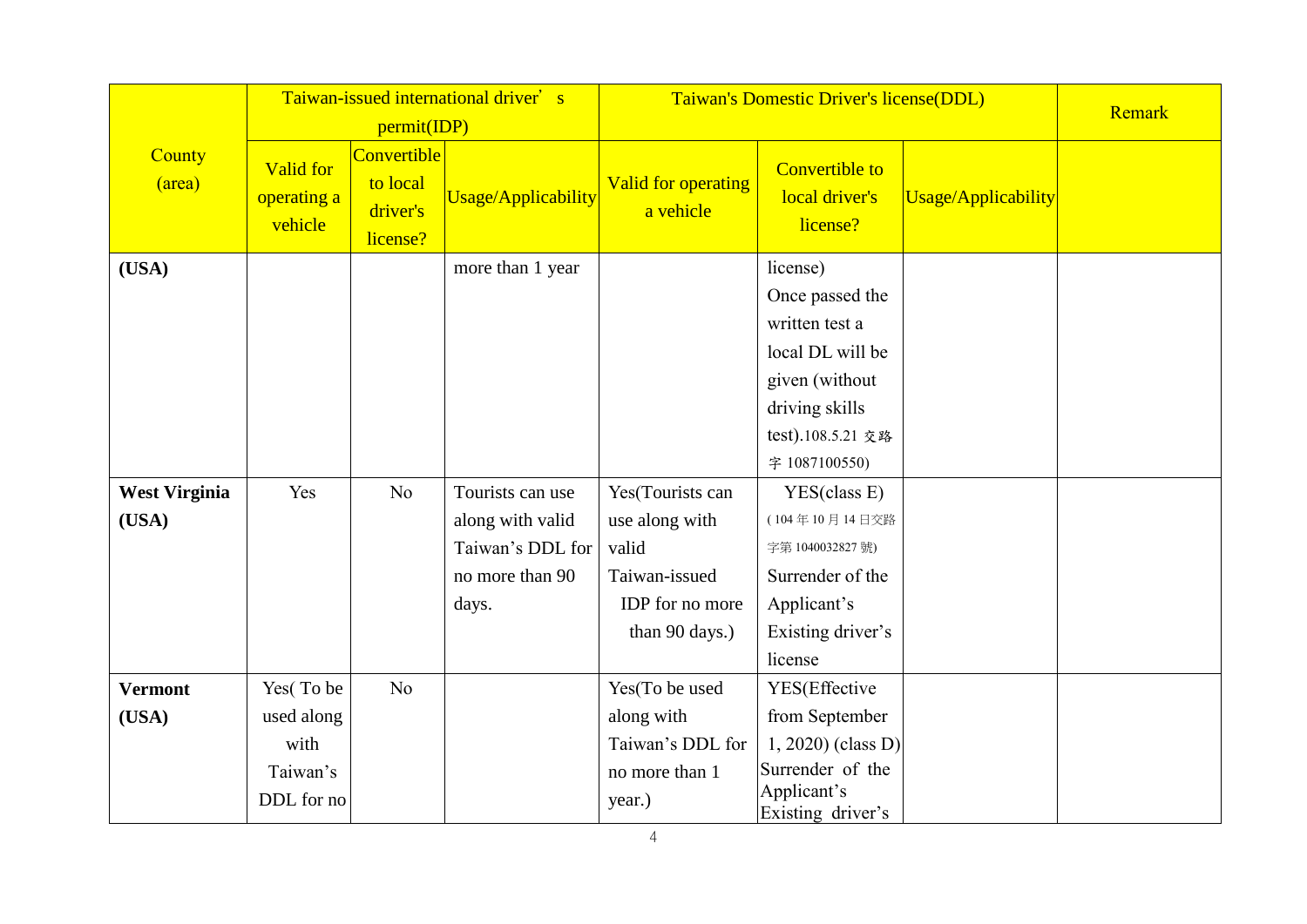|                  |                                            |                                                 | Taiwan-issued international driver's |                                  | Taiwan's Domestic Driver's license(DDL)             |                     | Remark |
|------------------|--------------------------------------------|-------------------------------------------------|--------------------------------------|----------------------------------|-----------------------------------------------------|---------------------|--------|
|                  |                                            | permit(IDP)                                     |                                      |                                  |                                                     |                     |        |
| County<br>(area) | <b>Valid for</b><br>operating a<br>vehicle | Convertible<br>to local<br>driver's<br>license? | Usage/Applicability                  | Valid for operating<br>a vehicle | <b>Convertible to</b><br>local driver's<br>license? | Usage/Applicability |        |
|                  | more than 1                                |                                                 |                                      |                                  | license(109.7.30 第10                                |                     |        |
|                  | year.)                                     |                                                 |                                      |                                  | 90018660 號)                                         |                     |        |
| Florida          | Yes                                        | N <sub>o</sub>                                  | Can be used for                      | Yes                              | <b>YES</b>                                          |                     |        |
| (USA)            |                                            |                                                 | short term. Law                      |                                  | (class E)                                           |                     |        |
|                  |                                            |                                                 | enforcers can                        |                                  | 2014/5/13                                           |                     |        |
|                  |                                            |                                                 | decide the validity                  |                                  |                                                     |                     |        |
|                  |                                            |                                                 | time according to                    |                                  |                                                     |                     |        |
|                  |                                            |                                                 | holder's ID to a                     |                                  |                                                     |                     |        |
|                  |                                            |                                                 | maximum of 6                         |                                  |                                                     |                     |        |
|                  |                                            |                                                 | months                               |                                  |                                                     |                     |        |
| <b>Arizona</b>   | Yes                                        | No                                              | Can be used                          | Yes                              | Yes(class D)                                        |                     |        |
| (USA)            |                                            |                                                 |                                      | (Foreign DL                      | (2015.9.10 交路字                                      |                     |        |
|                  |                                            |                                                 |                                      | holders are                      | 第1040028376號)                                       |                     |        |
|                  |                                            |                                                 |                                      | permitted to drive               |                                                     |                     |        |
|                  |                                            |                                                 |                                      | in                               |                                                     |                     |        |
|                  |                                            |                                                 |                                      | the state of                     |                                                     |                     |        |
|                  |                                            |                                                 |                                      | Arizona, It is                   |                                                     |                     |        |
|                  |                                            |                                                 |                                      | recommend to use                 |                                                     |                     |        |
|                  |                                            |                                                 |                                      | along with                       |                                                     |                     |        |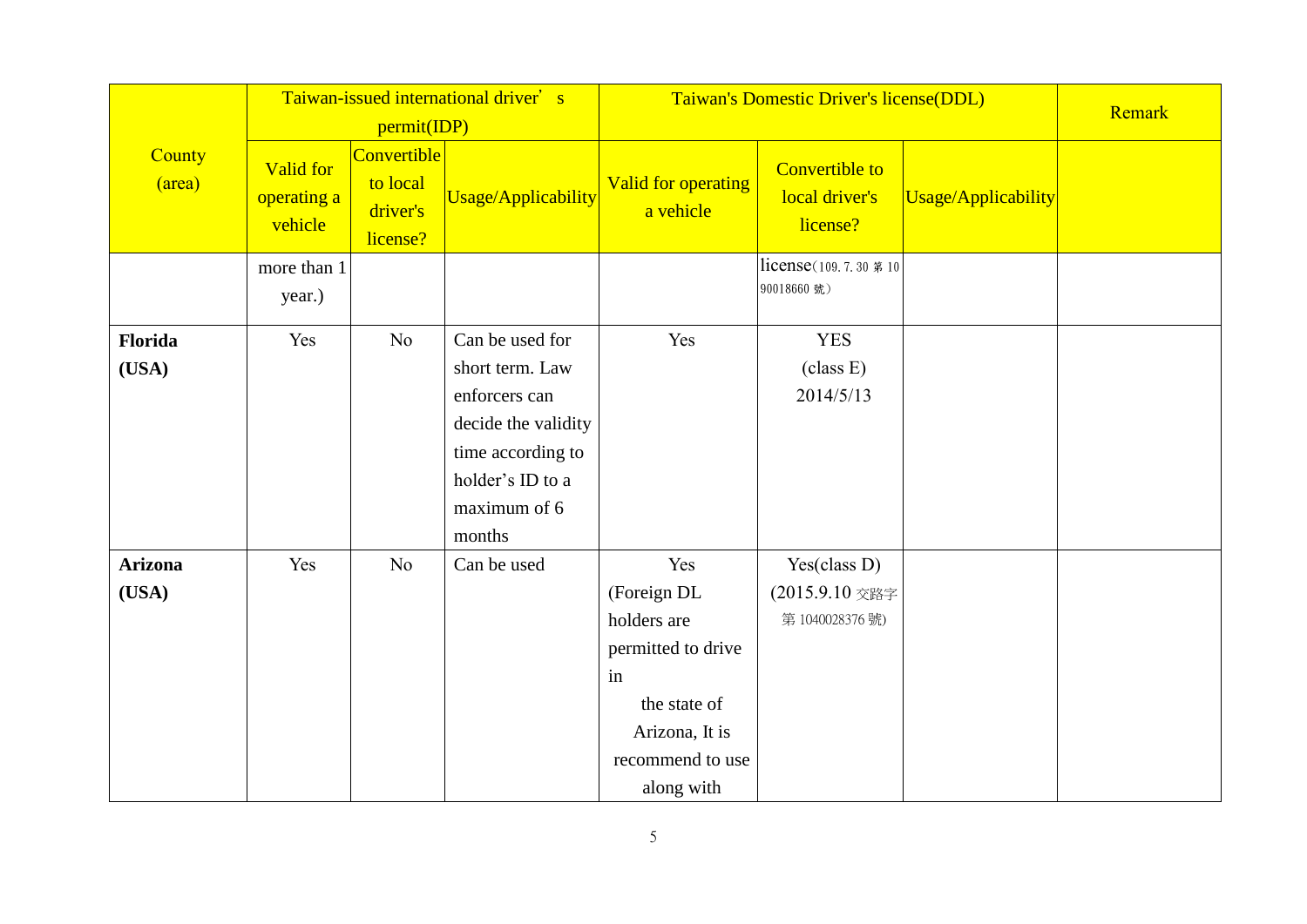|                           |                                            | permit(IDP)                                     | Taiwan-issued international driver's |                                                                       | Taiwan's Domestic Driver's license(DDL)                                                                                                                                               |                     |                                                                       |  |
|---------------------------|--------------------------------------------|-------------------------------------------------|--------------------------------------|-----------------------------------------------------------------------|---------------------------------------------------------------------------------------------------------------------------------------------------------------------------------------|---------------------|-----------------------------------------------------------------------|--|
| County<br>(area)          | <b>Valid for</b><br>operating a<br>vehicle | Convertible<br>to local<br>driver's<br>license? | Usage/Applicability                  | Valid for operating<br>a vehicle                                      | <b>Convertible to</b><br>local driver's<br>license?                                                                                                                                   | Usage/Applicability |                                                                       |  |
|                           |                                            |                                                 |                                      | Taiwan-issued IDP<br>since it contains<br>description in<br>English.) |                                                                                                                                                                                       |                     |                                                                       |  |
| <b>Minnesota</b><br>(USA) | Yes                                        | N <sub>o</sub>                                  | Can be used for<br>more than 60days  | N <sub>o</sub>                                                        | Yes (class D)<br>Once passed the<br>written test a local<br>DL will be given<br>(without driving<br>skills test).<br>Surrender of the<br>Applicant's<br>Existing driver's<br>license. |                     | New resident are<br>required to obtain<br>local DL within 60<br>days. |  |
| Kentucky<br>(USA)         | No (Not<br>usable<br>as Taiwan             | N <sub>o</sub>                                  | Not usable                           | Yes<br>$(1$ year)<br>2015.4.15                                        | (108/1/11 交路字第<br>1087100026號函)<br>Yes(class D)<br>106.3.14 交路字第<br>1060006714 號                                                                                                      |                     | The State of o<br>Kentucky only<br>recognizes IDP                     |  |
|                           | is Not a                                   |                                                 |                                      |                                                                       |                                                                                                                                                                                       |                     | issued by a Geneva                                                    |  |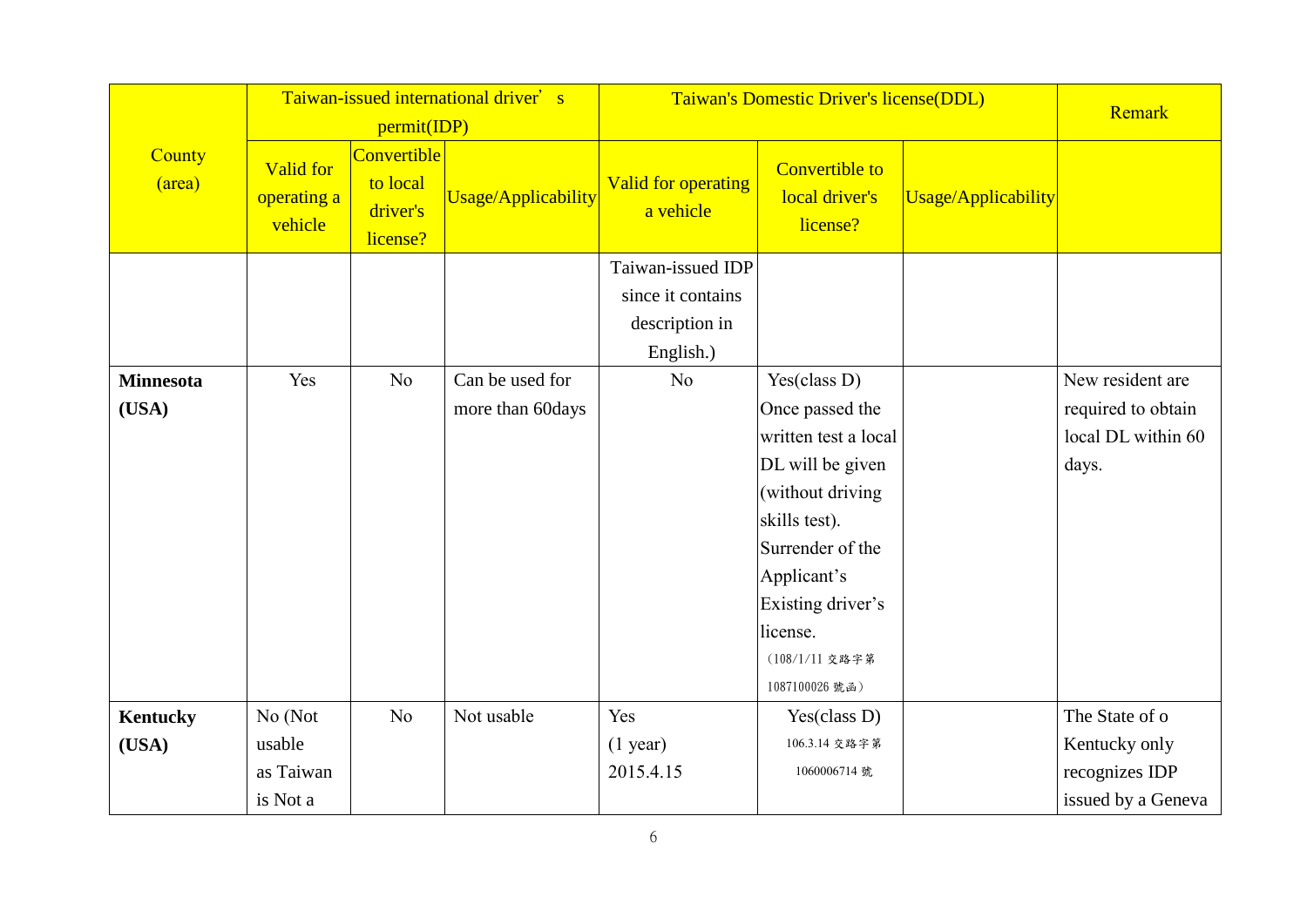|                         |                                            | permit(IDP)                                     | Taiwan-issued international driver's                                 | Taiwan's Domestic Driver's license(DDL)                                           |                                                     | Remark                                                                                                                                                                                                                                                                                                                                                                                                                                                                                                                                                                |                          |
|-------------------------|--------------------------------------------|-------------------------------------------------|----------------------------------------------------------------------|-----------------------------------------------------------------------------------|-----------------------------------------------------|-----------------------------------------------------------------------------------------------------------------------------------------------------------------------------------------------------------------------------------------------------------------------------------------------------------------------------------------------------------------------------------------------------------------------------------------------------------------------------------------------------------------------------------------------------------------------|--------------------------|
| County<br>(area)        | <b>Valid for</b><br>operating a<br>vehicle | Convertible<br>to local<br>driver's<br>license? | Usage/Applicability                                                  | <b>Valid for operating</b><br>a vehicle                                           | <b>Convertible to</b><br>local driver's<br>license? | Usage/Applicability                                                                                                                                                                                                                                                                                                                                                                                                                                                                                                                                                   |                          |
|                         | Geneva<br>Compact<br>Member)               |                                                 |                                                                      |                                                                                   |                                                     |                                                                                                                                                                                                                                                                                                                                                                                                                                                                                                                                                                       | Compact member<br>nation |
| <b>Alabama</b><br>(USA) | Yes                                        | No                                              | To be used along<br>with Taiwan's<br>DDL for no more<br>than 1 year. | Yes(To be used<br>along with<br>Taiwan-issued IDP<br>for no more than 1<br>year.) | Yes(104.11.11 交路字第<br>1040036142號)                  | The ALEA may allow a<br>person 18 years or over,<br>lawfully present in the<br>United States and residing<br>in Alabama who possesses<br>a valid, unexpired Republic<br>of China(Taiwan) driver's<br>license (Class B), to<br>exchange that license for an<br>Alabama noncommercial<br>(Class D) Operator's<br>license without a vehicle<br>group designation or<br>endorsement. The applicant<br>will be required to pay all<br>requisite fees and pass an<br>eyesight test, but will not be<br>required to submit to a<br>driving skills test or<br>knowledge test. |                          |
| <b>Alaska</b><br>(USA)  | Yes                                        | N <sub>o</sub>                                  | To be used along<br>with Taiwan's                                    | N <sub>o</sub>                                                                    | N <sub>o</sub>                                      | Not usable                                                                                                                                                                                                                                                                                                                                                                                                                                                                                                                                                            |                          |
|                         |                                            |                                                 | DDL for no more                                                      |                                                                                   |                                                     |                                                                                                                                                                                                                                                                                                                                                                                                                                                                                                                                                                       |                          |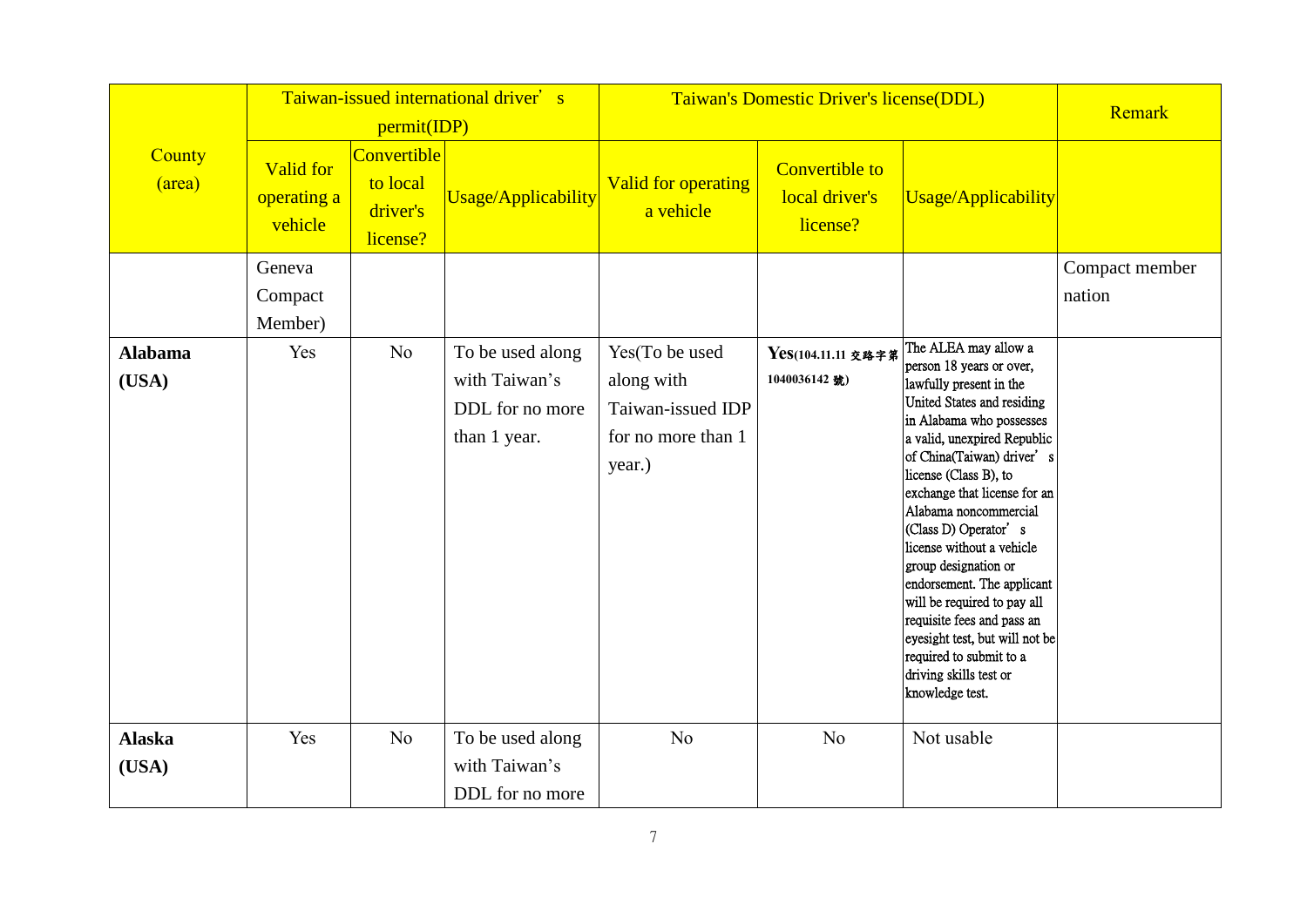|                          | Taiwan-issued international driver's<br>permit(IDP) |                                                        |                                                                      |                                         | Taiwan's Domestic Driver's license(DDL)                                                                                                                             |                     |                                                                                                                                                                            |  |
|--------------------------|-----------------------------------------------------|--------------------------------------------------------|----------------------------------------------------------------------|-----------------------------------------|---------------------------------------------------------------------------------------------------------------------------------------------------------------------|---------------------|----------------------------------------------------------------------------------------------------------------------------------------------------------------------------|--|
| <b>County</b><br>(area)  | Valid for<br>operating a<br>vehicle                 | <b>Convertible</b><br>to local<br>driver's<br>license? | Usage/Applicability                                                  | <b>Valid for operating</b><br>a vehicle | <b>Convertible to</b><br>local driver's<br>license?                                                                                                                 | Usage/Applicability |                                                                                                                                                                            |  |
|                          |                                                     |                                                        | than 90 days.                                                        |                                         |                                                                                                                                                                     |                     |                                                                                                                                                                            |  |
| <b>Arkansas</b><br>(USA) | Yes                                                 | No                                                     | To be used for no<br>more than 90 days.                              | N <sub>o</sub>                          | Yes(class D)<br>2014/5/13                                                                                                                                           |                     |                                                                                                                                                                            |  |
| Ohio<br>(USA)            | Yes                                                 | N <sub>o</sub>                                         | To be used for no<br>more than 90 days.                              | N <sub>o</sub>                          | Yes(Class D)<br>2018/10/18 交路字第<br>1075014094 號                                                                                                                     |                     | New resident are<br>required to obtain<br>local DL within 60<br>days.(including<br>working, entering a<br>lease and buying a<br>house or living for<br>more than 6 months) |  |
| Oregon<br>(USA)          | Yes                                                 | No                                                     | To be used along<br>with Taiwan's<br>DDL for no more<br>than 1 year. | Yes                                     | Once passed the<br>written test a local<br>DL will be given<br>(without driving<br>skills test).<br>Surrender of the<br>Applicant's<br>Existing driver's<br>license |                     |                                                                                                                                                                            |  |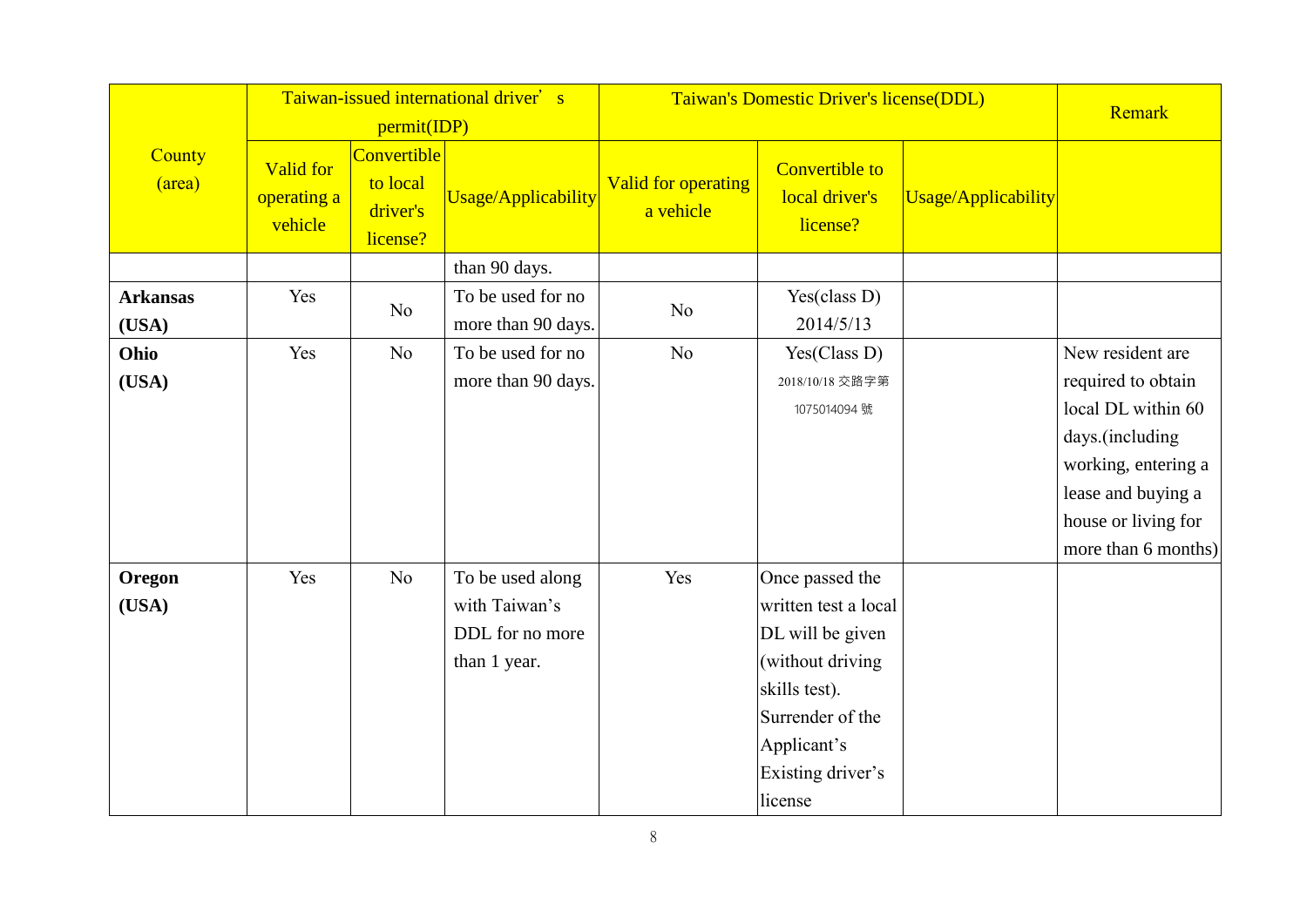|                       |                                     | permit(IDP)                                     | Taiwan-issued international driver's | Taiwan's Domestic Driver's license(DDL) | Remark                                              |                     |  |
|-----------------------|-------------------------------------|-------------------------------------------------|--------------------------------------|-----------------------------------------|-----------------------------------------------------|---------------------|--|
| County<br>(area)      | Valid for<br>operating a<br>vehicle | Convertible<br>to local<br>driver's<br>license? | Usage/Applicability                  | <b>Valid for operating</b><br>a vehicle | <b>Convertible to</b><br>local driver's<br>license? | Usage/Applicability |  |
|                       |                                     |                                                 |                                      |                                         | 104/10/1 交路字第                                       |                     |  |
|                       |                                     |                                                 |                                      |                                         | 10400320971 號函)                                     |                     |  |
| <b>Virgin Islands</b> |                                     |                                                 |                                      |                                         | The BMV will                                        |                     |  |
| (USA)                 |                                     |                                                 |                                      |                                         | allow an individual                                 |                     |  |
|                       |                                     |                                                 |                                      |                                         | who was issued a                                    |                     |  |
|                       |                                     |                                                 |                                      |                                         | valid Taiwan                                        |                     |  |
|                       |                                     |                                                 |                                      |                                         | driver's license to                                 |                     |  |
|                       |                                     |                                                 |                                      |                                         | obtain a United                                     |                     |  |
|                       |                                     |                                                 |                                      |                                         | States Virgin                                       |                     |  |
|                       |                                     |                                                 |                                      |                                         | Islands driver's                                    |                     |  |
|                       |                                     |                                                 |                                      |                                         | license, after filling                              |                     |  |
|                       |                                     |                                                 |                                      |                                         | out the application                                 |                     |  |
|                       |                                     |                                                 |                                      |                                         | form, paying the                                    |                     |  |
|                       |                                     |                                                 |                                      |                                         | processing fees,                                    |                     |  |
|                       |                                     |                                                 |                                      |                                         | passing a vision                                    |                     |  |
|                       |                                     |                                                 |                                      |                                         | screening and a                                     |                     |  |
|                       |                                     |                                                 |                                      |                                         | knowledge test,                                     |                     |  |
|                       |                                     |                                                 |                                      |                                         | without taking a                                    |                     |  |
|                       |                                     |                                                 |                                      |                                         | road test, provided                                 |                     |  |
|                       |                                     |                                                 |                                      |                                         | that the individual                                 |                     |  |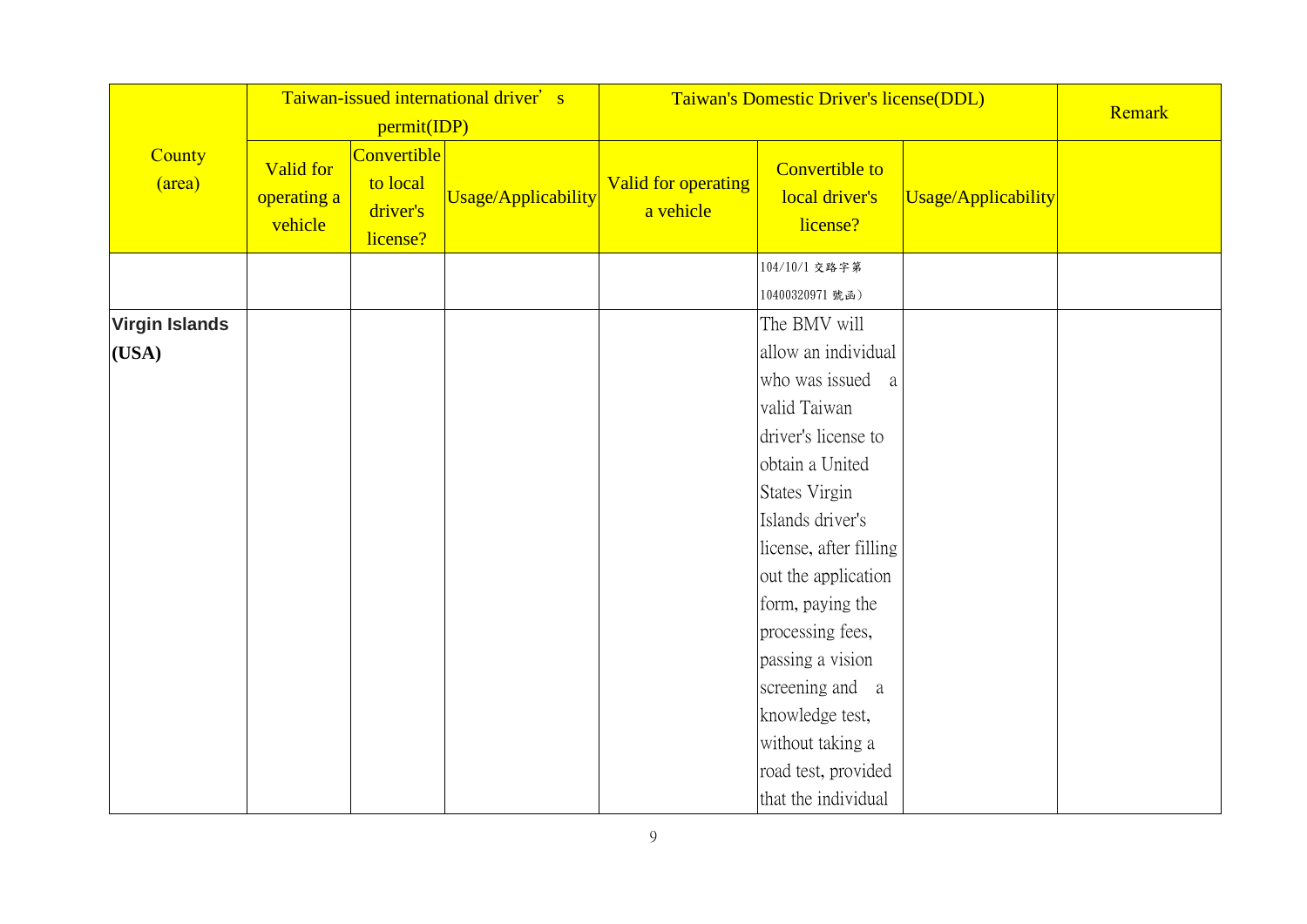|                  |                                            | permit(IDP)                                     | Taiwan-issued international driver's |                                  | Taiwan's Domestic Driver's license(DDL)                                                                                                                                                                                                                                                                                                                                                            |                     |  |  |  |
|------------------|--------------------------------------------|-------------------------------------------------|--------------------------------------|----------------------------------|----------------------------------------------------------------------------------------------------------------------------------------------------------------------------------------------------------------------------------------------------------------------------------------------------------------------------------------------------------------------------------------------------|---------------------|--|--|--|
| County<br>(area) | <b>Valid for</b><br>operating a<br>vehicle | Convertible<br>to local<br>driver's<br>license? | Usage/Applicability                  | Valid for operating<br>a vehicle | Convertible to<br>local driver's<br>license?                                                                                                                                                                                                                                                                                                                                                       | Usage/Applicability |  |  |  |
|                  |                                            |                                                 |                                      |                                  | has legal residency<br>in the United States<br>Virgin Islands, is at<br>least 21 years of<br>age, has held the<br>Taiwan Class B<br>driver's license for<br>at least three years,<br>and meets all<br>requirements for<br>holding a United<br>States Virgin<br>Islands driver's<br>license.<br>Surrender of the<br>Applicant's<br>Existing driver's<br>license.<br>108/3/4 交路密字第<br>1087100135 號函) |                     |  |  |  |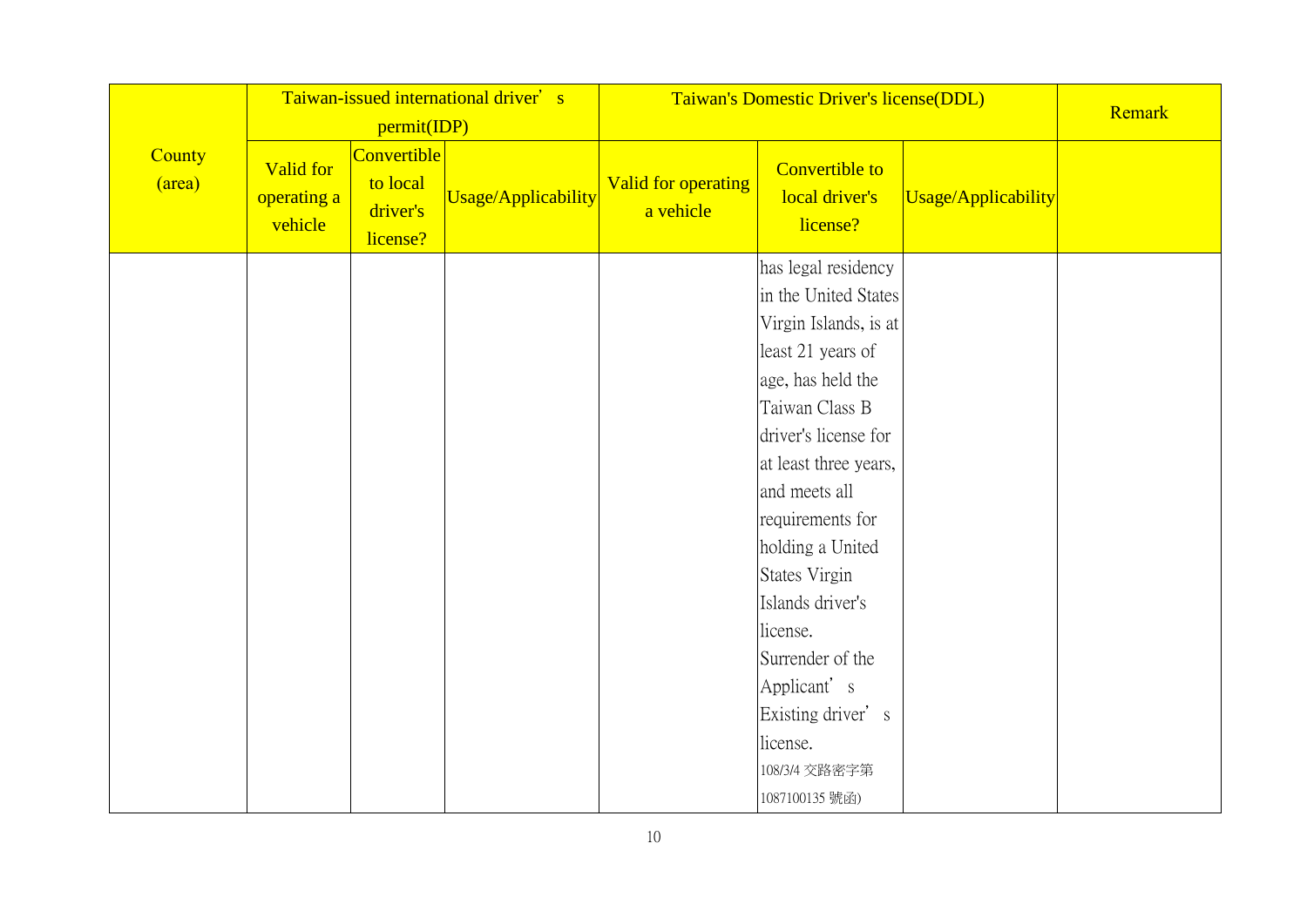|                       |                                            | permit(IDP)                                     | Taiwan-issued international driver's                                                          |                                                                     | Taiwan's Domestic Driver's license(DDL)                                                                                                                            |                                                                                                                                                                                                   | Remark                                                                                                                                                                    |
|-----------------------|--------------------------------------------|-------------------------------------------------|-----------------------------------------------------------------------------------------------|---------------------------------------------------------------------|--------------------------------------------------------------------------------------------------------------------------------------------------------------------|---------------------------------------------------------------------------------------------------------------------------------------------------------------------------------------------------|---------------------------------------------------------------------------------------------------------------------------------------------------------------------------|
| County<br>(area)      | <b>Valid for</b><br>operating a<br>vehicle | Convertible<br>to local<br>driver's<br>license? | Usage/Applicability                                                                           | <b>Valid for operating</b><br>a vehicle                             | <b>Convertible to</b><br>local driver's<br>license?                                                                                                                | Usage/Applicability                                                                                                                                                                               |                                                                                                                                                                           |
| <b>South Carolina</b> | Yes                                        | N <sub>o</sub>                                  | To be used along<br>with Taiwan's<br>DDL, and<br>converted to local<br>DL within 6<br>months. | Yes                                                                 | Yes(2014/5/4)                                                                                                                                                      | applies to holders<br>aged 18<br>or older who<br>possess<br>unrestricted driver<br>license. (in state of<br>South<br>Carolina:driver<br>license class D,in<br>R.O.C. : driver<br>license class B) |                                                                                                                                                                           |
| Colorado<br>(USA)     | Yes                                        | N <sub>o</sub>                                  | To be used along<br>with Taiwan's<br>DDL till expired                                         | Yes<br>(To be used along<br>with Taiwan-issued<br>IDP till expired) | Yes(class $R$ )<br>Any individual<br>who holds a valid<br>Class B driver<br>license issued by<br>Taiwan, after<br>having taken up<br>residence in<br>Colorado, can |                                                                                                                                                                                                   | Taiwan will issue a<br>Class B driver<br>license to an<br>individual from<br>Colorado who holds<br>a valid<br>non-commercial<br>driver license issued<br>by Colorado, and |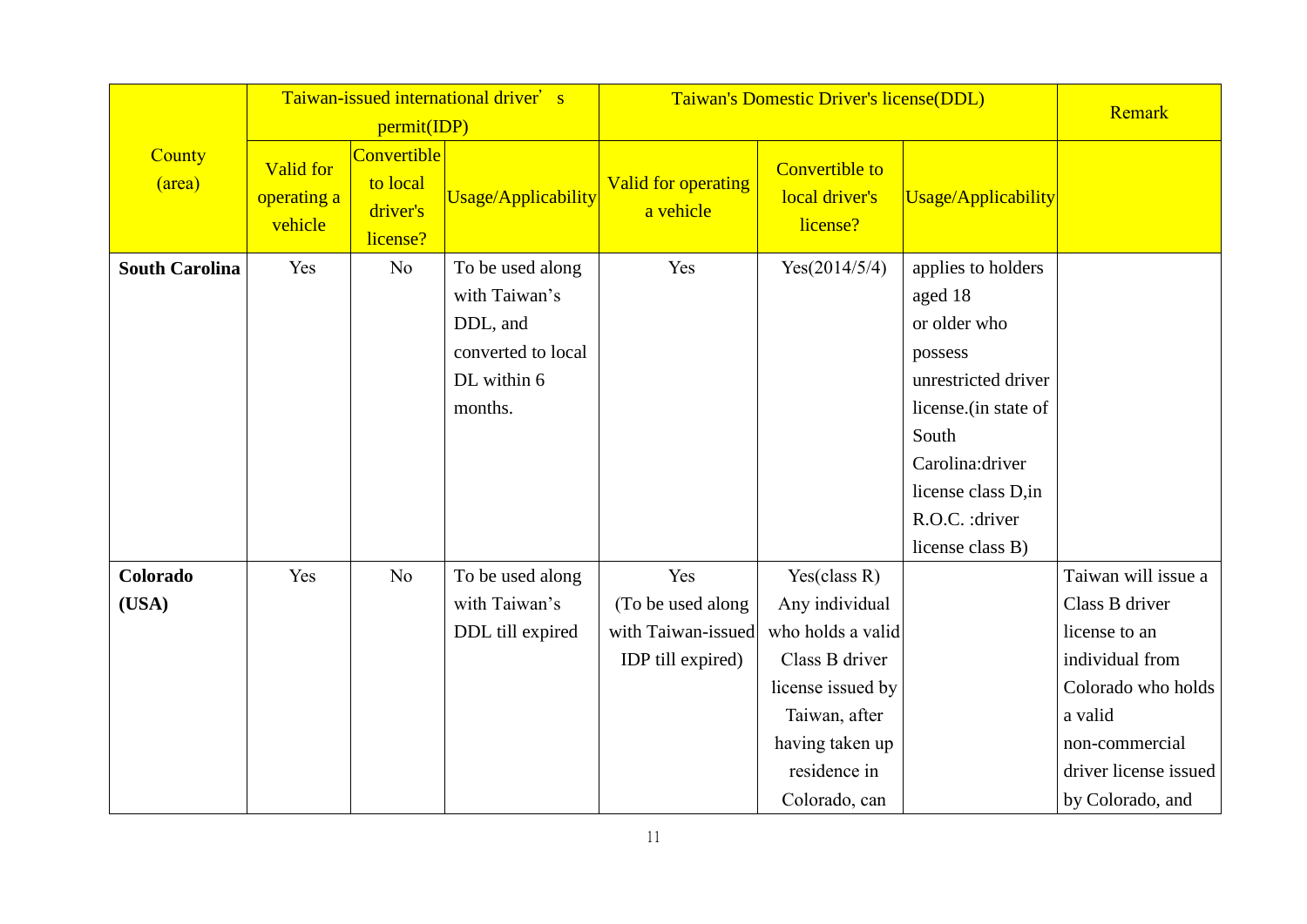|                  |                                            | permit(IDP)                                     | Taiwan-issued international driver's |                                         | Taiwan's Domestic Driver's license(DDL)                                                                                                                                |                     | Remark                                                                                                                                                                                                                                                                                                                                                                          |
|------------------|--------------------------------------------|-------------------------------------------------|--------------------------------------|-----------------------------------------|------------------------------------------------------------------------------------------------------------------------------------------------------------------------|---------------------|---------------------------------------------------------------------------------------------------------------------------------------------------------------------------------------------------------------------------------------------------------------------------------------------------------------------------------------------------------------------------------|
| County<br>(area) | <b>Valid for</b><br>operating a<br>vehicle | Convertible<br>to local<br>driver's<br>license? | Usage/Applicability                  | <b>Valid for operating</b><br>a vehicle | <b>Convertible to</b><br>local driver's<br>license?                                                                                                                    | Usage/Applicability |                                                                                                                                                                                                                                                                                                                                                                                 |
|                  |                                            |                                                 |                                      |                                         | apply for a<br>Colorado class R<br>driver license,<br>without<br>undergoing any<br>additional<br>knowledge or<br>driving skills test.<br>105年8月8日交授公字第<br>1050097763 號 |                     | has valid Taiwan<br>Alien Resident<br>Certificate (ARC)<br>with a validity<br>period when<br>received of at least 6<br>months. Such<br>individual should<br>submit the<br>application for a<br>Class B driver<br>license of the<br>person's most recent<br>entry into Taiwan,<br>without undergoing<br>any additional<br>knowledge or<br>driving skills test. 105<br>年8月8日交授公字第 |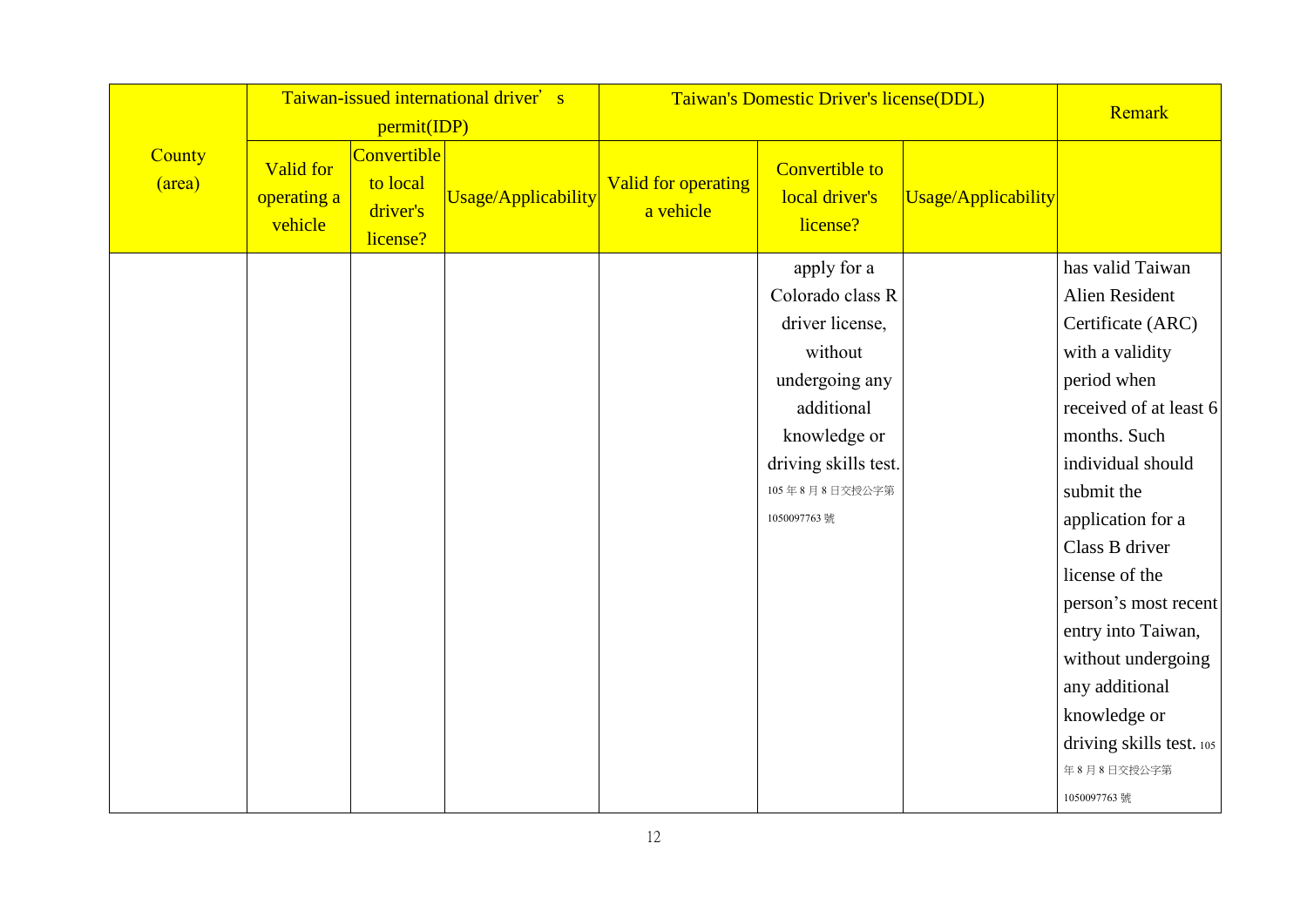|                       |                                            | permit(IDP)                                     | Taiwan-issued international driver's |                                         | Taiwan's Domestic Driver's license(DDL)             |                     | Remark                |
|-----------------------|--------------------------------------------|-------------------------------------------------|--------------------------------------|-----------------------------------------|-----------------------------------------------------|---------------------|-----------------------|
| County<br>(area)      | <b>Valid for</b><br>operating a<br>vehicle | Convertible<br>to local<br>driver's<br>license? | <b>Usage/Applicability</b>           | <b>Valid for operating</b><br>a vehicle | <b>Convertible to</b><br>local driver's<br>license? | Usage/Applicability |                       |
| Hawaii                | Yes                                        | No                                              | One must reach                       | Yes (One must                           | Yes(Class 3)                                        |                     |                       |
| (USA)                 |                                            |                                                 | the age of 18, and                   | reach the age of                        | 106.4.17交路字第                                        |                     |                       |
|                       |                                            |                                                 | to be used along                     | 18, and to be used                      | 1060011277號                                         |                     |                       |
|                       |                                            |                                                 | with Taiwan's                        | along with                              |                                                     |                     |                       |
|                       |                                            |                                                 | DDL for no more                      | Taiwan-issued IDP                       |                                                     |                     |                       |
|                       |                                            |                                                 | than 1 year                          | for no more than 1                      |                                                     |                     |                       |
|                       |                                            |                                                 |                                      | year )(Recognitions                     |                                                     |                     |                       |
|                       |                                            |                                                 |                                      | are mainly for                          |                                                     |                     |                       |
|                       |                                            |                                                 |                                      | tourists, students                      |                                                     |                     |                       |
|                       |                                            |                                                 |                                      | and workers should                      |                                                     |                     |                       |
|                       |                                            |                                                 |                                      | obtain local DL as                      |                                                     |                     |                       |
|                       |                                            |                                                 |                                      | early as possible)                      |                                                     |                     |                       |
| <b>New York State</b> | No                                         | No                                              | The state of New                     | Yes (The state of                       | No                                                  | It is suggested to  | Unless one has        |
| (USA)                 |                                            |                                                 | York does not                        | New York                                |                                                     | use IDP with        | become a resident of  |
|                       |                                            |                                                 | recognize IDP as $a$                 | recognize any DDL                       |                                                     | DDL, IDP serves     | the state, he/she is  |
|                       |                                            |                                                 | valid drivers                        | issued in foreign                       |                                                     | as a proof of one   | not required to       |
|                       |                                            |                                                 | license, IDP serves                  | country.                                |                                                     | who has obtained    | apply for the State's |
|                       |                                            |                                                 | only as a proof of                   |                                         |                                                     | a driving permit    | DL. The State does    |
|                       |                                            |                                                 | one who has                          |                                         |                                                     | form his county,    | not                   |
|                       |                                            |                                                 | obtained                             |                                         |                                                     | and it helps the    | encourage foreign     |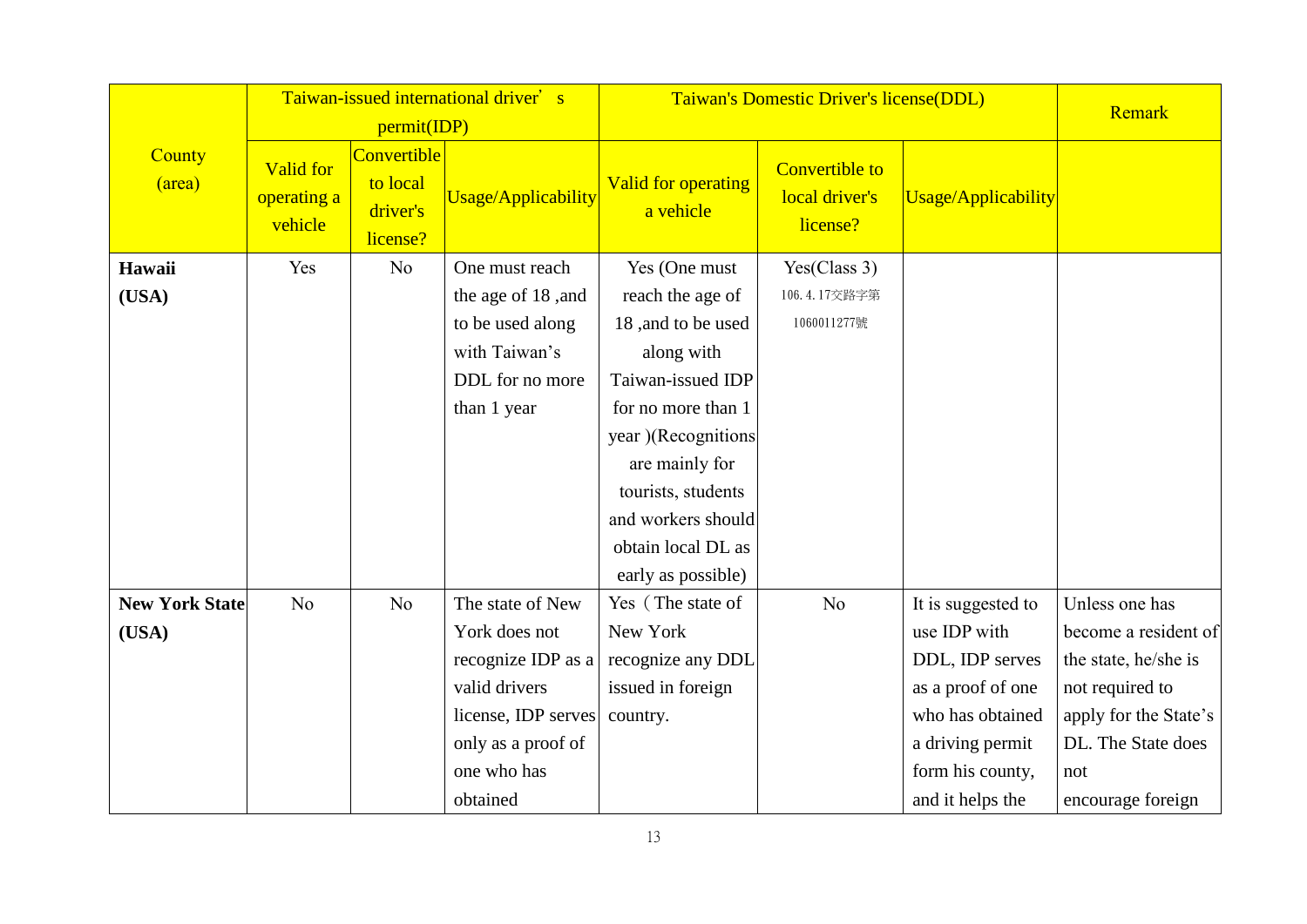|                  |                                            | permit(IDP)                                     | Taiwan-issued international driver's                                                                                    |                                         | Taiwan's Domestic Driver's license(DDL)             |                                                                 | Remark                                                                                                                                                                                                                                                                                                                                                                                                                                                      |
|------------------|--------------------------------------------|-------------------------------------------------|-------------------------------------------------------------------------------------------------------------------------|-----------------------------------------|-----------------------------------------------------|-----------------------------------------------------------------|-------------------------------------------------------------------------------------------------------------------------------------------------------------------------------------------------------------------------------------------------------------------------------------------------------------------------------------------------------------------------------------------------------------------------------------------------------------|
| County<br>(area) | <b>Valid for</b><br>operating a<br>vehicle | Convertible<br>to local<br>driver's<br>license? | Usage/Applicability                                                                                                     | <b>Valid for operating</b><br>a vehicle | <b>Convertible to</b><br>local driver's<br>license? | Usage/Applicability                                             |                                                                                                                                                                                                                                                                                                                                                                                                                                                             |
|                  |                                            |                                                 | a driving permit<br>form his county,<br>and it helps<br>policeman in<br>understanding the<br>content of<br>Taiwan's DDL |                                         |                                                     | policeman in<br>understanding the<br>content of<br>Taiwan's DDL | citizens to apply for<br>the State's drivers<br>license, because<br>$(1)$ the State<br>recognizes overseas<br>$DL(2)$ To apply for<br>a drivers license one<br>should pass written<br>test, take courses<br>over 5 hours and<br>pass driving test $(3)$<br>A Social Security<br>Card is required to<br>apply for the DL $(4)$<br>One should submit<br>his DL of the<br>original country to<br>the DMV officers<br>before obtaining a<br>local DL which will |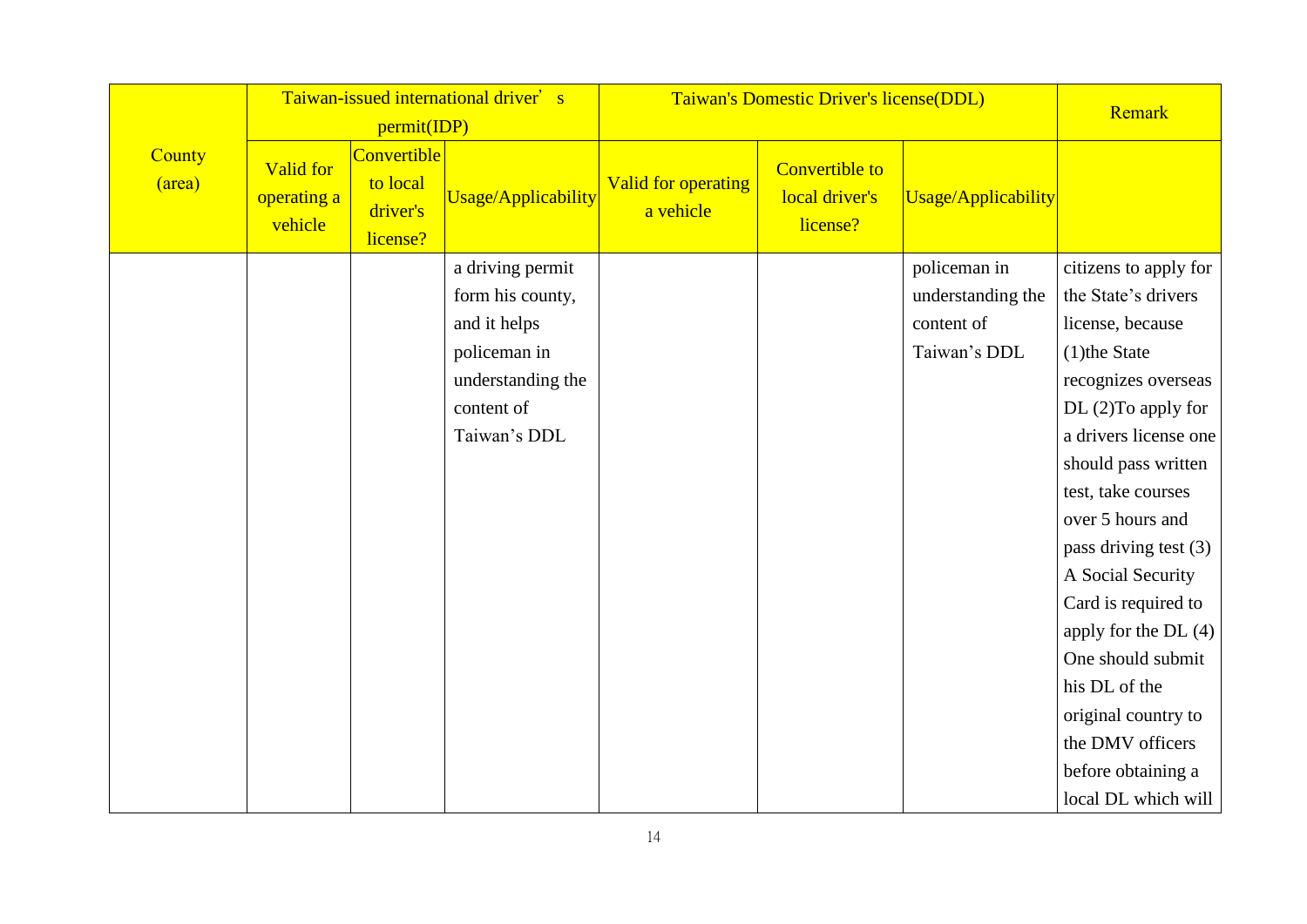|                   | Taiwan-issued international driver's<br>permit(IDP) |                                                 |                     |                                  | Taiwan's Domestic Driver's license(DDL)             |                     | Remark                                                                                                         |
|-------------------|-----------------------------------------------------|-------------------------------------------------|---------------------|----------------------------------|-----------------------------------------------------|---------------------|----------------------------------------------------------------------------------------------------------------|
| County<br>(area)  | <b>Valid for</b><br>operating a<br>vehicle          | Convertible<br>to local<br>driver's<br>license? | Usage/Applicability | Valid for operating<br>a vehicle | <b>Convertible to</b><br>local driver's<br>license? | Usage/Applicability |                                                                                                                |
|                   |                                                     |                                                 |                     |                                  |                                                     |                     | be destroyed after<br>60 days See New<br><b>York State</b><br>DVM website:<br>www.nysdvm.com<br>/license.htm 。 |
| <b>New Jersey</b> | Yes                                                 | N <sub>o</sub>                                  |                     | Yes                              | Yes                                                 |                     | See New Jersey                                                                                                 |
| (USA)             | (To be used                                         |                                                 |                     | (To be used with                 | (2019.7.15交路字第                                      |                     | DVM website:                                                                                                   |
|                   | with                                                |                                                 |                     | Taiwan-issued IDP                | 1080021295)                                         |                     | www.state.nj.us/mvc                                                                                            |
|                   | Taiwan's                                            |                                                 |                     | in order to confirm              | Full License Class D                                |                     |                                                                                                                |
|                   | DDL in                                              |                                                 |                     | the driver's identity            |                                                     |                     |                                                                                                                |
|                   | order to                                            |                                                 |                     | and to overcome                  |                                                     |                     |                                                                                                                |
|                   | confirm the                                         |                                                 |                     | language barrier)                |                                                     |                     |                                                                                                                |
|                   | driver's                                            |                                                 |                     |                                  |                                                     |                     |                                                                                                                |
|                   | identity and                                        |                                                 |                     |                                  |                                                     |                     |                                                                                                                |
|                   | to                                                  |                                                 |                     |                                  |                                                     |                     |                                                                                                                |
|                   | overcome                                            |                                                 |                     |                                  |                                                     |                     |                                                                                                                |
|                   | language                                            |                                                 |                     |                                  |                                                     |                     |                                                                                                                |
|                   | barrier                                             |                                                 |                     |                                  |                                                     |                     |                                                                                                                |
|                   |                                                     |                                                 |                     |                                  |                                                     |                     |                                                                                                                |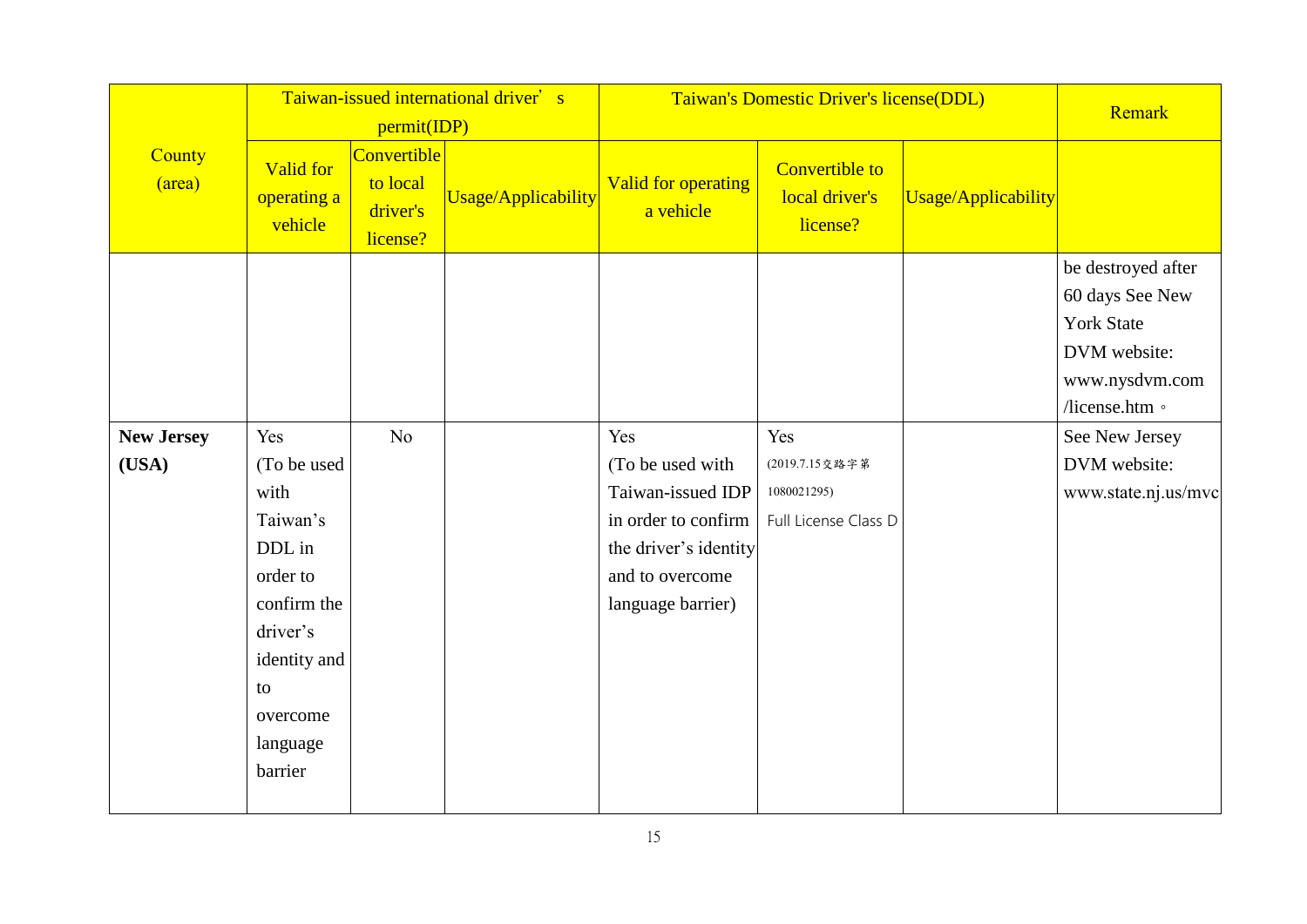|                    |                                     |                                                 | Taiwan-issued international driver's |                                         | Taiwan's Domestic Driver's license(DDL)             |                     |                       |  |  |
|--------------------|-------------------------------------|-------------------------------------------------|--------------------------------------|-----------------------------------------|-----------------------------------------------------|---------------------|-----------------------|--|--|
|                    |                                     | permit(IDP)                                     |                                      |                                         |                                                     |                     | Remark                |  |  |
| County<br>(area)   | Valid for<br>operating a<br>vehicle | Convertible<br>to local<br>driver's<br>license? | Usage/Applicability                  | <b>Valid for operating</b><br>a vehicle | <b>Convertible to</b><br>local driver's<br>license? | Usage/Applicability |                       |  |  |
| <b>Maryland</b>    | Yes                                 | N <sub>o</sub>                                  | Tourist can used                     | Yes                                     | YES(2013.8.27)                                      |                     |                       |  |  |
| (USA)              |                                     |                                                 | IDP along with                       |                                         | Full License Class C                                |                     |                       |  |  |
|                    |                                     |                                                 | valid Taiwan's                       |                                         |                                                     |                     |                       |  |  |
|                    |                                     |                                                 | DDL for no more                      |                                         |                                                     |                     |                       |  |  |
|                    |                                     |                                                 | than 1 year                          |                                         |                                                     |                     |                       |  |  |
| <b>Mississippi</b> |                                     |                                                 | To be used for no                    | <b>YES</b>                              | YES(2014.11.28)Full                                 |                     |                       |  |  |
| (USA)              | Yes                                 | N <sub>o</sub>                                  | more than 60 days.                   |                                         | License Class R                                     |                     |                       |  |  |
| <b>Michigan</b>    | Yes                                 | N <sub>o</sub>                                  | Can be used till                     | N <sub>o</sub>                          | No                                                  | Not usable          |                       |  |  |
| (USA)              |                                     |                                                 | expired                              |                                         |                                                     |                     |                       |  |  |
| <b>Missouri</b>    | Yes                                 | N <sub>o</sub>                                  | To be used with                      | Yes                                     | No                                                  | To be used with     |                       |  |  |
| (USA)              |                                     |                                                 | Taiwan-issued                        |                                         |                                                     | Taiwan-issued       |                       |  |  |
|                    |                                     |                                                 | DDL. Expiration                      |                                         |                                                     | IDP. Expiration     |                       |  |  |
|                    |                                     |                                                 | date will be                         |                                         |                                                     | date will be        |                       |  |  |
|                    |                                     |                                                 | determine                            |                                         |                                                     | determine           |                       |  |  |
|                    |                                     |                                                 | according to the                     |                                         |                                                     | according the       |                       |  |  |
|                    |                                     |                                                 | limitation of long                   |                                         |                                                     | limitation of long  |                       |  |  |
|                    |                                     |                                                 | stay duration, 1                     |                                         |                                                     | stay duration, 1    |                       |  |  |
|                    |                                     |                                                 | year maximum.                        |                                         |                                                     | year maximum.       |                       |  |  |
| <b>Connecticut</b> | Yes                                 | N <sub>o</sub>                                  | To be used with                      | Yes                                     | N <sub>o</sub>                                      | To be used with     | According to the      |  |  |
| (USA)              | (IDP is                             |                                                 | Taiwan's DDL for                     |                                         |                                                     | Taiwan-issued       | State's regulation, a |  |  |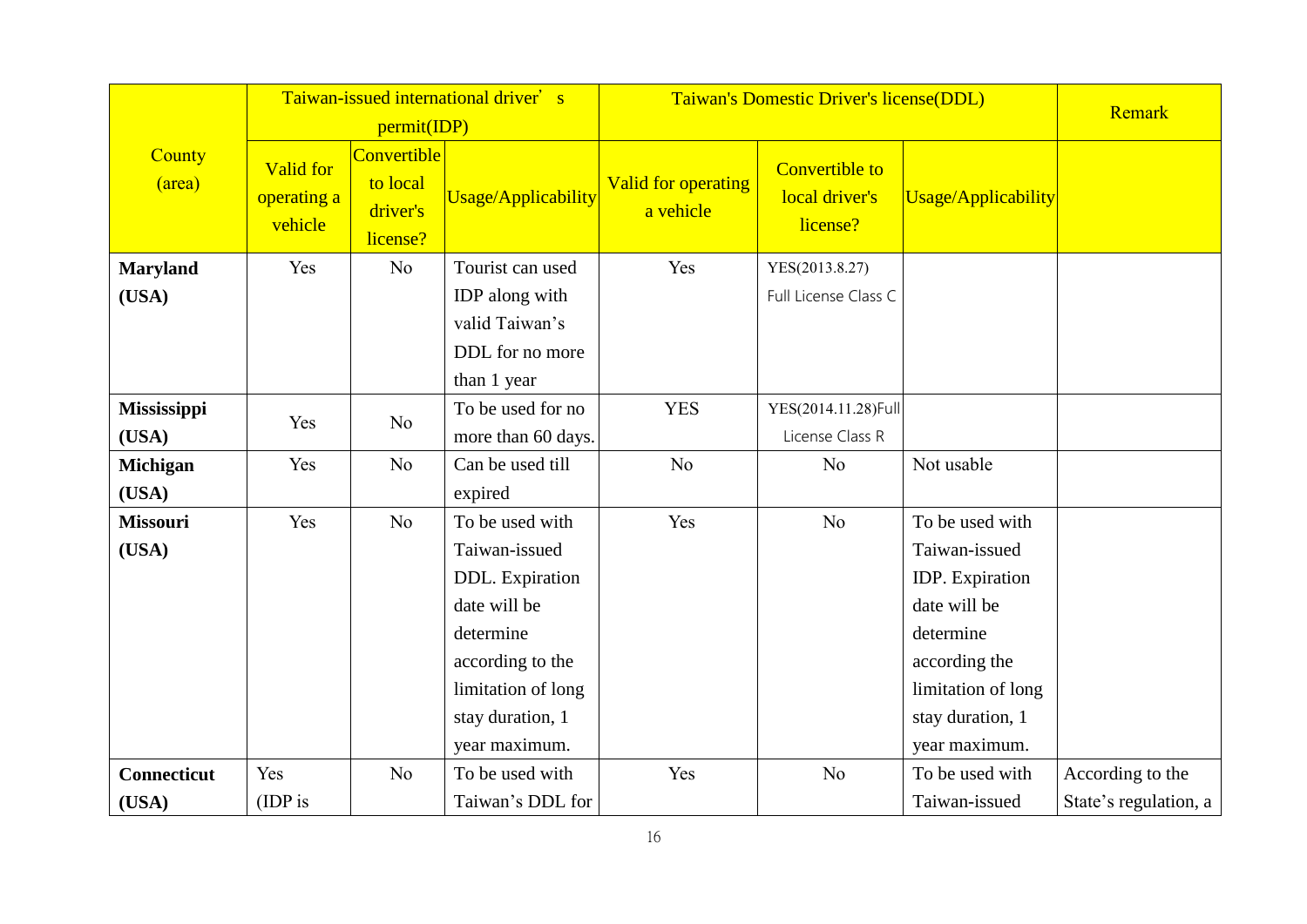|                               |                                                                                     | permit(IDP)                                            | Taiwan-issued international driver's | Taiwan's Domestic Driver's license(DDL) | Remark                                                                                          |                                                                                                                                                                                                                                                                         |                                                                                                                                                              |
|-------------------------------|-------------------------------------------------------------------------------------|--------------------------------------------------------|--------------------------------------|-----------------------------------------|-------------------------------------------------------------------------------------------------|-------------------------------------------------------------------------------------------------------------------------------------------------------------------------------------------------------------------------------------------------------------------------|--------------------------------------------------------------------------------------------------------------------------------------------------------------|
| County<br>(area)              | <b>Valid for</b><br>operating a<br>vehicle                                          | <b>Convertible</b><br>to local<br>driver's<br>license? | Usage/Applicability                  | Valid for operating<br>a vehicle        | <b>Convertible to</b><br>local driver's<br>license?                                             | Usage/Applicability                                                                                                                                                                                                                                                     |                                                                                                                                                              |
|                               | considered<br>as a<br>translation<br>copy of<br>foreign<br>countries'<br><b>DDL</b> |                                                        | no more than 1<br>year.              |                                         |                                                                                                 | IDP for no more<br>than 1 year.                                                                                                                                                                                                                                         | driver who has<br>become a resident in<br>this state should<br>apply for the State's<br>DL within 30 days<br>(reference can be<br>made to<br>www.ct.gov/dmv) |
| <b>Massachusetts</b><br>(USA) | NO                                                                                  | No                                                     |                                      | Yes(1 year)                             | 路字 1050006712<br>號)Surrender of<br>the Applicant's<br>Existing driver's a motorcycle<br>license | Yes(2016/3/15 $\bar{\mathcal{R}}$  A passenger motor<br>vehicle license in<br>Massachusetts in a<br>Class D license and<br>license is a class M.<br>A combined license<br>for both is a class<br>DM. The<br>equivalent of a<br>class D license in<br>Taiwan is class B; |                                                                                                                                                              |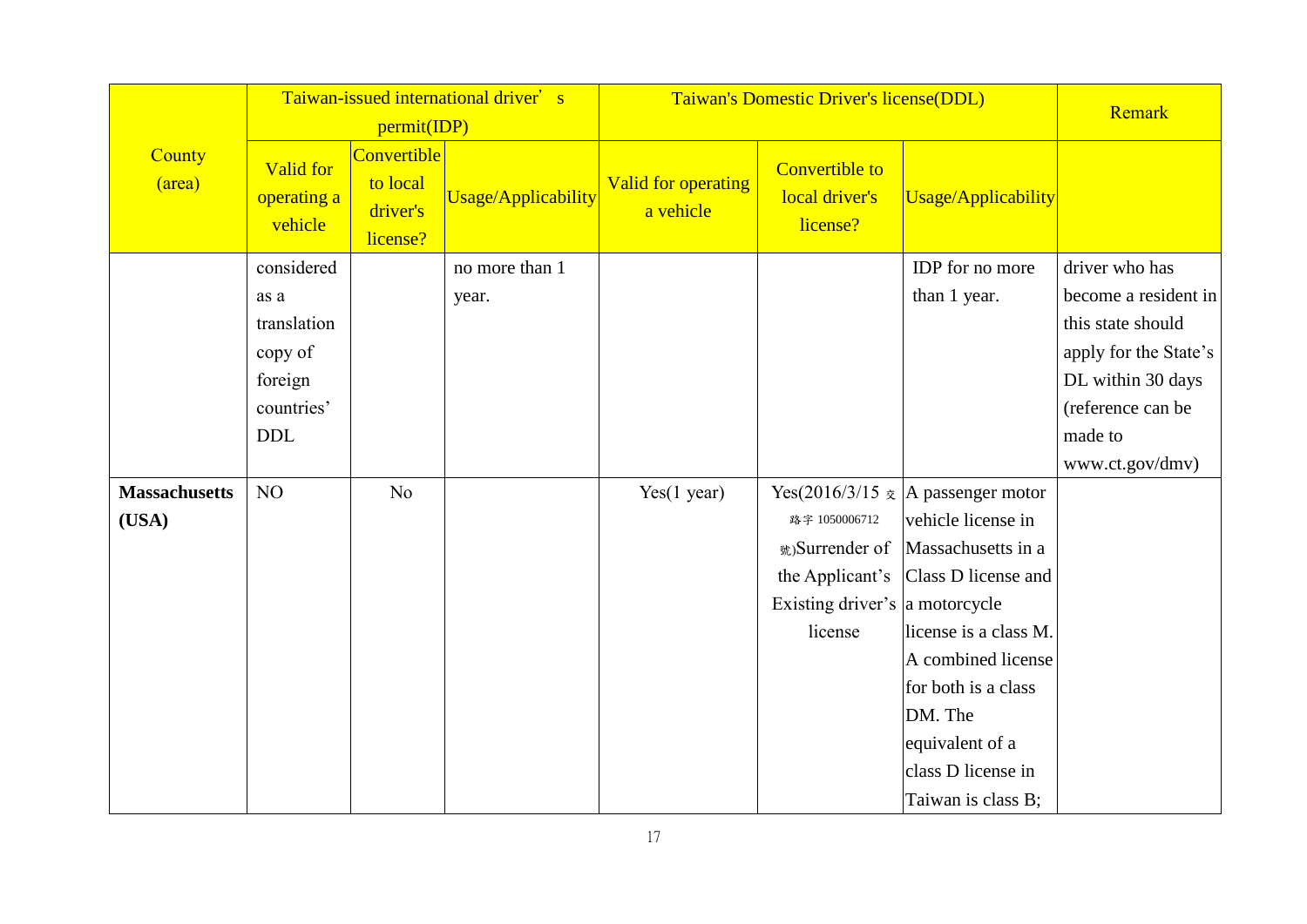|                        |                                     |                                                 | Taiwan-issued international driver's                           |                                         | Taiwan's Domestic Driver's license(DDL)             |                                                                                                                                                                                                                                  |        |  |
|------------------------|-------------------------------------|-------------------------------------------------|----------------------------------------------------------------|-----------------------------------------|-----------------------------------------------------|----------------------------------------------------------------------------------------------------------------------------------------------------------------------------------------------------------------------------------|--------|--|
|                        |                                     | permit(IDP)                                     |                                                                |                                         |                                                     |                                                                                                                                                                                                                                  | Remark |  |
| County<br>(area)       | Valid for<br>operating a<br>vehicle | Convertible<br>to local<br>driver's<br>license? | Usage/Applicability                                            | <b>Valid for operating</b><br>a vehicle | <b>Convertible to</b><br>local driver's<br>license? | Usage/Applicability                                                                                                                                                                                                              |        |  |
|                        |                                     |                                                 |                                                                |                                         |                                                     | the equivalent of a<br>class M motorcycle<br>license in Taiwan is<br>A2. A class DM<br>license Combined<br>license from<br>Massachusetts can<br>be exchanged to a<br>Class B and a Class<br>A <sub>2</sub> license in<br>Taiwan. |        |  |
| Georgia<br>(USA)       | Yes(30 days)                        | No                                              |                                                                | Yes                                     | YES(class c)<br>110.11.1. 交路字第<br>1100030739 號      |                                                                                                                                                                                                                                  |        |  |
| <b>Kansas</b><br>(USA) | Yes                                 | No                                              | To be used with<br>Taiwan's DDL for<br>no more than 1<br>year. | No                                      | Yes(class c)<br>106.11.14 交路字第<br>1060035040 號      |                                                                                                                                                                                                                                  |        |  |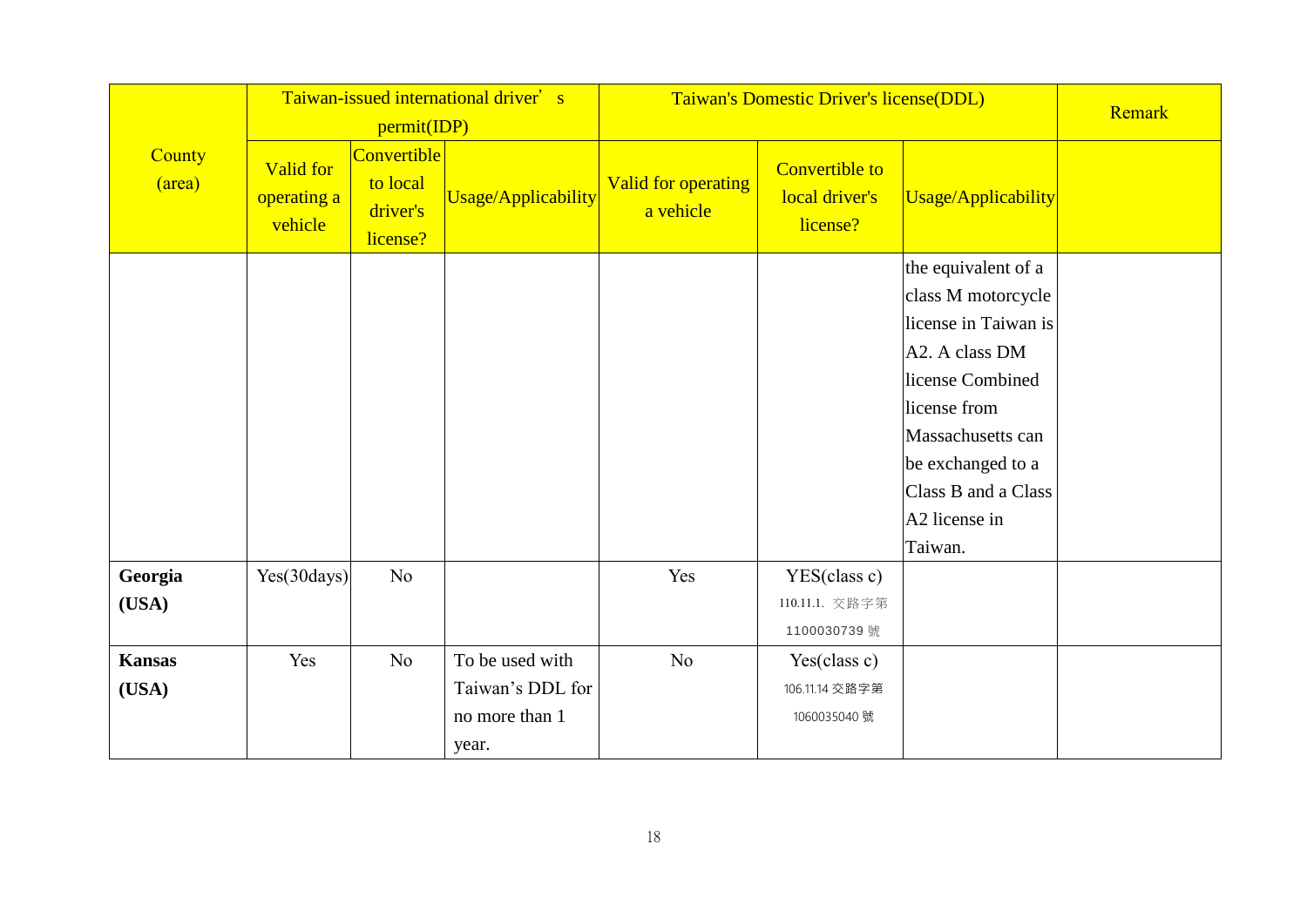|                      |                                            | permit(IDP)                                     | Taiwan-issued international driver's                             | Taiwan's Domestic Driver's license(DDL) |                                                                                                                                                                                                                                                                                       | Remark                                                                                                                                             |                                                                                                                          |
|----------------------|--------------------------------------------|-------------------------------------------------|------------------------------------------------------------------|-----------------------------------------|---------------------------------------------------------------------------------------------------------------------------------------------------------------------------------------------------------------------------------------------------------------------------------------|----------------------------------------------------------------------------------------------------------------------------------------------------|--------------------------------------------------------------------------------------------------------------------------|
| County<br>(area)     | <b>Valid for</b><br>operating a<br>vehicle | Convertible<br>to local<br>driver's<br>license? | Usage/Applicability                                              | Valid for operating<br>a vehicle        | <b>Convertible to</b><br>local driver's<br>license?                                                                                                                                                                                                                                   | Usage/Applicability                                                                                                                                |                                                                                                                          |
| <b>Utah</b><br>(USA) | Yes                                        | No                                              | To be used with<br>Taiwan's DDL for<br>no more than 6<br>months. | Yes                                     | N <sub>o</sub>                                                                                                                                                                                                                                                                        | To be used with<br>Taiwan-issued<br><b>IDP</b> for no more<br>than 6 months.                                                                       | Taiwan's DDL can<br>be used for no more<br>than 6 months.<br>exceeding which<br>period a local DL<br>should be obtained. |
| Washington<br>(USA)  | Yes                                        | No                                              | To be used with<br>Taiwan's DDL for<br>no more than 1<br>year.   | Yes                                     | <b>YES</b><br>Deadline(5/31/2024)<br>In accordance with the<br>reciprocal<br>arrangement between<br>Taiwan and DOL,<br>any individual who<br>holds a valid class B<br>driver license issued<br>by Taiwan, after<br>having taken up<br>residence in<br>Washington, can<br>apply for an | Taiwan's DDL can<br>be used by one<br>over age 16<br>without test for 1<br>year (an IDP is<br>requested for the<br>convenience of<br>law enforcer) |                                                                                                                          |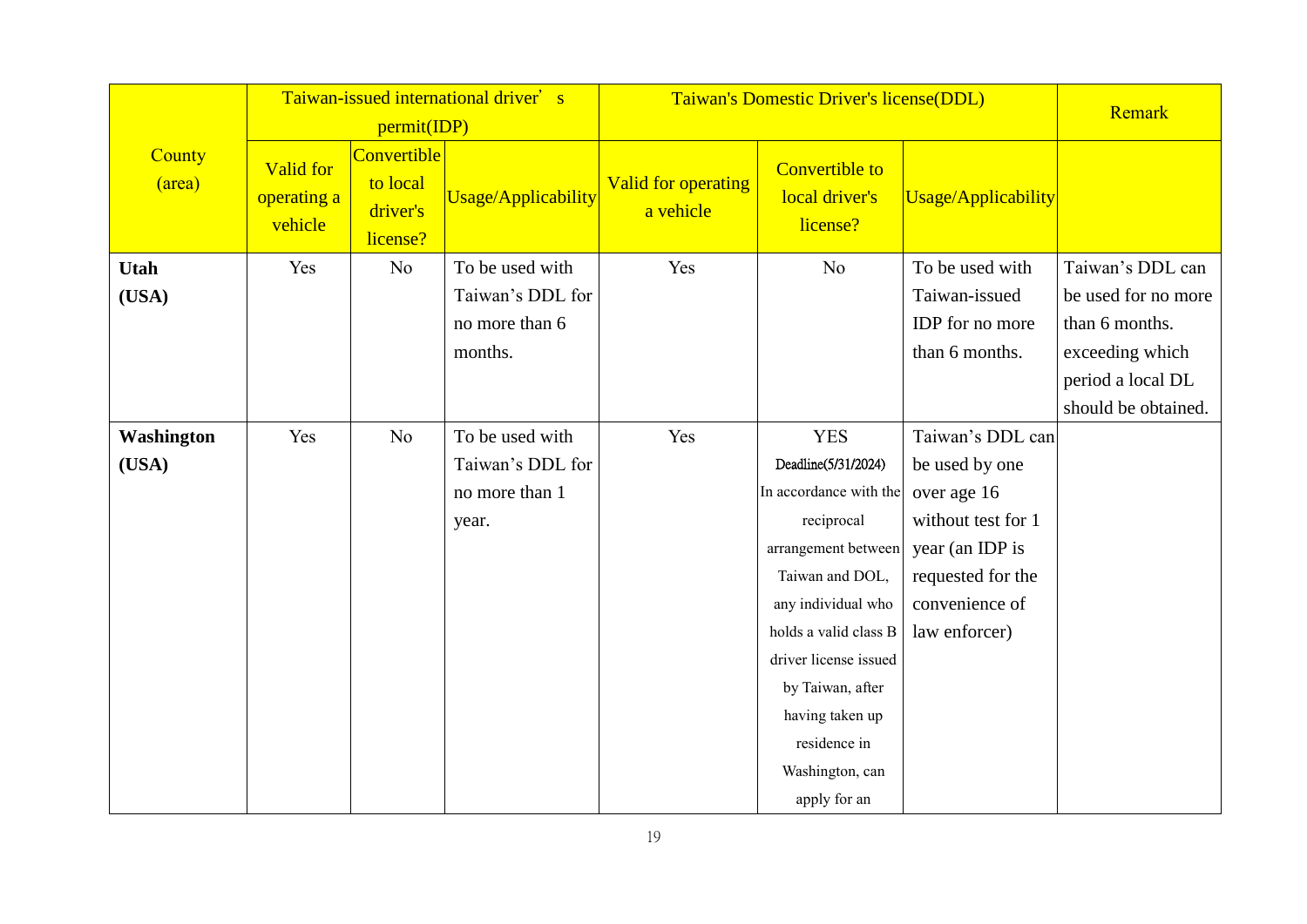|                             |                                            |                                                                | Taiwan-issued international driver's          | Taiwan's Domestic Driver's license(DDL)                     |                                                                                                                                                                                                                                                                                          | Remark              |                                                                                                                   |
|-----------------------------|--------------------------------------------|----------------------------------------------------------------|-----------------------------------------------|-------------------------------------------------------------|------------------------------------------------------------------------------------------------------------------------------------------------------------------------------------------------------------------------------------------------------------------------------------------|---------------------|-------------------------------------------------------------------------------------------------------------------|
| County<br>(area)            | <b>Valid for</b><br>operating a<br>vehicle | permit(IDP)<br>Convertible<br>to local<br>driver's<br>license? | Usage/Applicability                           | <b>Valid for operating</b><br>a vehicle                     | <b>Convertible to</b><br>local driver's<br>license?                                                                                                                                                                                                                                      | Usage/Applicability |                                                                                                                   |
| Washington<br>D.C.<br>(USA) | Yes                                        | N <sub>o</sub>                                                 | Tourist can use<br>with valid<br>Taiwan's DDL | Yes(Tourist can use<br>with valid<br>Taiwan-issued<br>IDP.) | exchange of this<br>license for a<br>Wahington driver<br>license, without<br>undergoing any<br>additional knowledge<br>or riding skills test.<br>Once passed the<br>written test and<br>visual test a local<br>DL will be given<br>Class D license.<br>(without driving<br>skills test). |                     | For long term<br>resident, a local DL<br>issued by D.C. road<br>authority should be<br>obtained within 30<br>days |
| <b>Oklahoma</b><br>(USA)    | N <sub>o</sub>                             | N <sub>o</sub>                                                 | no                                            | Yes<br>$(1$ year)                                           | Yes (class D)<br>Surrender of the<br>Applicant's<br>Existing driver's<br>license                                                                                                                                                                                                         |                     |                                                                                                                   |
| Iowa                        | Yes                                        | N <sub>o</sub>                                                 | To be used for no                             | N <sub>o</sub>                                              | Once passed the                                                                                                                                                                                                                                                                          |                     |                                                                                                                   |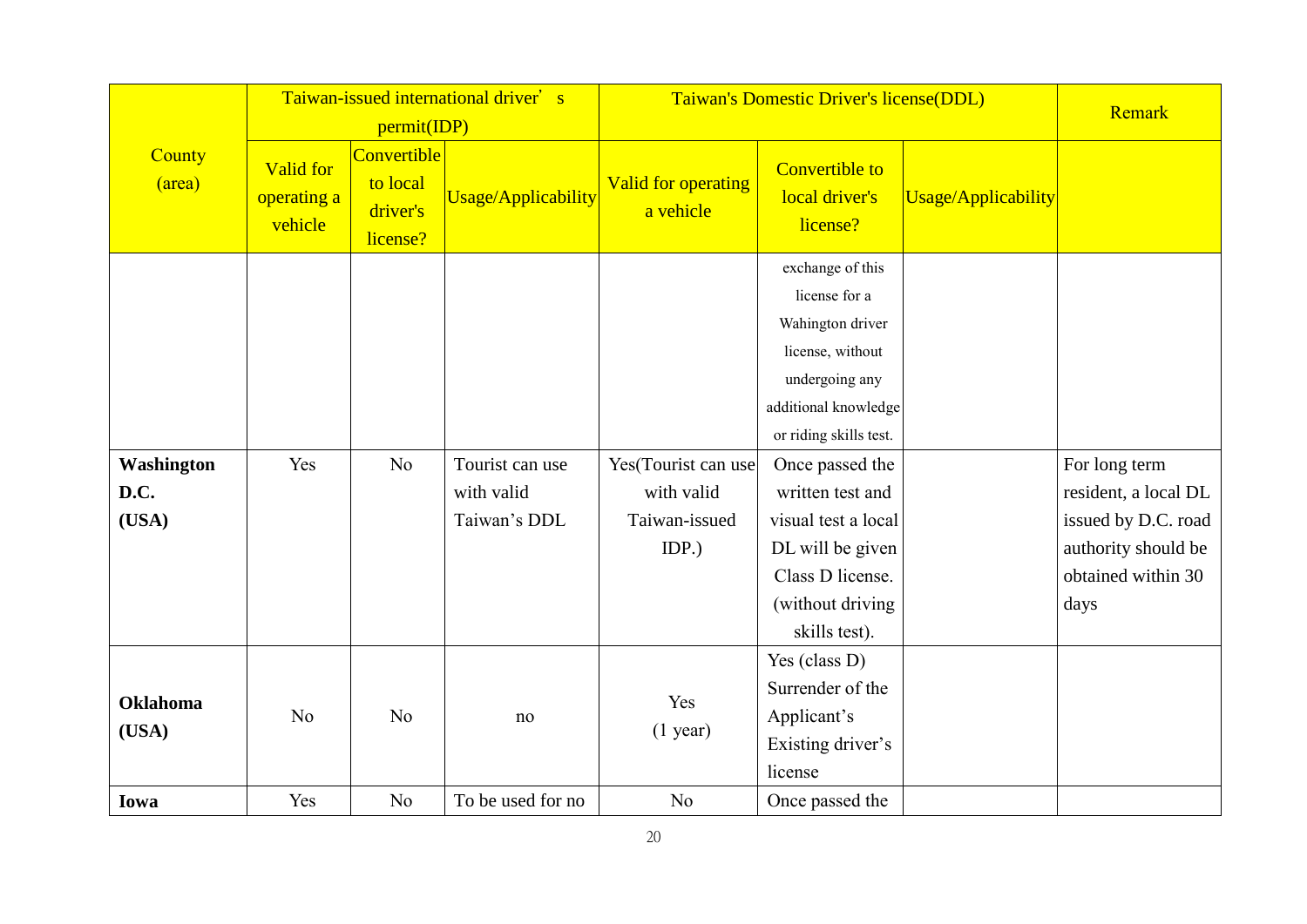|                  |                                     |                                                 | Taiwan-issued international driver's                                 | Taiwan's Domestic Driver's license(DDL) |                                                                                                                                                                                                  | Remark              |                     |
|------------------|-------------------------------------|-------------------------------------------------|----------------------------------------------------------------------|-----------------------------------------|--------------------------------------------------------------------------------------------------------------------------------------------------------------------------------------------------|---------------------|---------------------|
|                  |                                     | permit(IDP)                                     |                                                                      |                                         |                                                                                                                                                                                                  |                     |                     |
| County<br>(area) | Valid for<br>operating a<br>vehicle | Convertible<br>to local<br>driver's<br>license? | <b>Usage/Applicability</b>                                           | <b>Valid for operating</b><br>a vehicle | <b>Convertible to</b><br>local driver's<br>license?                                                                                                                                              | Usage/Applicability |                     |
| (USA)            |                                     |                                                 | more than 30 days.                                                   |                                         | written test a<br>local DL will be<br>given (without<br>driving skills<br>test). Surrender of<br>the Applicant's<br>Existing driver's<br>license<br>(CLASS C)<br>2017/8/21 交路字第<br>1060025749 號函 |                     |                     |
| Idaho<br>(USA)   | Yes                                 | No                                              | To be used with<br>valid Taiwan's<br>DDL for no more<br>than 90 days | N <sub>o</sub>                          | Once passed the<br>written test a<br>local DL will be<br>given (without<br>driving skills<br>test).<br>2014/5/13                                                                                 |                     |                     |
| <b>New</b>       | Yes(60days)                         | No                                              | To be used with                                                      | Yes(60days)                             | N <sub>o</sub>                                                                                                                                                                                   | To be used with     | According to the    |
| Hampshire        |                                     |                                                 | Taiwan's DDL for                                                     |                                         |                                                                                                                                                                                                  | Taiwan-issued       | State's regulation, |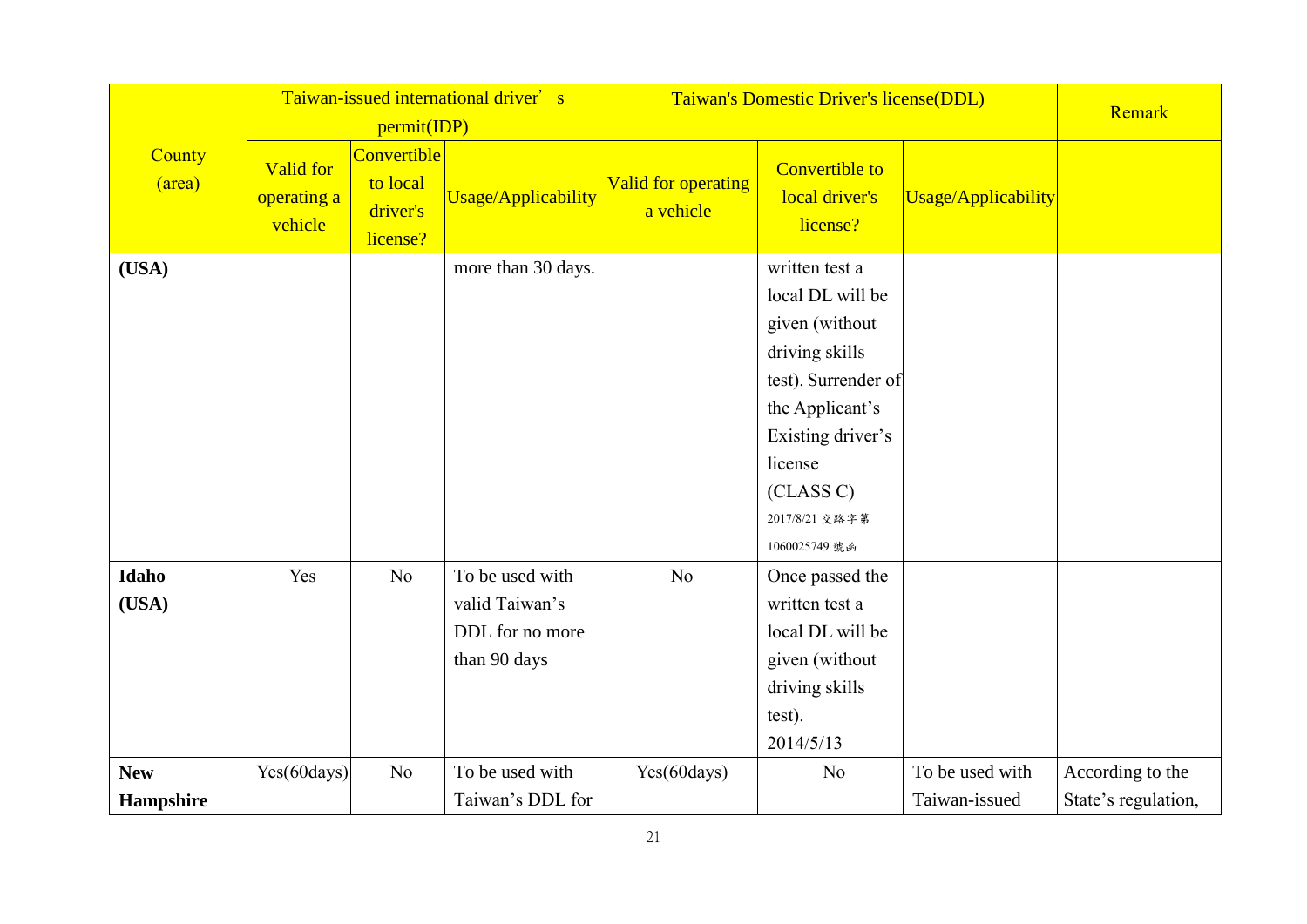|                            |                                     | permit(IDP)                                     | Taiwan-issued international driver's                                                                                                                            | Taiwan's Domestic Driver's license(DDL) |                                                                                                                 | Remark                                                                                                        |                                                                                                                      |
|----------------------------|-------------------------------------|-------------------------------------------------|-----------------------------------------------------------------------------------------------------------------------------------------------------------------|-----------------------------------------|-----------------------------------------------------------------------------------------------------------------|---------------------------------------------------------------------------------------------------------------|----------------------------------------------------------------------------------------------------------------------|
| County<br>(area)           | Valid for<br>operating a<br>vehicle | Convertible<br>to local<br>driver's<br>license? | <b>Usage/Applicability</b>                                                                                                                                      | Valid for operating<br>a vehicle        | <b>Convertible to</b><br>local driver's<br>license?                                                             | Usage/Applicability                                                                                           |                                                                                                                      |
| (USA)                      |                                     |                                                 | no more than 60<br>days.                                                                                                                                        |                                         |                                                                                                                 | IDP for no more<br>than 60 days.                                                                              | resident in this state<br>should pass a<br>driving test and<br>obtain the State's<br>DL within 60 days               |
| <b>New Mexico</b><br>(USA) | Yes                                 | N <sub>o</sub>                                  | Visitors can use<br>IDP for no more<br>then 1 year.<br>Tourists from<br>Taiwan can used<br>English copy of<br>Taiwan-issued<br>IDP to avoid<br>misunderstanding | Yes                                     | YES(Class D)<br>107.9.11 交路字第<br>1070027153號<br>Surrender of the<br>Applicant's<br>Existing driver's<br>license | Tourists from<br>Taiwan can used<br>Taiwan's DDL<br>with<br>Taiwan-issued<br>IDP to avoid<br>misunderstanding | Once becoming a<br>citizen of the state,<br>one is not allowed to<br>continue using<br>Taiwan's DDL or<br><b>IDP</b> |
| Louisiana<br>(USA)         | Yes                                 | N <sub>o</sub>                                  | To be used for no<br>more than 90 days.<br>One must obtain<br>local DL once<br>become a resident<br>of the state.                                               | N <sub>o</sub>                          | YES(class E)<br>107.9.25 交路字第<br>1070029010 號                                                                   |                                                                                                               |                                                                                                                      |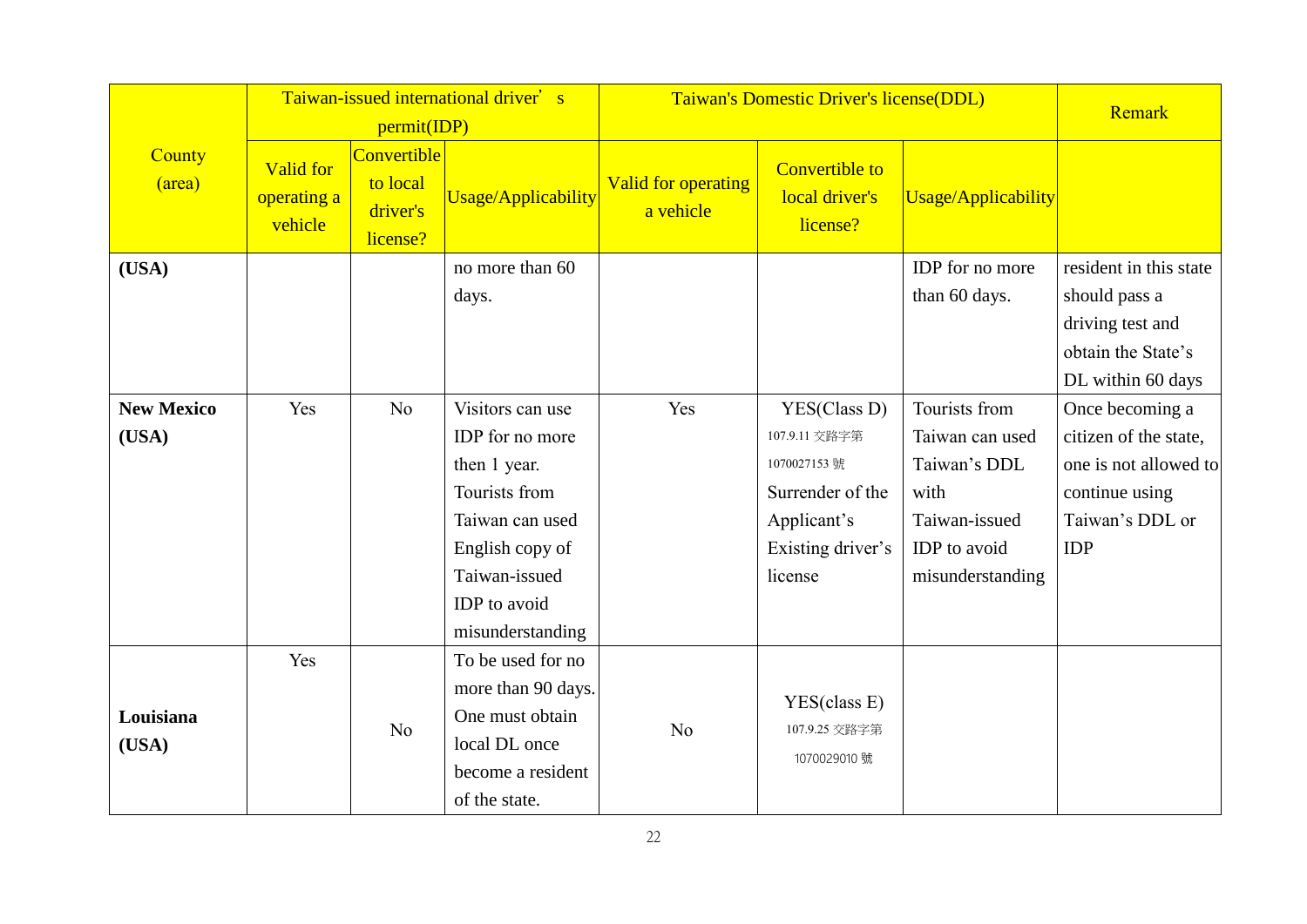|                  |                                            | permit(IDP)                                     | Taiwan-issued international driver's | Taiwan's Domestic Driver's license(DDL) |                                                     |                                     | Remark |                   |
|------------------|--------------------------------------------|-------------------------------------------------|--------------------------------------|-----------------------------------------|-----------------------------------------------------|-------------------------------------|--------|-------------------|
| County<br>(area) | <b>Valid for</b><br>operating a<br>vehicle | Convertible<br>to local<br>driver's<br>license? | <b>Usage/Applicability</b>           | Valid for operating<br>a vehicle        | <b>Convertible to</b><br>local driver's<br>license? | Usage/Applicability                 |        |                   |
| <b>Virginia</b>  | Yes                                        | N <sub>o</sub>                                  | Tourist can use                      | Yes                                     | Driver's license                                    | 1. Tourist can use 1. For long term |        |                   |
| (USA)            |                                            |                                                 | with valid                           |                                         | knowledge exam,                                     | with valid                          |        | resident, a local |
|                  |                                            |                                                 | Taiwan's DDL for                     |                                         | vision screening                                    | Taiwan-issued                       |        | DL should be      |
|                  |                                            |                                                 | no more than 6                       |                                         | (106.2.8 交路字第                                       | IDP for no                          |        | obtained within   |
|                  |                                            |                                                 | months                               |                                         | 1060004705號)                                        | more than 6                         |        | 60 days           |
|                  |                                            |                                                 |                                      |                                         |                                                     | months                              | 2.     | Republic of       |
|                  |                                            |                                                 |                                      |                                         |                                                     | 2. A Virginia                       |        | China (Taiwan)    |
|                  |                                            |                                                 |                                      |                                         |                                                     | resident                            |        | citizens residing |
|                  |                                            |                                                 |                                      |                                         |                                                     | residing in the                     |        | in Virginia       |
|                  |                                            |                                                 |                                      |                                         |                                                     | Republic of                         |        | having a valid    |
|                  |                                            |                                                 |                                      |                                         |                                                     | China and                           |        | Taiwan license    |
|                  |                                            |                                                 |                                      |                                         |                                                     | having a valid                      |        | that they have    |
|                  |                                            |                                                 |                                      |                                         |                                                     | Virginia                            |        | held for at least |
|                  |                                            |                                                 |                                      |                                         |                                                     | driver's license                    |        | 1 year, may       |
|                  |                                            |                                                 |                                      |                                         |                                                     | that they have                      |        | convert that      |
|                  |                                            |                                                 |                                      |                                         |                                                     | held for at                         |        | license to a      |
|                  |                                            |                                                 |                                      |                                         |                                                     | least 1 year                        |        | Virginia license  |
|                  |                                            |                                                 |                                      |                                         |                                                     | may obtain a                        |        | the nominal<br>to |
|                  |                                            |                                                 |                                      |                                         |                                                     | Taiwan                              |        | conversion fee    |
|                  |                                            |                                                 |                                      |                                         |                                                     | driver's license                    |        | without being     |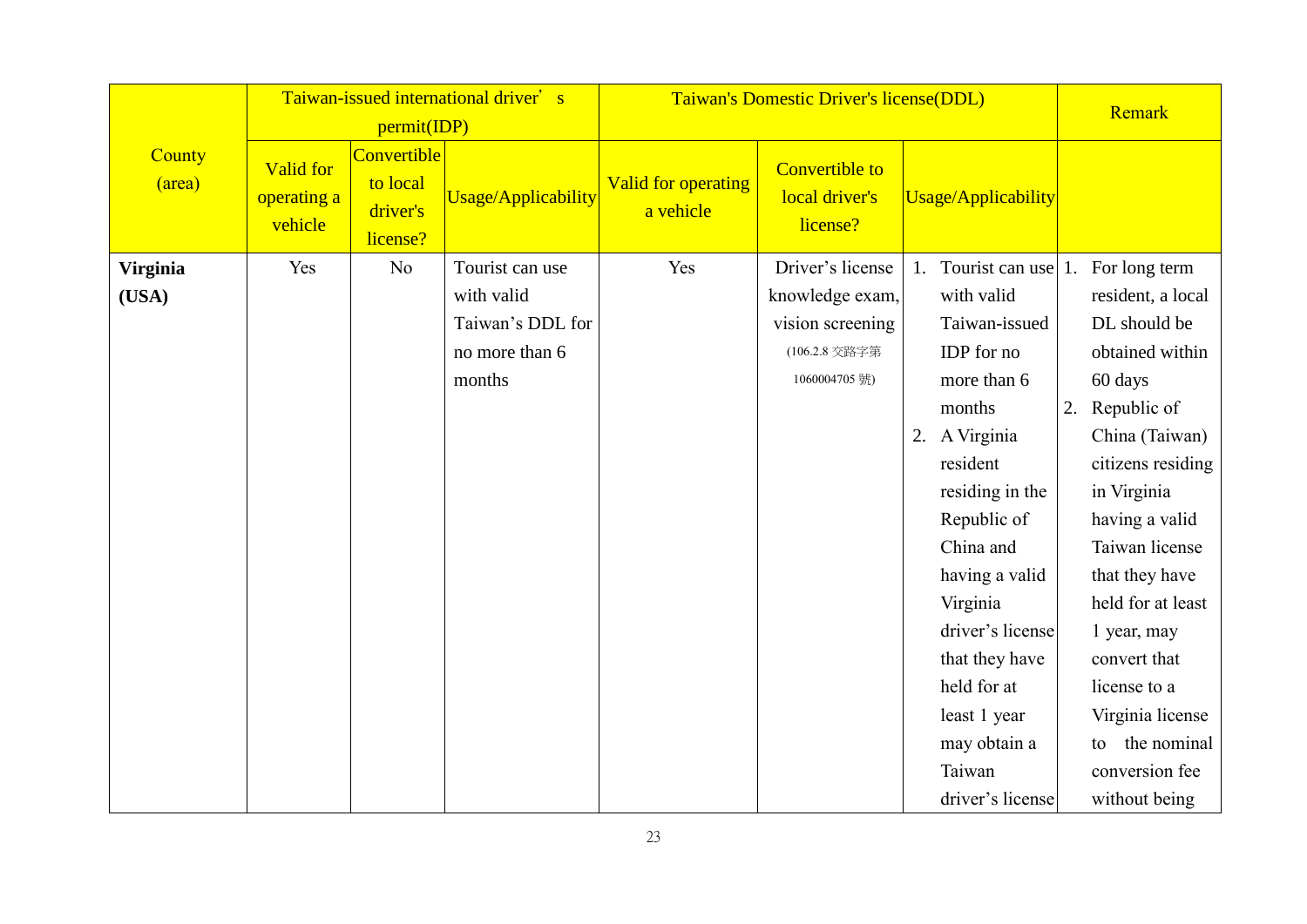|                  |                                     | permit(IDP)                                     | Taiwan-issued international driver's |                                         | Taiwan's Domestic Driver's license(DDL)             | Remark                                                                                                                                                                                                                                                                                                       |                                                                                                                                                                                                                                            |
|------------------|-------------------------------------|-------------------------------------------------|--------------------------------------|-----------------------------------------|-----------------------------------------------------|--------------------------------------------------------------------------------------------------------------------------------------------------------------------------------------------------------------------------------------------------------------------------------------------------------------|--------------------------------------------------------------------------------------------------------------------------------------------------------------------------------------------------------------------------------------------|
| County<br>(area) | Valid for<br>operating a<br>vehicle | Convertible<br>to local<br>driver's<br>license? | <b>Usage/Applicability</b>           | <b>Valid for operating</b><br>a vehicle | <b>Convertible to</b><br>local driver's<br>license? | Usage/Applicability                                                                                                                                                                                                                                                                                          |                                                                                                                                                                                                                                            |
|                  |                                     |                                                 |                                      |                                         |                                                     | at the nominal<br>conversion fee<br>without being<br>required to<br>complete the<br>road skills test.<br>However, the<br>individual<br>would be<br>required to<br>successfully<br>complete the<br>driver's license<br>knowledge<br>exam, vision<br>screening, and<br>all other<br>licensure<br>requirements. | required to<br>complete the<br>road skills test.<br>However, they<br>would be<br>required to<br>successfully<br>complete the<br>driver's license<br>knowledge<br>exam, vision<br>screening, and<br>all other<br>licensure<br>requirements. |
| <b>Montana</b>   | Yes                                 | No                                              | Tourist can use                      | N <sub>o</sub>                          | Driver's license                                    |                                                                                                                                                                                                                                                                                                              |                                                                                                                                                                                                                                            |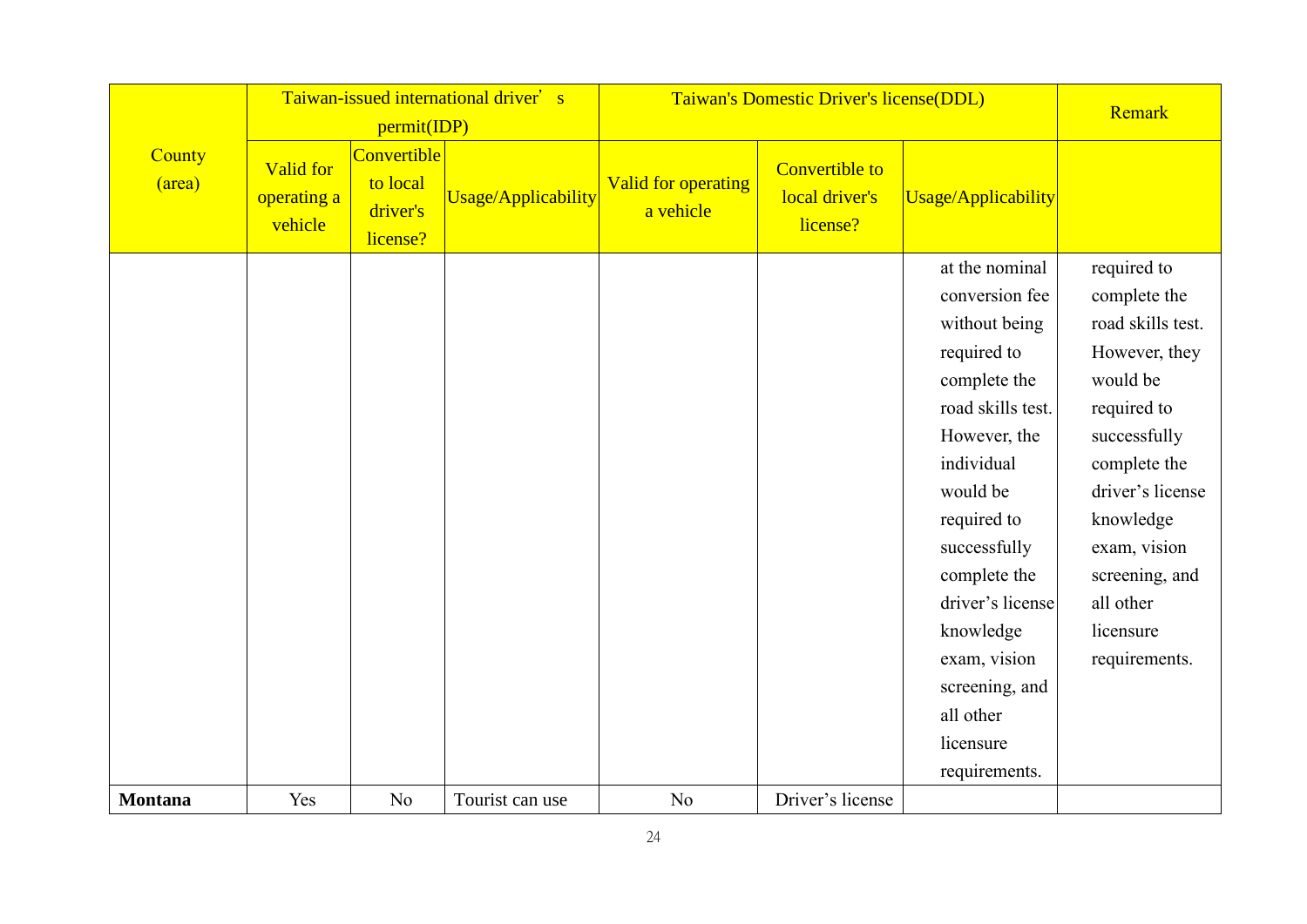|                  | Taiwan-issued international driver's |                                                 |                            | Taiwan's Domestic Driver's license(DDL) |                                                                                                                                                                                                                                                                                                                                                                                                                        | Remark                     |  |
|------------------|--------------------------------------|-------------------------------------------------|----------------------------|-----------------------------------------|------------------------------------------------------------------------------------------------------------------------------------------------------------------------------------------------------------------------------------------------------------------------------------------------------------------------------------------------------------------------------------------------------------------------|----------------------------|--|
|                  |                                      | permit(IDP)                                     |                            |                                         |                                                                                                                                                                                                                                                                                                                                                                                                                        |                            |  |
| County<br>(area) | Valid for<br>operating a<br>vehicle  | Convertible<br>to local<br>driver's<br>license? | <b>Usage/Applicability</b> | <b>Valid for operating</b><br>a vehicle | <b>Convertible to</b><br>local driver's<br>license?                                                                                                                                                                                                                                                                                                                                                                    | <b>Usage/Applicability</b> |  |
| (USA)            |                                      |                                                 | with valid                 |                                         | knowledge exam,                                                                                                                                                                                                                                                                                                                                                                                                        |                            |  |
|                  |                                      |                                                 | Taiwan's DDL till          |                                         | vision screening                                                                                                                                                                                                                                                                                                                                                                                                       |                            |  |
|                  |                                      |                                                 | it is expired.             |                                         | (CLASS D)                                                                                                                                                                                                                                                                                                                                                                                                              |                            |  |
|                  |                                      |                                                 |                            |                                         | 109.926 交路字                                                                                                                                                                                                                                                                                                                                                                                                            |                            |  |
|                  |                                      |                                                 |                            |                                         | 1097100866 號                                                                                                                                                                                                                                                                                                                                                                                                           |                            |  |
| Pennsylvania     | Yes                                  | N <sub>o</sub>                                  | To be used with            | Yes                                     | Yes(2015.11.4 交路                                                                                                                                                                                                                                                                                                                                                                                                       |                            |  |
| (USA)            |                                      |                                                 | Taiwan's DDL for           |                                         | 密字第 1047101480                                                                                                                                                                                                                                                                                                                                                                                                         |                            |  |
|                  |                                      |                                                 | no more than 1             |                                         | 號)                                                                                                                                                                                                                                                                                                                                                                                                                     |                            |  |
|                  |                                      |                                                 | year.                      |                                         | PennDOT may allow<br>a person aged 18 or<br>over, lawfully<br>present in the United<br>States and residing in<br>Pennsylvania who<br>possesses a valid,<br>unexpired Taiwan<br>driver's license<br>Classes $\rm{B}$ , $\rm{C}$ , $\rm{D}$ or<br>E, to present that<br>license in order to<br>obtain a<br>Pennsylvania<br>non-commercial<br>(Class C) Driver 's<br>License without a<br>vehicle group<br>designation or |                            |  |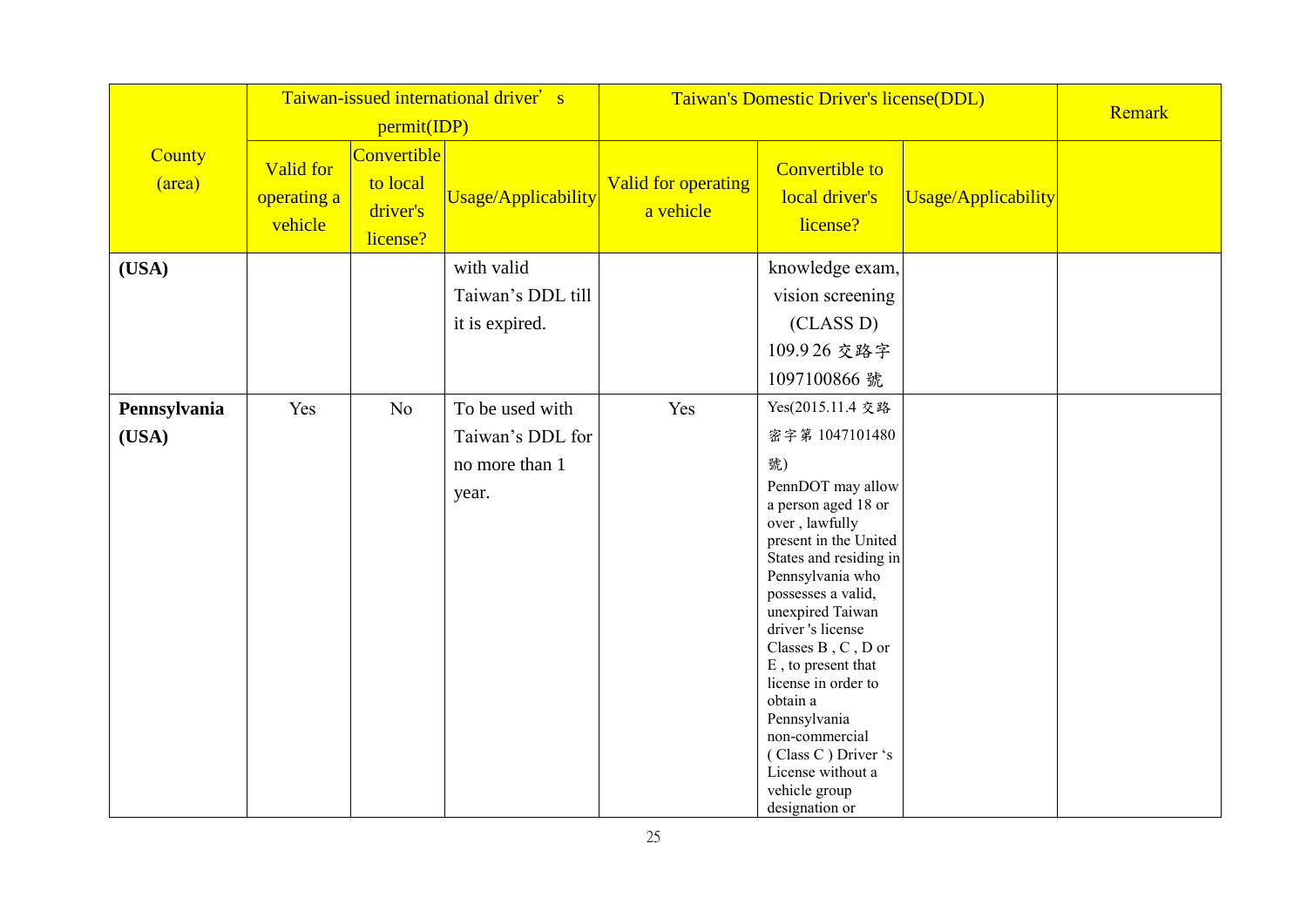|                       | Taiwan-issued international driver's<br>permit(IDP) |                                                 |                                                                                                                                                                            | Taiwan's Domestic Driver's license(DDL) |                                                                                                                                                                                                                                                                                                                                                                    |                     | Remark |
|-----------------------|-----------------------------------------------------|-------------------------------------------------|----------------------------------------------------------------------------------------------------------------------------------------------------------------------------|-----------------------------------------|--------------------------------------------------------------------------------------------------------------------------------------------------------------------------------------------------------------------------------------------------------------------------------------------------------------------------------------------------------------------|---------------------|--------|
| County<br>(area)      | <b>Valid for</b><br>operating a<br>vehicle          | Convertible<br>to local<br>driver's<br>license? | Usage/Applicability                                                                                                                                                        | <b>Valid for operating</b><br>a vehicle | <b>Convertible to</b><br>local driver's<br>license?                                                                                                                                                                                                                                                                                                                | Usage/Applicability |        |
|                       |                                                     |                                                 |                                                                                                                                                                            |                                         | endorsement. The<br>applicant will be<br>requisite fees and<br>pass an eyesight test,<br>but will not be<br>required to submit to<br>a driving skills test<br>or a knowledge test.<br>The applicant will be<br>requited to have a<br>Valid International<br>Driver's prior to<br>receiving the<br>Pennsylvania<br>non-commercial<br>(Class C) Driver's<br>License. |                     |        |
| <b>Texas</b><br>(USA) | Yes                                                 | N <sub>o</sub>                                  | Tourists from<br>age18 to 75 can<br>use Taiwan's DDL<br>together with<br>Taiwan-issued IDP<br>for no more than 1<br>year. (Residents<br>are required to<br>obtain local DL | N <sub>o</sub>                          | <b>YES</b><br>class C)<br>(2014/6/17)                                                                                                                                                                                                                                                                                                                              |                     |        |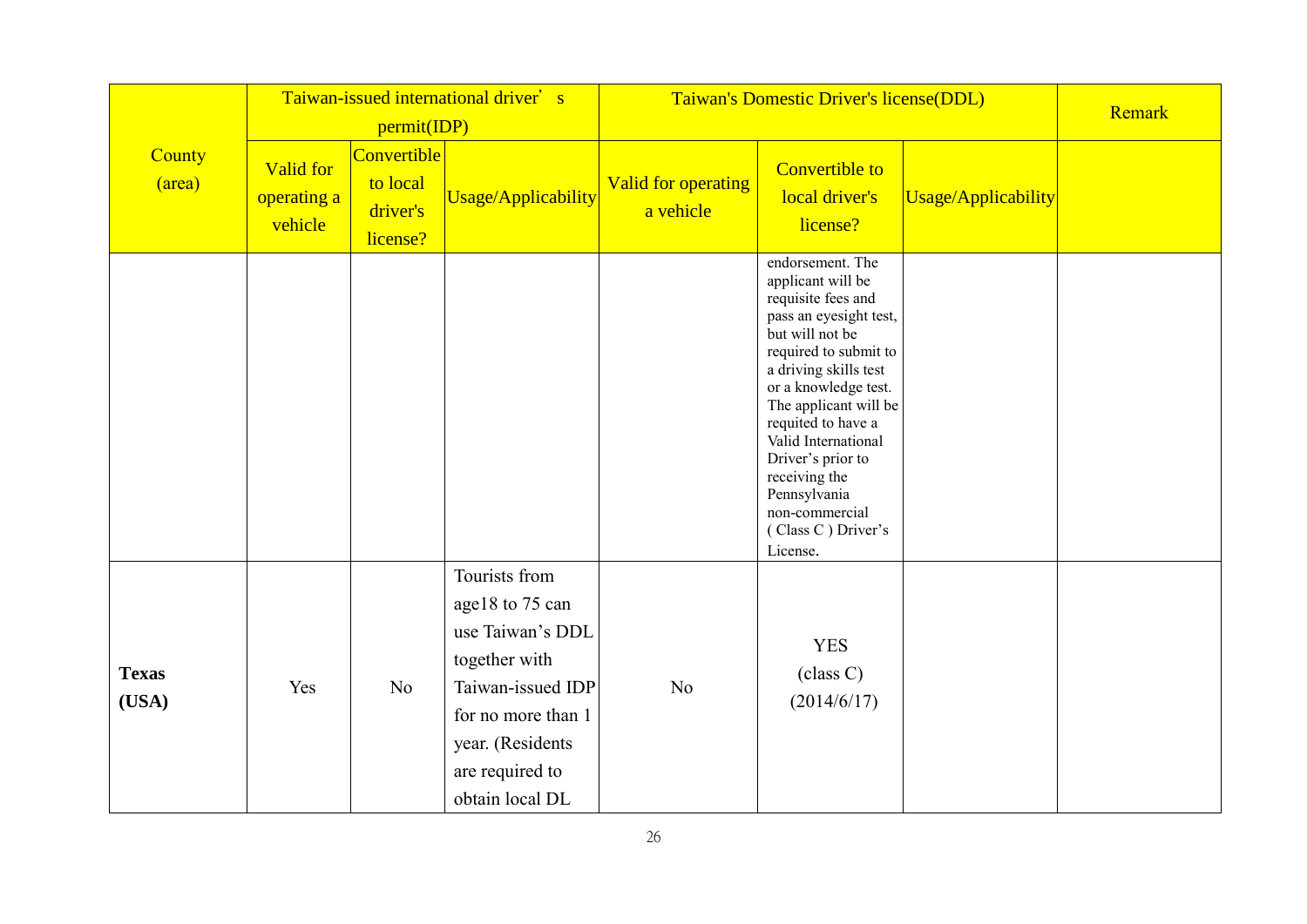|                              |                                            | permit(IDP)                                     | Taiwan-issued international driver's                                                |                                         | Taiwan's Domestic Driver's license(DDL)                                                                                                |                                                                      |                                                                                                                      |  |  |
|------------------------------|--------------------------------------------|-------------------------------------------------|-------------------------------------------------------------------------------------|-----------------------------------------|----------------------------------------------------------------------------------------------------------------------------------------|----------------------------------------------------------------------|----------------------------------------------------------------------------------------------------------------------|--|--|
| County<br>(area)             | <b>Valid for</b><br>operating a<br>vehicle | Convertible<br>to local<br>driver's<br>license? | <b>Usage/Applicability</b>                                                          | <b>Valid for operating</b><br>a vehicle | <b>Convertible to</b><br>local driver's<br>license?                                                                                    | <b>Usage/Applicability</b>                                           |                                                                                                                      |  |  |
|                              |                                            |                                                 | within 30 days.)                                                                    |                                         |                                                                                                                                        |                                                                      |                                                                                                                      |  |  |
| <b>Delaware</b><br>(USA)     | Yes                                        | N <sub>o</sub>                                  | Tourists can use<br>with Taiwan's<br>DDL for no more<br>than 60 days.               | Yes                                     | Yes<br>(2014/6/23)<br>Class D                                                                                                          | To be used with<br>Taiwan-issued<br>IDP for no more<br>than 60 days. | Long-tern resident<br>are required to<br>obtain local DL<br>within 60 days.                                          |  |  |
| <b>Maine</b><br>(USA)        | Yes                                        | No                                              | To be used with<br>Taiwan's DDL for<br>no more than 1<br>year.                      | Yes                                     | N <sub>o</sub>                                                                                                                         | To be used with<br>Taiwan-issued<br>IDP for no more<br>than 1 year.  | One must pass<br>driving tests once<br>become a resident of<br>the state.                                            |  |  |
| <b>Wyoming</b><br>(USA)      | Yes                                        | No                                              | To be used with<br>valid Taiwan's<br><b>DDL</b>                                     | N <sub>o</sub>                          | YES(Class C)<br>106.10.17 日交路字第<br>1065014297號                                                                                         |                                                                      |                                                                                                                      |  |  |
| <b>Rhode</b> island<br>(USA) | Yes<br>Yes                                 | N <sub>o</sub><br>No                            | To be used with<br>Taiwan's DDL for<br>no more than 1<br>year.<br>Taiwan-issued IDP | Yes<br>Yes                              | YES(CLASS 10,M<br>endorsement)<br>Surrender of the<br><b>Applicant's Existing</b><br>driver's license<br>107.9.11 交路字第<br>1070027131 號 | To be used with<br>Taiwan-issued<br>IDP for no more<br>than 1 year.  | One must pass<br>driving tests once<br>become a resident of<br>the state.<br>Taiwan's DDL can   A bill of Public Law |  |  |
| Guam                         |                                            |                                                 |                                                                                     |                                         | One must passes                                                                                                                        |                                                                      |                                                                                                                      |  |  |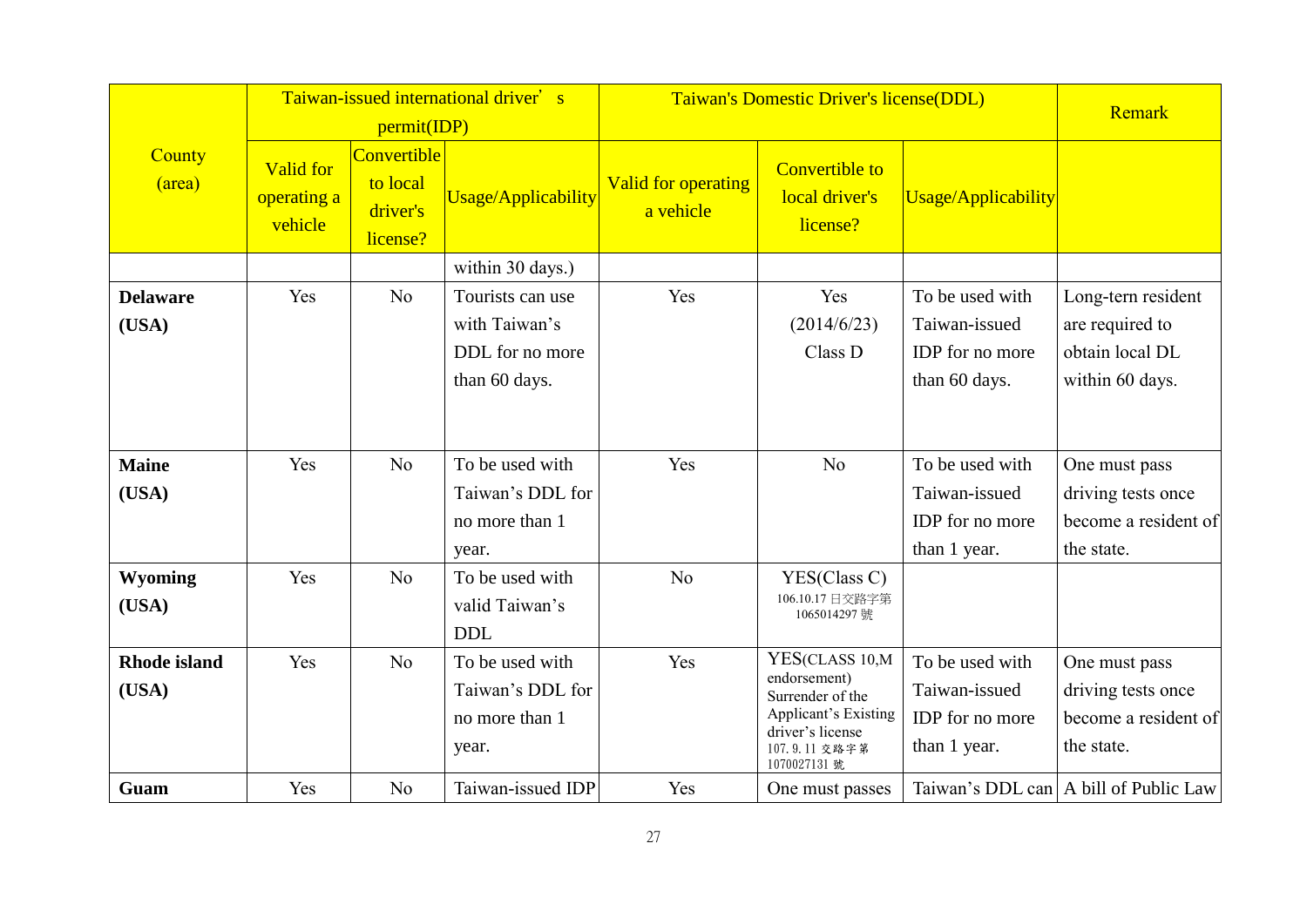|                                |                                                                | permit(IDP)                                     | Taiwan-issued international driver's    | Taiwan's Domestic Driver's license(DDL)                                 | Remark                                                      |                                     |                                                                                                                                                                                                                                                      |
|--------------------------------|----------------------------------------------------------------|-------------------------------------------------|-----------------------------------------|-------------------------------------------------------------------------|-------------------------------------------------------------|-------------------------------------|------------------------------------------------------------------------------------------------------------------------------------------------------------------------------------------------------------------------------------------------------|
| County<br>(area)               | <b>Valid for</b><br>operating a<br>vehicle                     | Convertible<br>to local<br>driver's<br>license? | <b>Usage/Applicability</b>              | Valid for operating<br>a vehicle                                        | <b>Convertible to</b><br>local driver's<br>license?         | Usage/Applicability                 |                                                                                                                                                                                                                                                      |
| (USA)                          |                                                                |                                                 | can be used for no<br>more than 30days. |                                                                         | the written test to<br>convert to local<br>DL               | be used for no<br>more than 30days. | 28-162 has been<br>passed by Guam<br>Government on Jan<br>4, 2007, allowing<br>Taiwan's DDL<br>holders to apply to<br>extend the use of<br>DDL up to 1 year<br>after having used for<br>30 days upon entry<br>into Guam.(外交部<br>105.8.2 10521536440) |
| Commonwealth<br>of the Bahamas | Yes, visitors<br>can use IDP<br>for No more<br>than 30<br>days | N <sub>o</sub>                                  | Within expiration                       | N <sub>o</sub>                                                          | N <sub>o</sub>                                              | Not usable                          |                                                                                                                                                                                                                                                      |
| Ontario,<br>Canada             | Yes                                                            | N <sub>o</sub>                                  | Within expiration                       | Yes(To be used along<br>with Canada -issued IDP<br>for no more than 180 | <b>YES</b><br>$(104.12.8 - 1047101688)$<br>Surrender of the |                                     |                                                                                                                                                                                                                                                      |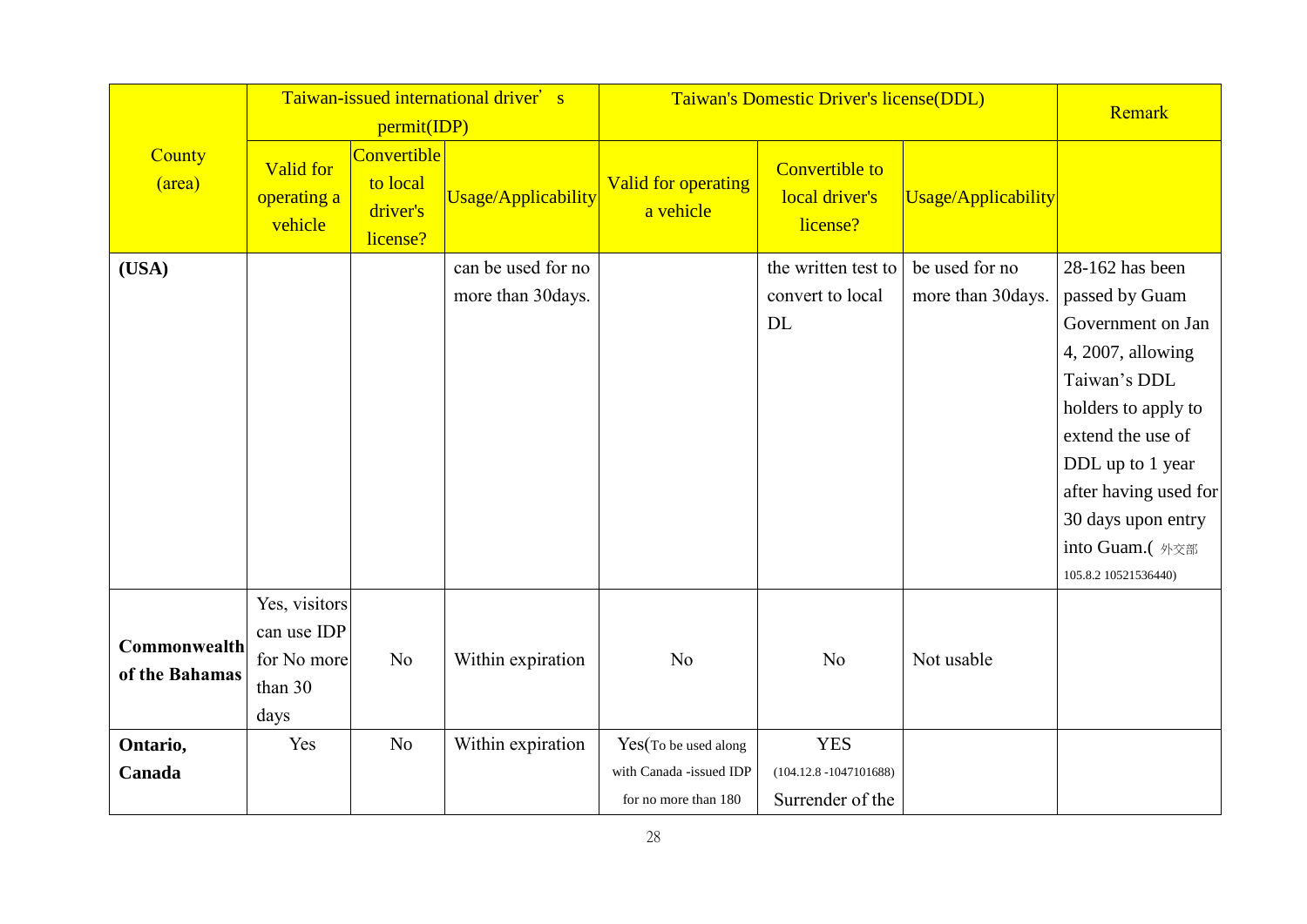|                         |                                     |                                                 | Taiwan-issued international driver's |                                  | Taiwan's Domestic Driver's license(DDL)             |                     |        |  |
|-------------------------|-------------------------------------|-------------------------------------------------|--------------------------------------|----------------------------------|-----------------------------------------------------|---------------------|--------|--|
|                         |                                     | permit(IDP)                                     |                                      |                                  |                                                     |                     | Remark |  |
| <b>County</b><br>(area) | Valid for<br>operating a<br>vehicle | Convertible<br>to local<br>driver's<br>license? | <b>Usage/Applicability</b>           | Valid for operating<br>a vehicle | <b>Convertible to</b><br>local driver's<br>license? | Usage/Applicability |        |  |
|                         |                                     |                                                 |                                      | days).                           | Applicant's                                         |                     |        |  |
|                         |                                     |                                                 |                                      |                                  | Existing driver's                                   |                     |        |  |
|                         |                                     |                                                 |                                      |                                  | license                                             |                     |        |  |
| Quebec,                 | Yes                                 | N <sub>o</sub>                                  | To be used with                      | Yes                              | Yes                                                 | Taiwan and          |        |  |
| Canada                  |                                     |                                                 | <b>English or French</b>             |                                  |                                                     | Quebec, Canada      |        |  |
|                         |                                     |                                                 | translation copy of                  |                                  |                                                     | agree that under    |        |  |
|                         |                                     |                                                 | Taiwan's DDL for                     |                                  |                                                     | the principle of    |        |  |
|                         |                                     |                                                 | no more than 90                      |                                  |                                                     | reciprocal and      |        |  |
|                         |                                     |                                                 | days. According to                   |                                  |                                                     | equality, and for   |        |  |
|                         |                                     |                                                 | Quebec                               |                                  |                                                     | the pursuant of     |        |  |
|                         |                                     |                                                 | regulations,                         |                                  |                                                     | related regulations |        |  |
|                         |                                     |                                                 | drivers licenses                     |                                  |                                                     | on roads and        |        |  |
|                         |                                     |                                                 | issued by another                    |                                  |                                                     | traffic, and to     |        |  |
|                         |                                     |                                                 | country and not in                   |                                  |                                                     | mutually            |        |  |
|                         |                                     |                                                 | <b>English or French</b>             |                                  |                                                     | recognize the       |        |  |
|                         |                                     |                                                 | should all be                        |                                  |                                                     | other's DL without  |        |  |
|                         |                                     |                                                 | accompanied with                     |                                  |                                                     | tests since June 2, |        |  |
|                         |                                     |                                                 | the documents                        |                                  |                                                     | 2008. Holders of    |        |  |
|                         |                                     |                                                 | translated by                        |                                  |                                                     | both valid, Taiwan  |        |  |
|                         |                                     |                                                 | qualified                            |                                  |                                                     | issued drivers      |        |  |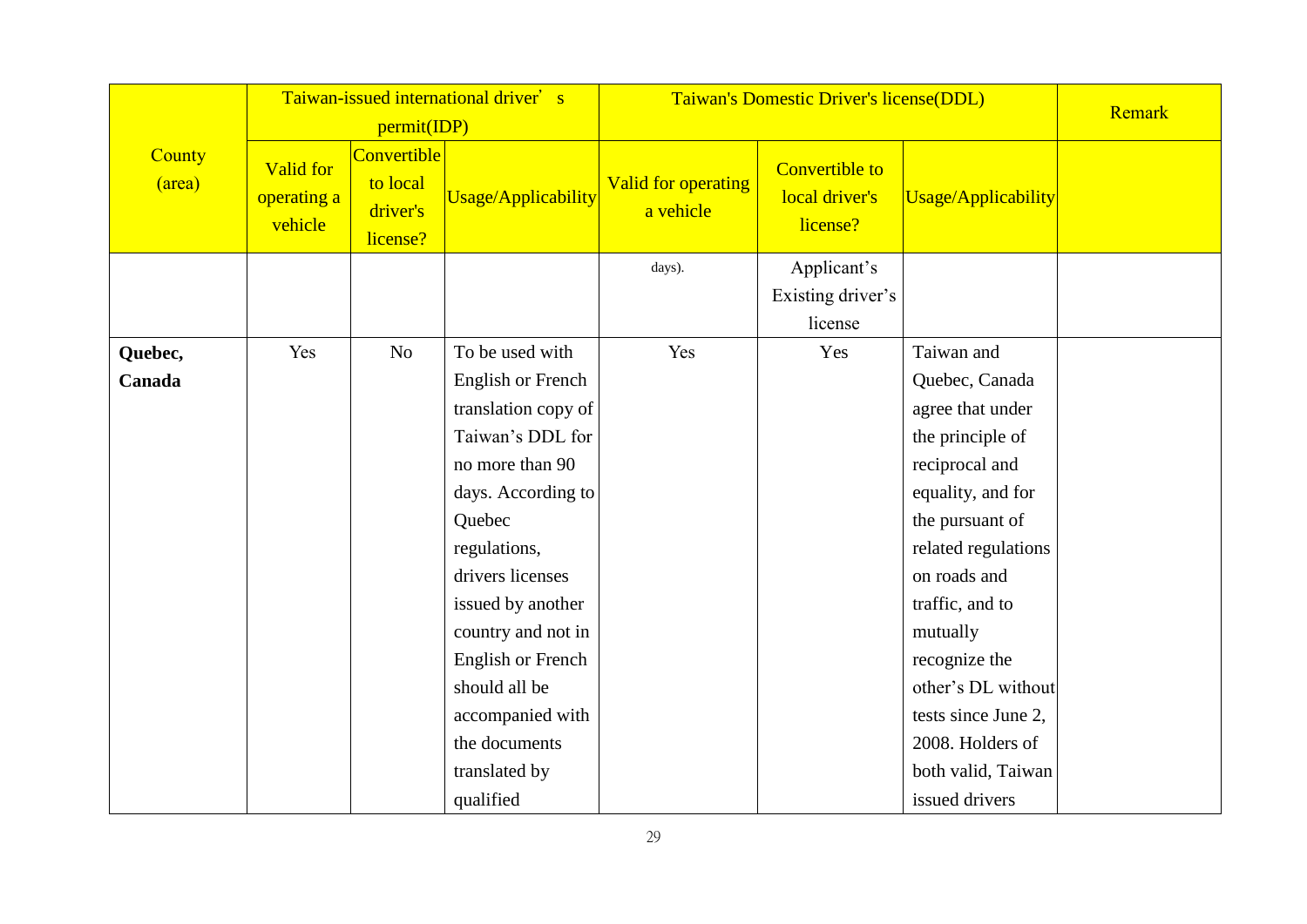|                     |                                            |                                                                | Taiwan-issued international driver's                                                                                                                                                                       | Taiwan's Domestic Driver's license(DDL) |                                                                                       | Remark                                                                                                                                                                                                                                                                  |  |
|---------------------|--------------------------------------------|----------------------------------------------------------------|------------------------------------------------------------------------------------------------------------------------------------------------------------------------------------------------------------|-----------------------------------------|---------------------------------------------------------------------------------------|-------------------------------------------------------------------------------------------------------------------------------------------------------------------------------------------------------------------------------------------------------------------------|--|
| County<br>(area)    | <b>Valid for</b><br>operating a<br>vehicle | permit(IDP)<br>Convertible<br>to local<br>driver's<br>license? | <b>Usage/Applicability</b>                                                                                                                                                                                 | <b>Valid for operating</b><br>a vehicle | <b>Convertible to</b><br>local driver's<br>license?                                   | <b>Usage/Applicability</b>                                                                                                                                                                                                                                              |  |
|                     |                                            |                                                                | translators or a<br>court in order for<br>road side<br>policemen<br>inspection.<br><b>Translation should</b><br>include driver's<br>name, date of<br>issuance, expiry<br>and class of<br>vehicles allowed. |                                         |                                                                                       | license and<br>residence permit in<br>Quebec may apply<br>for the conversion<br>to the ordinary<br>drivers' license for<br>the same class of<br>vehicles (Class5)<br>without test.<br>Applications can<br>be made to Société<br>de l'Assurance<br>Automobile<br>Québec. |  |
| Manitoba,<br>Canada | Yes                                        | N <sub>o</sub>                                                 | Tourist from<br>Taiwan can use<br>with valid<br>Taiwan's DDL for<br>no more than 90<br>days                                                                                                                | Yes                                     | Yes<br>(2013.4.25)<br>Surrender of the<br>Applicant's<br>Existing driver's<br>license | Holders of DL<br>issued by another<br>province or<br>country can drive<br>in Manitoba for 60<br>days.                                                                                                                                                                   |  |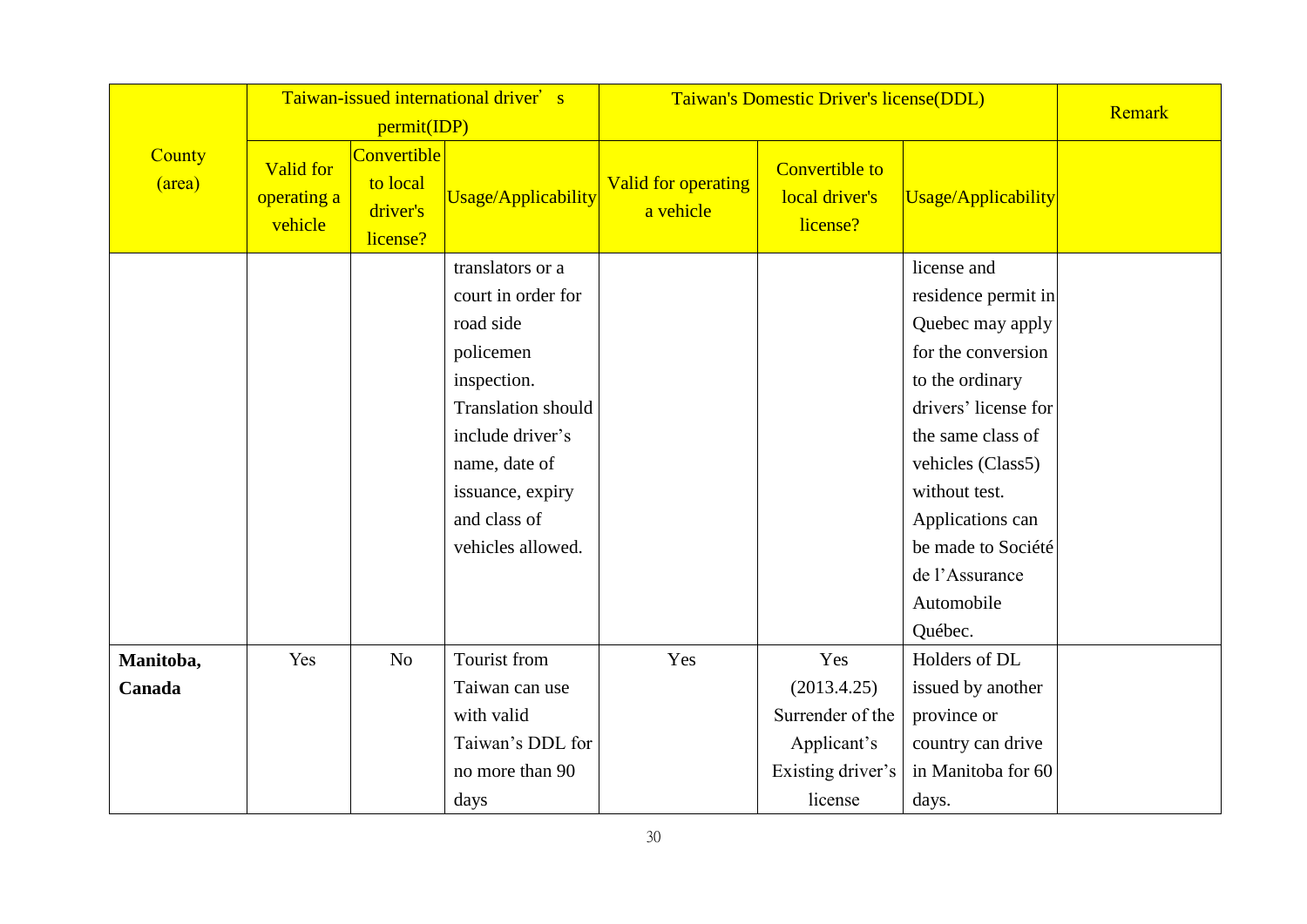|                      |                                            |                                                 | Taiwan-issued international driver's |                                         | Taiwan's Domestic Driver's license(DDL)             |                                |        |  |
|----------------------|--------------------------------------------|-------------------------------------------------|--------------------------------------|-----------------------------------------|-----------------------------------------------------|--------------------------------|--------|--|
|                      |                                            | permit(IDP)                                     |                                      |                                         |                                                     |                                | Remark |  |
| County<br>(area)     | <b>Valid for</b><br>operating a<br>vehicle | Convertible<br>to local<br>driver's<br>license? | <b>Usage/Applicability</b>           | <b>Valid for operating</b><br>a vehicle | <b>Convertible to</b><br>local driver's<br>license? | <b>Usage/Applicability</b>     |        |  |
|                      |                                            |                                                 |                                      |                                         |                                                     |                                |        |  |
| <b>New</b>           | Yes                                        | N <sub>o</sub>                                  | Tourist from                         | N <sub>o</sub>                          | Yes                                                 |                                |        |  |
| Brunswick,           |                                            |                                                 | Taiwan can use                       |                                         | (2013.10.25)                                        |                                |        |  |
| Canada               |                                            |                                                 | with valid                           |                                         | Surrender of the                                    |                                |        |  |
|                      |                                            |                                                 | Taiwan's DDL for                     |                                         | Applicant's                                         |                                |        |  |
|                      |                                            |                                                 | no more than 3                       |                                         | Existing driver's                                   |                                |        |  |
|                      |                                            |                                                 | months                               |                                         | license                                             |                                |        |  |
| Nova Scotia,         | No                                         | N <sub>o</sub>                                  |                                      | Yes(Holders of DL                       | Yes (class 5)                                       |                                |        |  |
| Canada               |                                            |                                                 |                                      | issued by another                       | (2017.4.25)                                         |                                |        |  |
|                      |                                            |                                                 |                                      | province or country                     | Surrender of the                                    |                                |        |  |
|                      |                                            |                                                 |                                      | can drive in Nova                       | Applicant's                                         |                                |        |  |
|                      |                                            |                                                 |                                      | Scotia for 90 days.)                    | Existing driver's                                   |                                |        |  |
|                      |                                            |                                                 |                                      |                                         | license                                             |                                |        |  |
| <b>Prince Edward</b> | Yes                                        | N <sub>o</sub>                                  | Tourist from                         | Yes                                     | Yes(2014.1.2)                                       |                                |        |  |
| Island, Canada       |                                            |                                                 | Taiwan can use                       |                                         | Surrender of the                                    |                                |        |  |
|                      |                                            |                                                 | with valid                           |                                         | Applicant's                                         |                                |        |  |
|                      |                                            |                                                 | Taiwan's DDL for                     |                                         | Existing driver's                                   |                                |        |  |
|                      |                                            |                                                 | no more than 120                     |                                         | license                                             |                                |        |  |
|                      |                                            |                                                 | days.                                |                                         |                                                     |                                |        |  |
| <b>Northwest</b>     | Yes                                        | N <sub>o</sub>                                  | Tourist from                         | Yes                                     | N <sub>o</sub>                                      | One who has proof Taiwan's DDL |        |  |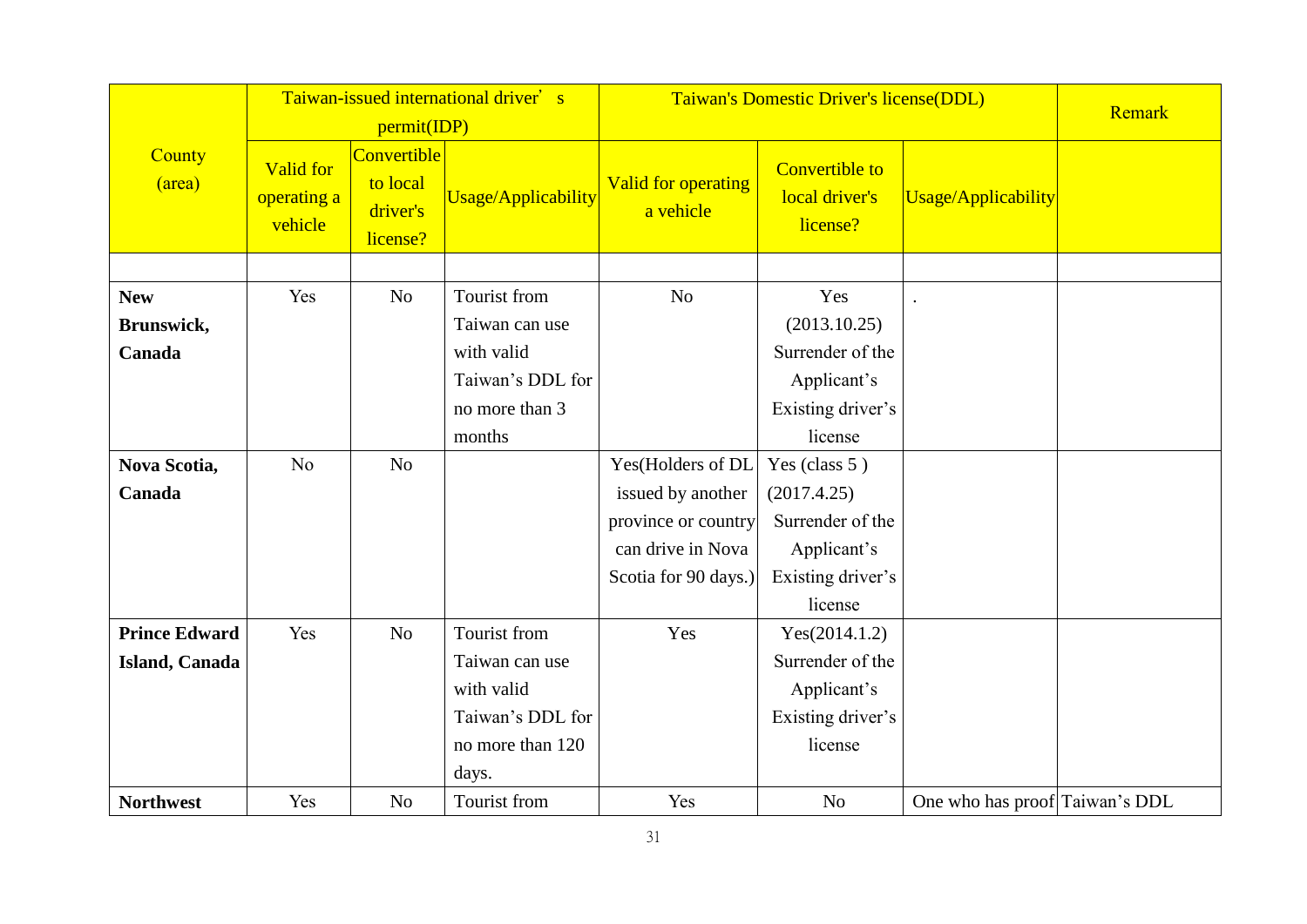|                  |                                     | permit(IDP)                                            | Taiwan-issued international driver's | Taiwan's Domestic Driver's license(DDL) |                                                     | Remark              |                   |
|------------------|-------------------------------------|--------------------------------------------------------|--------------------------------------|-----------------------------------------|-----------------------------------------------------|---------------------|-------------------|
| County<br>(area) | Valid for<br>operating a<br>vehicle | <b>Convertible</b><br>to local<br>driver's<br>license? | Usage/Applicability                  | Valid for operating<br>a vehicle        | <b>Convertible to</b><br>local driver's<br>license? | Usage/Applicability |                   |
| Territories,     |                                     |                                                        | Taiwan can use                       |                                         |                                                     | of holding a        | should used with  |
| Canada           |                                     |                                                        | with valid                           |                                         |                                                     | Taiwan's DDL for    | Taiwan-issued IDP |
|                  |                                     |                                                        | Taiwan's DDL for                     |                                         |                                                     | 3 years in the past |                   |
|                  |                                     |                                                        | no more than 1                       |                                         |                                                     | 5 years and has     |                   |
|                  |                                     |                                                        | year. Resident can                   |                                         |                                                     | residence permit    |                   |
|                  |                                     |                                                        | use IDP for no                       |                                         |                                                     | can take the        |                   |
|                  |                                     |                                                        | more than 90 days.                   |                                         |                                                     | written and road    |                   |
|                  |                                     |                                                        | Taiwan passport                      |                                         |                                                     | tests without       |                   |
|                  |                                     |                                                        | holders who are                      |                                         |                                                     | "beginners driving  |                   |
|                  |                                     |                                                        | staying for less                     |                                         |                                                     | lessons". When      |                   |
|                  |                                     |                                                        | than 6 months can                    |                                         |                                                     | passing the tests,  |                   |
|                  |                                     |                                                        | obtain local DL                      |                                         |                                                     | Taiwan's DDL        |                   |
|                  |                                     |                                                        | with test. Once                      |                                         |                                                     | should be turned    |                   |
|                  |                                     |                                                        | pass the test, a                     |                                         |                                                     | in for exchanging   |                   |
|                  |                                     |                                                        | temporary license                    |                                         |                                                     | local DL.           |                   |
|                  |                                     |                                                        | will be issued.                      |                                         |                                                     |                     |                   |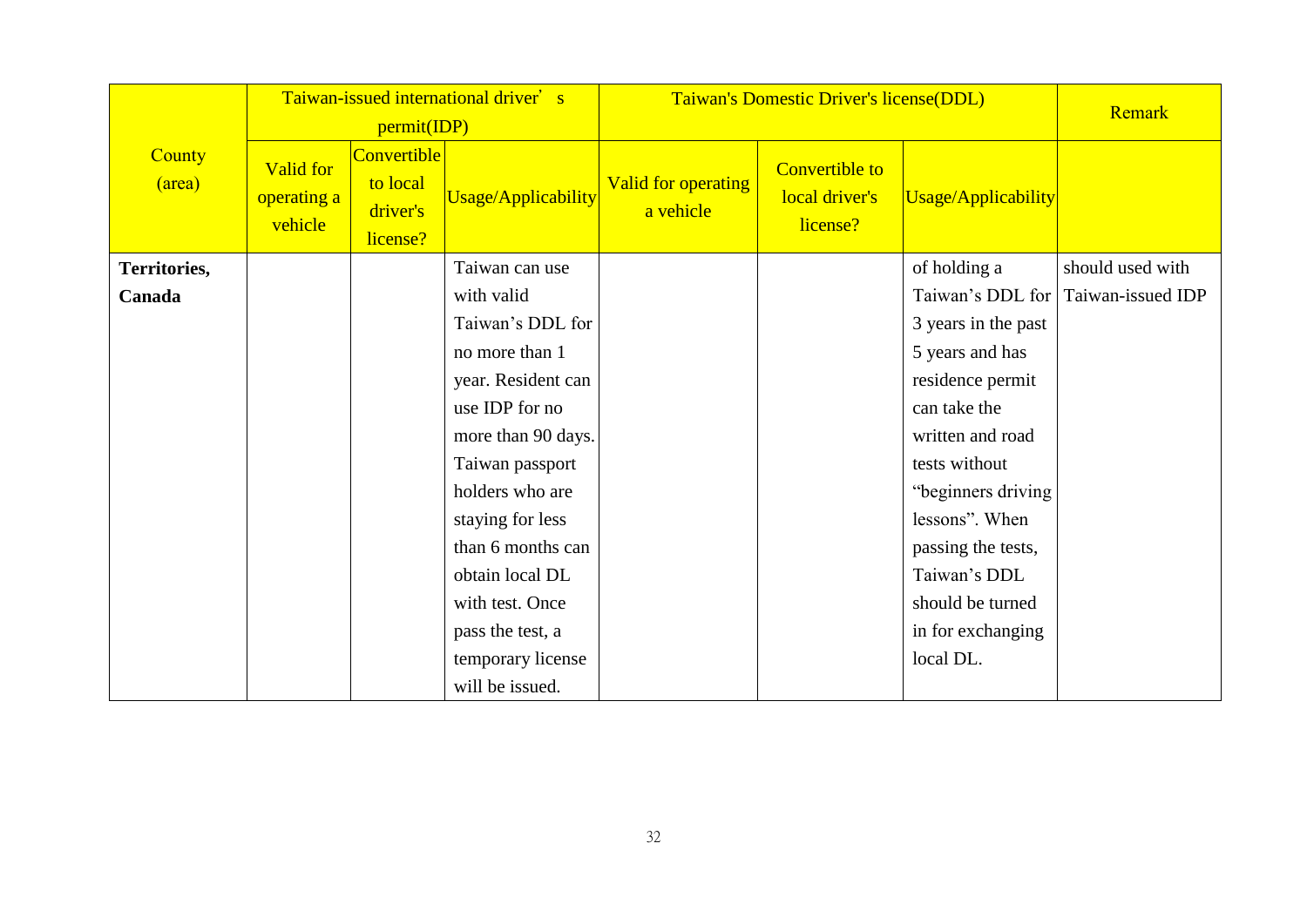|                  | Taiwan-issued international driver's<br>permit(IDP) |                                                 |                     | Taiwan's Domestic Driver's license(DDL) |                                                     | Remark                |                   |
|------------------|-----------------------------------------------------|-------------------------------------------------|---------------------|-----------------------------------------|-----------------------------------------------------|-----------------------|-------------------|
| County<br>(area) | Valid for<br>operating a<br>vehicle                 | Convertible<br>to local<br>driver's<br>license? | Usage/Applicability | <b>Valid for operating</b><br>a vehicle | <b>Convertible to</b><br>local driver's<br>license? | Usage/Applicability   |                   |
| Nunavut,         | Yes                                                 | No                                              | Holder of Taiwan    | Yes                                     | N <sub>o</sub>                                      | Holder of             | Taiwan's DDL      |
| Canada           |                                                     |                                                 | passport can use    |                                         |                                                     | Taiwan's DDL          | should used with  |
|                  |                                                     |                                                 | with valid          |                                         |                                                     | and residence         | Taiwan-issued IDP |
|                  |                                                     |                                                 | Taiwan's DDL for    |                                         |                                                     | permit in Canada      |                   |
|                  |                                                     |                                                 | no more than 1      |                                         |                                                     | can take the          |                   |
|                  |                                                     |                                                 | year.               |                                         |                                                     | written and road      |                   |
|                  |                                                     |                                                 | If a non-resident   |                                         |                                                     | tests; if passing the |                   |
|                  |                                                     |                                                 | wishes to obtain a  |                                         |                                                     | tests, however,       |                   |
|                  |                                                     |                                                 | local DL, the       |                                         |                                                     | examiner has the      |                   |
|                  |                                                     |                                                 | granted license     |                                         |                                                     | right to decide       |                   |
|                  |                                                     |                                                 | will expire on the  |                                         |                                                     | whether he/she is     |                   |
|                  |                                                     |                                                 | last day of his     |                                         |                                                     | allowed to drive.     |                   |
|                  |                                                     |                                                 | allowed residency.  |                                         |                                                     |                       |                   |
|                  |                                                     |                                                 |                     |                                         |                                                     |                       |                   |
| <b>New</b>       | Yes                                                 | N <sub>o</sub>                                  | To be used with     | Yes                                     | YES(class $5.6$ )                                   |                       |                   |
| <b>Foundland</b> |                                                     |                                                 | valid Taiwan's      |                                         | Surrender of the                                    |                       |                   |
| & Labrador,      |                                                     |                                                 | DDL for no more     |                                         | Applicant's                                         |                       |                   |
| Canada           |                                                     |                                                 | than 90 days.       |                                         | Existing driver's                                   |                       |                   |
|                  |                                                     |                                                 |                     |                                         | license                                             |                       |                   |
|                  |                                                     |                                                 |                     |                                         | (107年5月15日交路字                                       |                       |                   |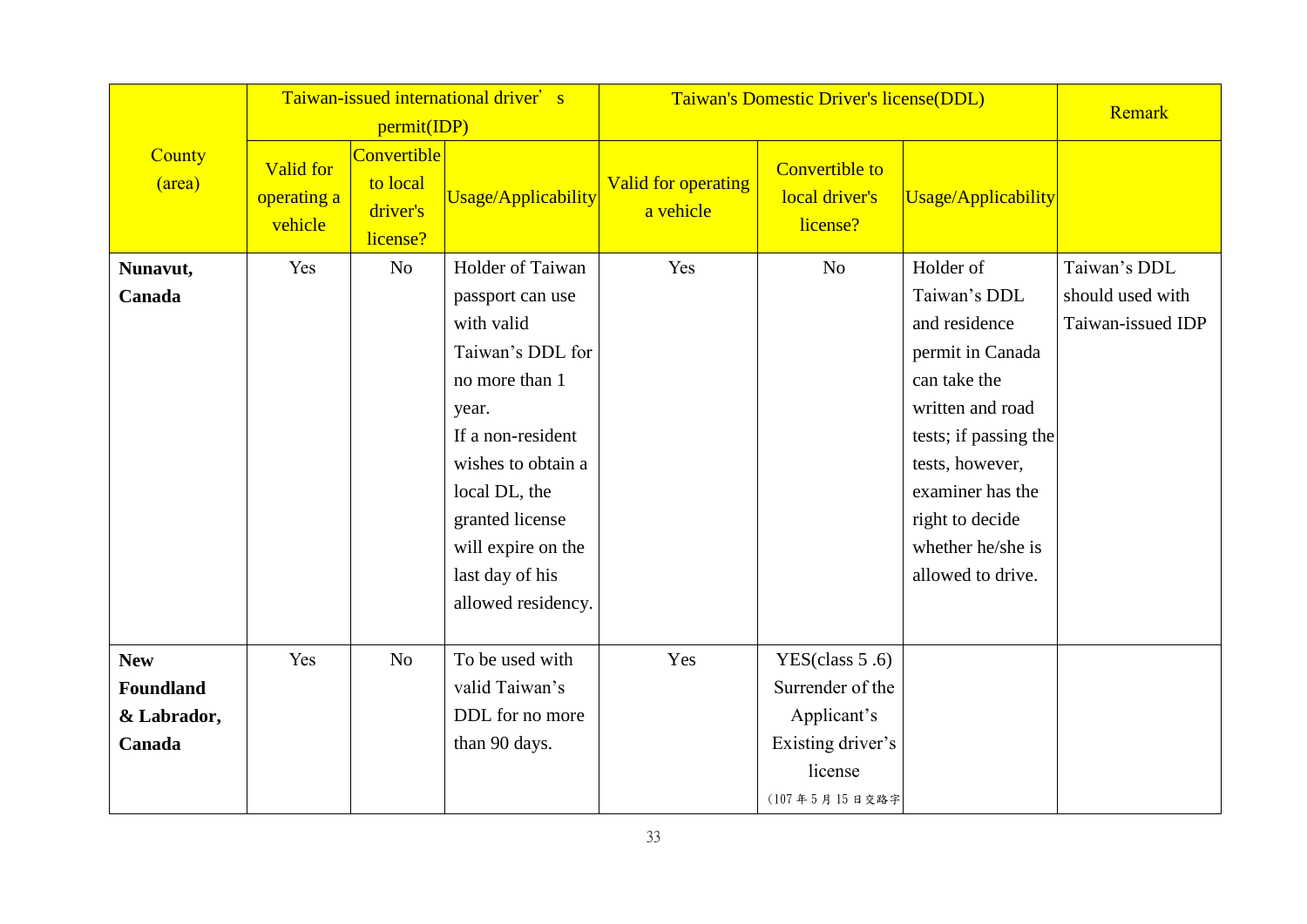|                         |                                            |                                                                       | Taiwan-issued international driver's                                                                                                                                                                                                                             | Taiwan's Domestic Driver's license(DDL)                           |                                                                                                                     | Remark                                                                                                                                                                                                                                                                                                                             |                                                       |
|-------------------------|--------------------------------------------|-----------------------------------------------------------------------|------------------------------------------------------------------------------------------------------------------------------------------------------------------------------------------------------------------------------------------------------------------|-------------------------------------------------------------------|---------------------------------------------------------------------------------------------------------------------|------------------------------------------------------------------------------------------------------------------------------------------------------------------------------------------------------------------------------------------------------------------------------------------------------------------------------------|-------------------------------------------------------|
| County<br>(area)        | <b>Valid for</b><br>operating a<br>vehicle | permit(IDP)<br><b>Convertible</b><br>to local<br>driver's<br>license? | <b>Usage/Applicability</b>                                                                                                                                                                                                                                       | Valid for operating<br>a vehicle                                  | <b>Convertible to</b><br>local driver's<br>license?                                                                 | Usage/Applicability                                                                                                                                                                                                                                                                                                                |                                                       |
|                         |                                            |                                                                       |                                                                                                                                                                                                                                                                  |                                                                   | 第1070013464號)                                                                                                       |                                                                                                                                                                                                                                                                                                                                    |                                                       |
| Saskatchewan,<br>Canada | Yes                                        | N <sub>o</sub>                                                        | To be used with<br>valid Taiwan's<br>DDL for no more<br>than 90 days.<br>Taiwan passport<br>holders who are<br>staying for less<br>than 6 months<br>can try to obtain<br>local DL with test.<br>Once pass the test,<br>a temporary<br>license will be<br>issued. | Yes<br>(Taiwan's DDL<br>should used with<br>Taiwan-issued<br>IDP) | Yes((105.2.25 交路字第<br>10571001951號)<br>(Class 5)<br>Surrender of the<br>Applicant's<br>Existing driver's<br>license | One who has a<br>proof<br>of holding a<br>Taiwan's DDL for<br>2 years and has<br>resident permit is<br>allowed to take the<br>written and driving<br>test without<br>"beginners driving<br>lessons" to convert<br>to local license.<br>Once pass the<br>tests, Taiwan's<br>DDL should be<br>turned in for<br>exchange local<br>DL. | Taiwan's DDL<br>should used with<br>Taiwan-issued IDP |
| Yukon, Canada           | Yes                                        | N <sub>o</sub>                                                        | Tourist from                                                                                                                                                                                                                                                     | Yes                                                               | N <sub>o</sub>                                                                                                      | One who has a                                                                                                                                                                                                                                                                                                                      | Taiwan's DDL                                          |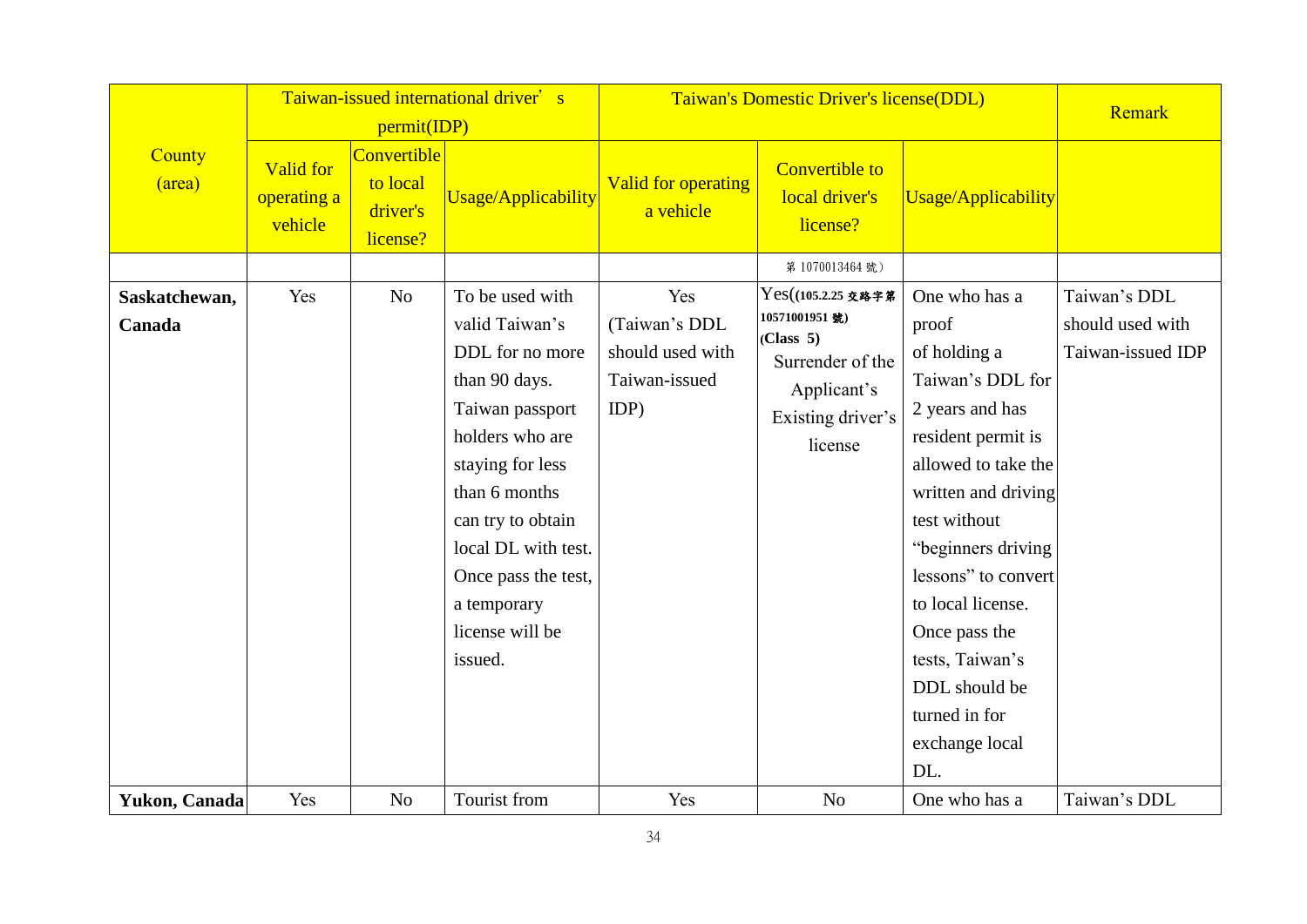|                  |                                            | permit(IDP)                                     | Taiwan-issued international driver's | Taiwan's Domestic Driver's license(DDL) |                                                     | Remark              |                                    |
|------------------|--------------------------------------------|-------------------------------------------------|--------------------------------------|-----------------------------------------|-----------------------------------------------------|---------------------|------------------------------------|
| County<br>(area) | <b>Valid for</b><br>operating a<br>vehicle | Convertible<br>to local<br>driver's<br>license? | Usage/Applicability                  | <b>Valid for operating</b><br>a vehicle | <b>Convertible to</b><br>local driver's<br>license? | Usage/Applicability |                                    |
|                  |                                            |                                                 | Taiwan can use                       |                                         |                                                     | proof of holding a  | should used with                   |
|                  |                                            |                                                 | with valid                           |                                         |                                                     |                     | Taiwan's DDL for Taiwan-issued IDP |
|                  |                                            |                                                 | Taiwan's DDL for                     |                                         |                                                     | 18 months and has   |                                    |
|                  |                                            |                                                 | no more than 120                     |                                         |                                                     | resident permit is  |                                    |
|                  |                                            |                                                 | days.                                |                                         |                                                     | allowed to take the |                                    |
|                  |                                            |                                                 | Short-term,                          |                                         |                                                     | written and driving |                                    |
|                  |                                            |                                                 | non-Canadian                         |                                         |                                                     | tests without       |                                    |
|                  |                                            |                                                 | residents can try to                 |                                         |                                                     | "beginners driving  |                                    |
|                  |                                            |                                                 | obtain local DL                      |                                         |                                                     | lessons" to convert |                                    |
|                  |                                            |                                                 | which will be                        |                                         |                                                     | to local license.   |                                    |
|                  |                                            |                                                 | valid for no more                    |                                         |                                                     | Once pass the       |                                    |
|                  |                                            |                                                 | than 2 years                         |                                         |                                                     | tests, Taiwan's     |                                    |
|                  |                                            |                                                 |                                      |                                         |                                                     | DDL should be       |                                    |
|                  |                                            |                                                 |                                      |                                         |                                                     | turned in for       |                                    |
|                  |                                            |                                                 |                                      |                                         |                                                     | exchanging local    |                                    |
|                  |                                            |                                                 |                                      |                                         |                                                     | DL.                 |                                    |
| Alberta,         | Yes                                        | N <sub>o</sub>                                  | Tourist from                         | Yes                                     | Yes(2015/3/3)                                       | A holder of a       | Taiwan's DDL                       |
| Canada           |                                            |                                                 | Taiwan can use                       |                                         | . Surrender of the                                  | class 5 Alberta     | should used with                   |
|                  |                                            |                                                 | with valid                           |                                         | Applicant's                                         | driver's license    | Taiwan-issued IDP                  |
|                  |                                            |                                                 | Taiwan's DDL for                     |                                         | Existing driver's                                   | may, without        |                                    |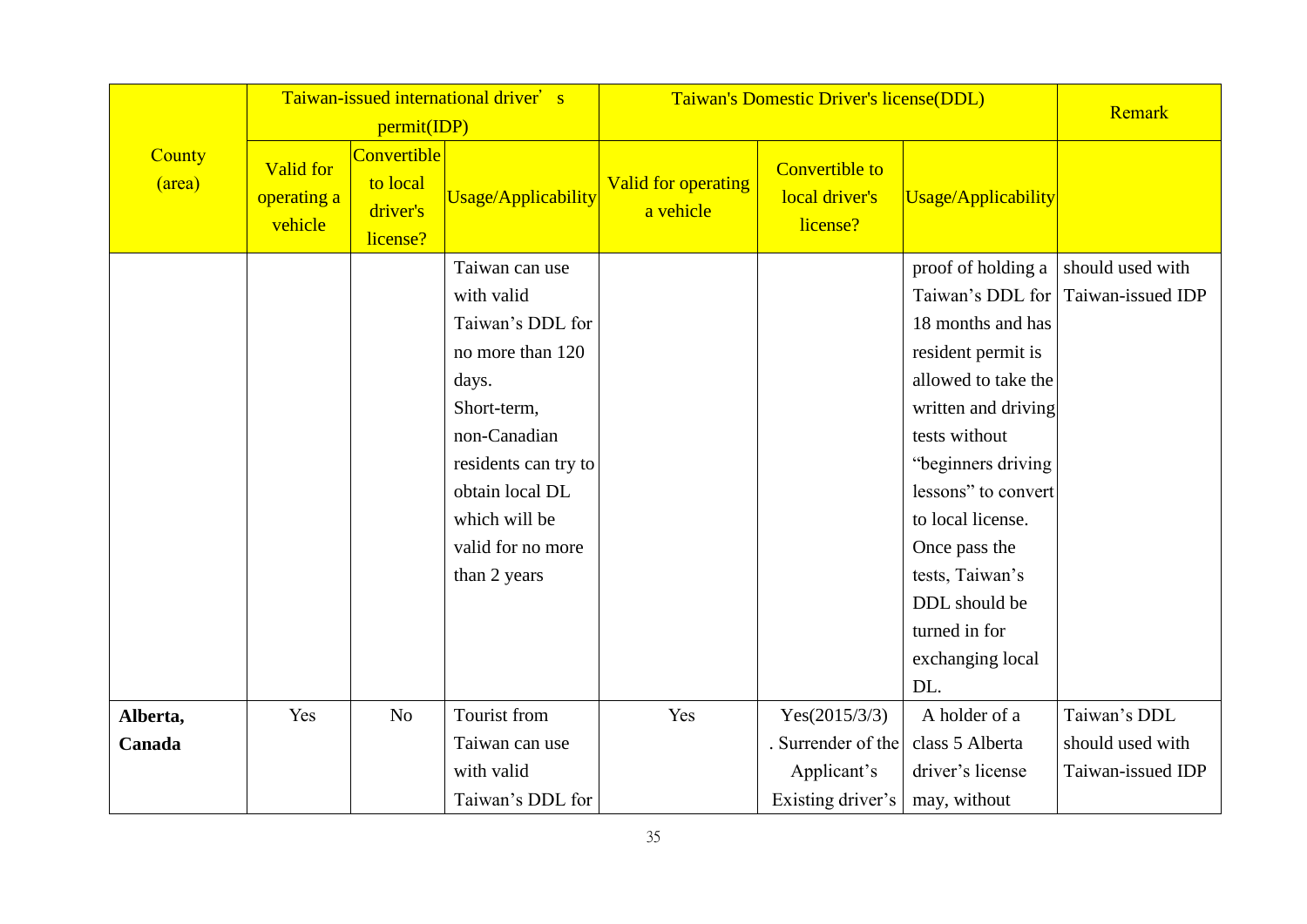|                  |                                            | permit(IDP)                                     | Taiwan-issued international driver's | Taiwan's Domestic Driver's license(DDL) |                                                     | Remark                                                                                                                                                                                                                                                                                    |  |
|------------------|--------------------------------------------|-------------------------------------------------|--------------------------------------|-----------------------------------------|-----------------------------------------------------|-------------------------------------------------------------------------------------------------------------------------------------------------------------------------------------------------------------------------------------------------------------------------------------------|--|
| County<br>(area) | <b>Valid for</b><br>operating a<br>vehicle | Convertible<br>to local<br>driver's<br>license? | Usage/Applicability                  | <b>Valid for operating</b><br>a vehicle | <b>Convertible to</b><br>local driver's<br>license? | Usage/Applicability                                                                                                                                                                                                                                                                       |  |
|                  |                                            |                                                 | no more than 1<br>year               |                                         | license                                             | additional driver<br>training or driver<br>skill testing,<br>exchange the class<br>5 driver's license<br>upon passing a<br>vision test and<br>complying with all<br>medical<br>requirements as<br>established by<br>Taiwan, and<br>paying any fees<br>prescribed by the<br>laws of Taiwan |  |
| <b>North</b>     | Yes                                        | No                                              | To be used with                      | Yes                                     | No                                                  | To be used with                                                                                                                                                                                                                                                                           |  |
| Carolina,        |                                            |                                                 | Taiwan's DDL                         |                                         |                                                     | Taiwan's DDL                                                                                                                                                                                                                                                                              |  |
| (USA)            |                                            |                                                 | Tourists can use<br>IDP within his   |                                         |                                                     | Tourists can use<br>IDP within his                                                                                                                                                                                                                                                        |  |
|                  |                                            |                                                 | stay in North                        |                                         |                                                     | stay in North                                                                                                                                                                                                                                                                             |  |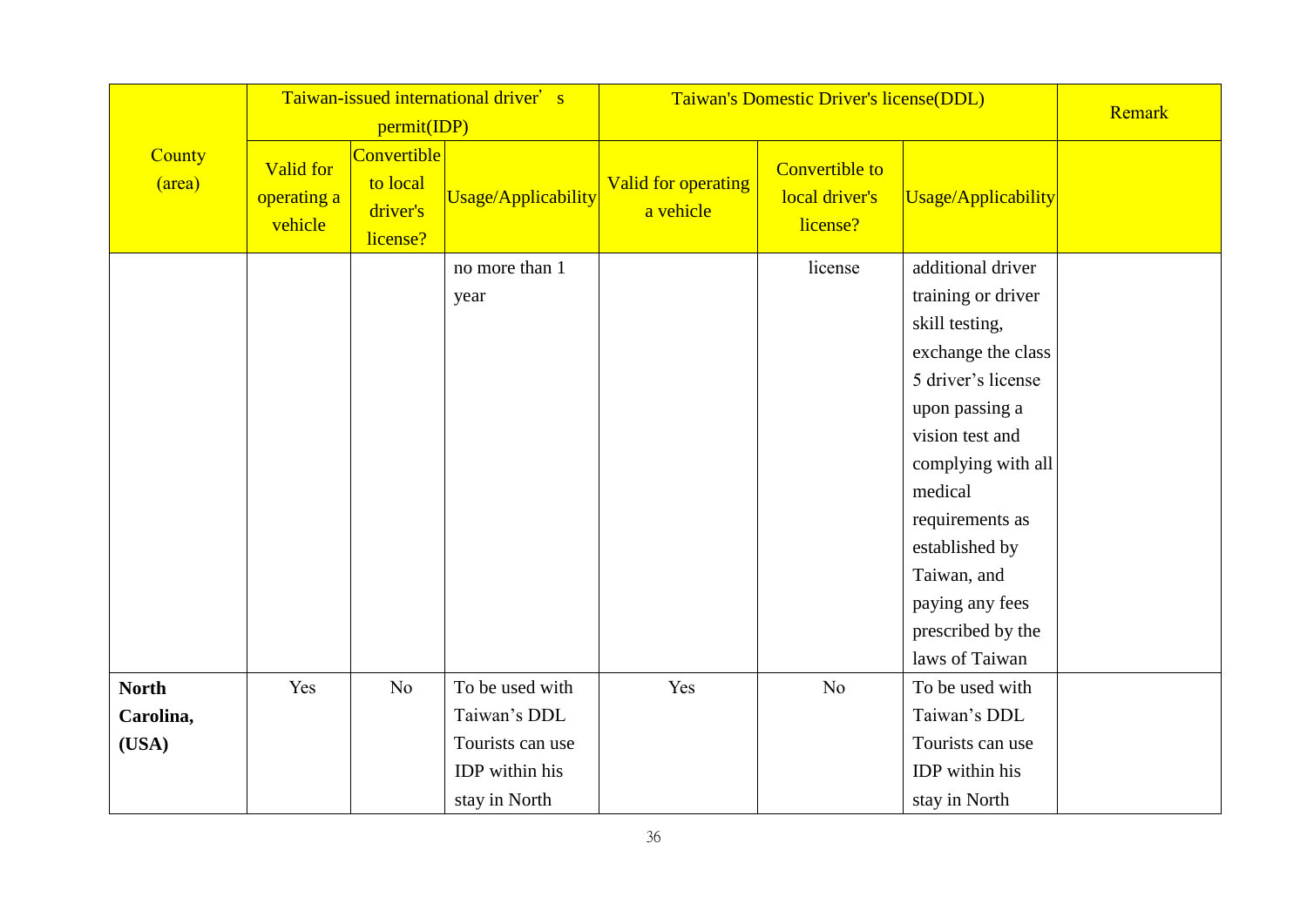|                  |                                            |                                                 | Taiwan-issued international driver's |                                  | Taiwan's Domestic Driver's license(DDL)             |                     |                       |  |
|------------------|--------------------------------------------|-------------------------------------------------|--------------------------------------|----------------------------------|-----------------------------------------------------|---------------------|-----------------------|--|
|                  |                                            | permit(IDP)                                     |                                      |                                  | <b>Remark</b>                                       |                     |                       |  |
| County<br>(area) | <b>Valid for</b><br>operating a<br>vehicle | Convertible<br>to local<br>driver's<br>license? | Usage/Applicability                  | Valid for operating<br>a vehicle | <b>Convertible to</b><br>local driver's<br>license? | Usage/Applicability |                       |  |
|                  |                                            |                                                 | Carolina. Resident                   |                                  |                                                     | Carolina. Resident  |                       |  |
|                  |                                            |                                                 | can use IDP for 60                   |                                  |                                                     | can use IDP for 60  |                       |  |
|                  |                                            |                                                 | days                                 |                                  |                                                     | days                |                       |  |
| South Dakota,    | Yes                                        | No                                              | To be used with                      | Yes                              | N <sub>o</sub>                                      | To be used with     |                       |  |
| (USA)            |                                            |                                                 | Taiwan's DDL for                     |                                  |                                                     | Taiwan-issued       |                       |  |
|                  |                                            |                                                 | no more than 1                       |                                  |                                                     | IDP for no more     |                       |  |
|                  |                                            |                                                 | year.                                |                                  |                                                     | than 1 year.        |                       |  |
| Wisconsin        | Yes                                        | N <sub>o</sub>                                  | To be used with                      | No                               | YES(CLASS D)                                        |                     | One who has lived     |  |
| (USA)            |                                            |                                                 | Taiwan's DDL for                     |                                  | 107.9.28 交路密字第                                      |                     | in the state for over |  |
|                  |                                            |                                                 | no more than 1                       |                                  | 1077101161 號                                        |                     | a year should take    |  |
|                  |                                            |                                                 | year.                                |                                  |                                                     |                     | DL test as citizens   |  |
|                  |                                            |                                                 |                                      |                                  |                                                     |                     | do                    |  |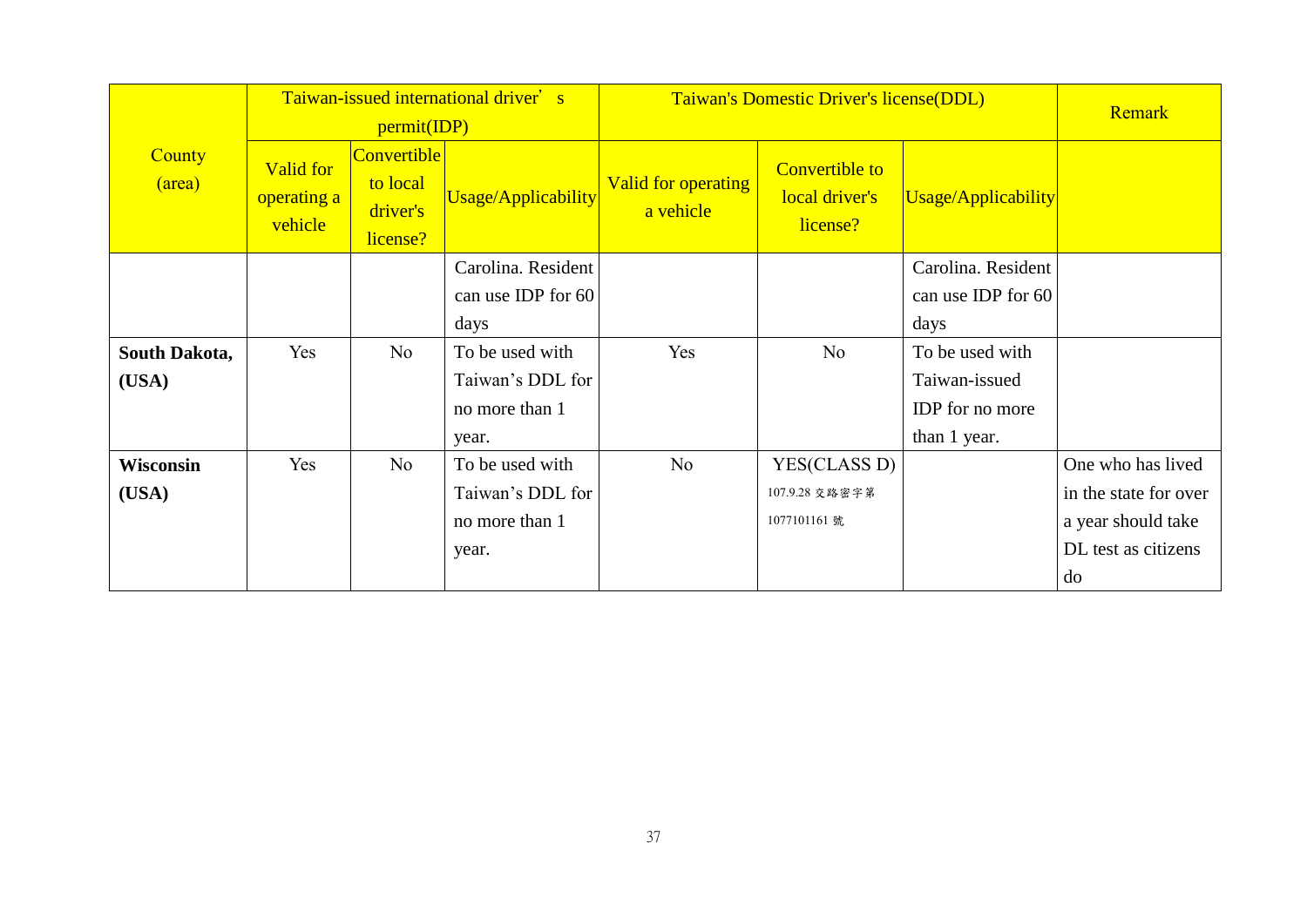|                     | Taiwan-issued international driver's       |                                                 |                            | Taiwan's Domestic Driver's license(DDL) |                                                     |                     | Remark |
|---------------------|--------------------------------------------|-------------------------------------------------|----------------------------|-----------------------------------------|-----------------------------------------------------|---------------------|--------|
|                     | permit(IDP)                                |                                                 |                            |                                         |                                                     |                     |        |
| County<br>(area)    | <b>Valid for</b><br>operating a<br>vehicle | Convertible<br>to local<br>driver's<br>license? | <b>Usage/Applicability</b> | <b>Valid for operating</b><br>a vehicle | <b>Convertible to</b><br>local driver's<br>license? | Usage/Applicability |        |
| Federated           | Yes                                        | No                                              | The Federated              | Yes                                     | N <sub>o</sub>                                      | The Federated       |        |
| <b>States of</b>    |                                            |                                                 | <b>States</b>              |                                         |                                                     | <b>States</b>       |        |
| <b>Micronesia</b>   |                                            |                                                 | of Micronesia              |                                         |                                                     | of Micronesia       |        |
|                     |                                            |                                                 | grant                      |                                         |                                                     | grant               |        |
|                     |                                            |                                                 | visas on arrival to        |                                         |                                                     | visas on arrival to |        |
|                     |                                            |                                                 | Taiwan citizens,           |                                         |                                                     | Taiwan citizens,    |        |
|                     |                                            |                                                 | who                        |                                         |                                                     | who can drive       |        |
|                     |                                            |                                                 | can drive carrying         |                                         |                                                     | carrying both valid |        |
|                     |                                            |                                                 | both valid                 |                                         |                                                     | Taiwan's DDL        |        |
|                     |                                            |                                                 | Taiwan's                   |                                         |                                                     | and Taiwan-issued   |        |
|                     |                                            |                                                 | DDL and                    |                                         |                                                     | IDP during their    |        |
|                     |                                            |                                                 | Taiwan-issued              |                                         |                                                     | visit.              |        |
|                     |                                            |                                                 | IDP during their           |                                         |                                                     |                     |        |
|                     |                                            |                                                 | visit.                     |                                         |                                                     |                     |        |
| The                 | <b>YES</b>                                 | NO                                              |                            | Yes                                     | YES(2015.11.5)交                                     |                     |        |
| <b>Commonwealth</b> |                                            |                                                 |                            |                                         | 路密字第<br>1047101441號函                                |                     |        |
| Of Puerto           |                                            |                                                 |                            |                                         |                                                     |                     |        |
| <b>Rico</b>         |                                            |                                                 |                            |                                         |                                                     |                     |        |
| <b>British</b>      | Yes                                        | N <sub>o</sub>                                  | Tourist from               | Yes                                     | Yes(class 7)                                        |                     |        |
| Columbia,           |                                            |                                                 | Taiwan can use             |                                         | (104.12.24 交路字第                                     |                     |        |